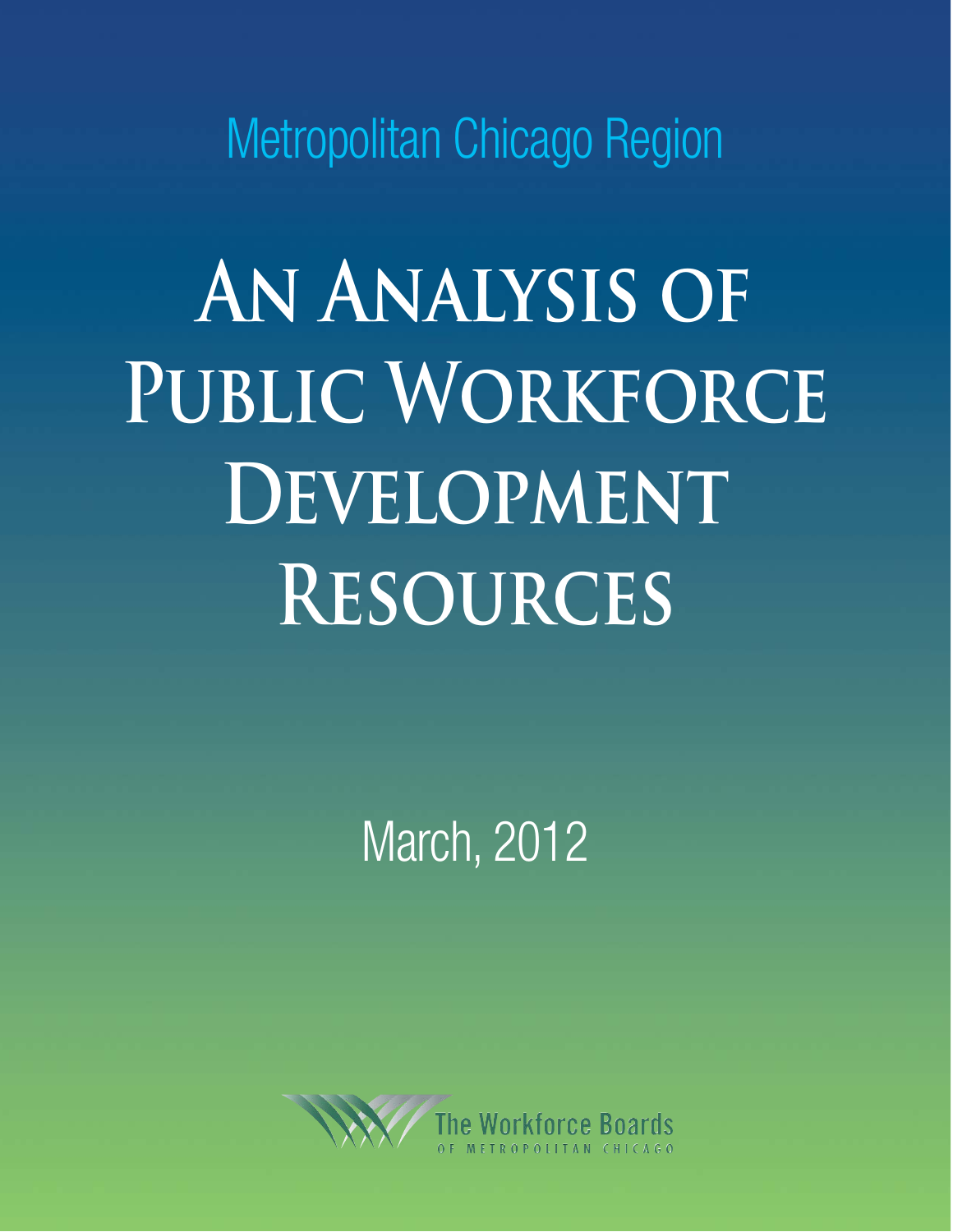# Table of Contents

|                                                                               | 2 |  |
|-------------------------------------------------------------------------------|---|--|
|                                                                               |   |  |
| Public Investment in the Region's Workforce Development System in FY2010  4   |   |  |
|                                                                               |   |  |
|                                                                               |   |  |
|                                                                               |   |  |
|                                                                               |   |  |
|                                                                               |   |  |
|                                                                               |   |  |
| Appendix B. Workforce Development Programs in the 11-County Chicago Region 25 |   |  |
|                                                                               |   |  |

# Acknowledgements

This report was researched and written by the Chicago Jobs Council (CJC) for the Workforce Boards of Metropolitan Chicago (WBMC). CJC and the WBMC would like to acknowledge the staff members at all of the contributing public agencies, many of whom went above their normal job duties to assist with the data collection process. The recommendations in this report represent the views of the WBMC and not necessarily those of CJC.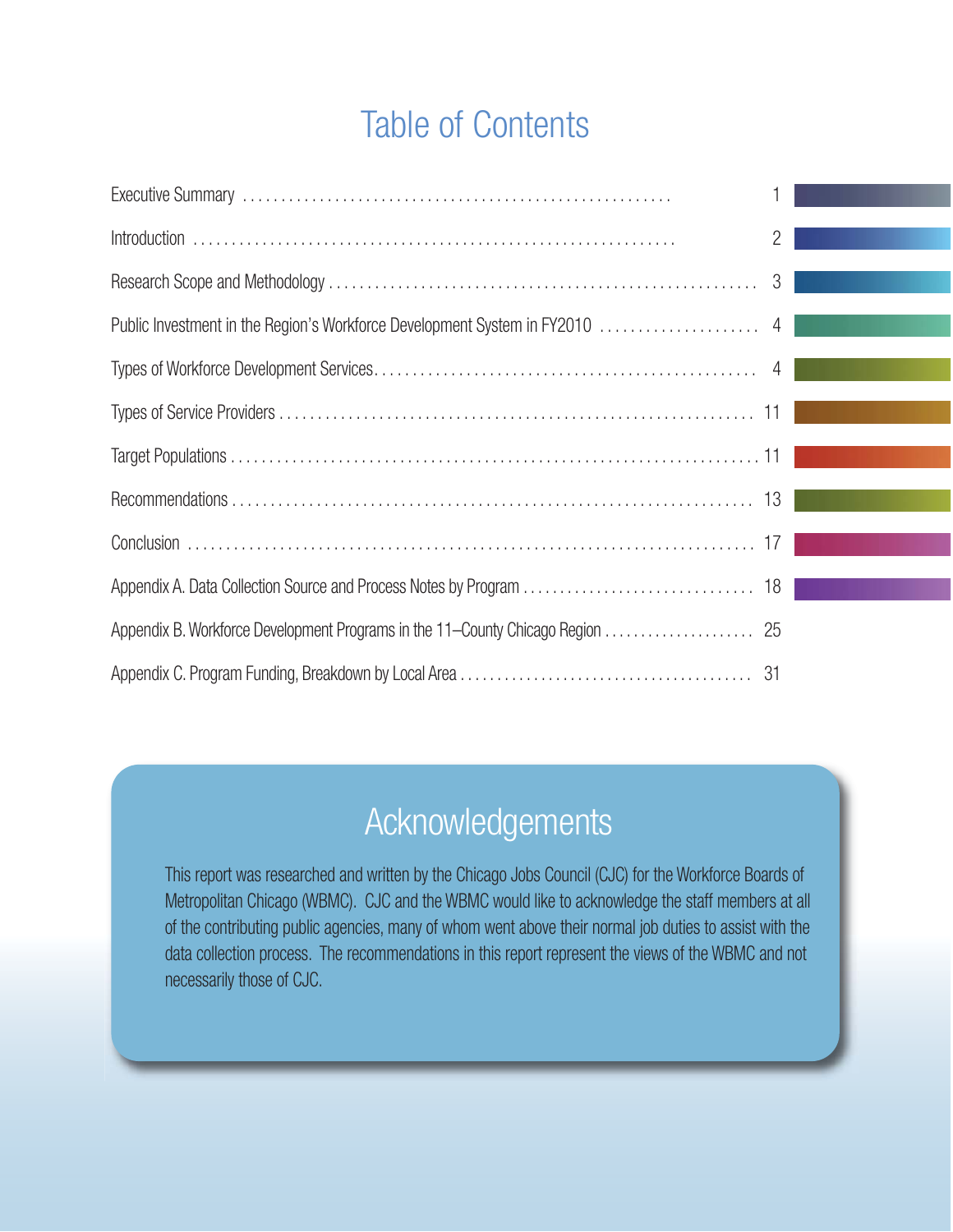Over one million residents live in poverty in the 11-county metropolitan Chicago region. The number of unemployed in this region has climbed to 462,495, or 10.2 percent of the labor force. It is within this economic climate that stakeholders in the region's workforce development system provide individuals with skills and supports needed to enter, retain, and advance in employment. Maintaining a strong workforce system is a vital part of spurring economic growth in the metropolitan Chicago region, as the skill level and suitability of the labor market is a major consideration for employers when choosing where to locate.

Metropolitan Chicago Region: An Analysis of Public Workforce Development Resources documents nearly \$300 million in federal, state, and local resources that supported workforce development programming in the metropolitan Chicago region in fiscal year (FY) 2010. Sixty-nine percent of the total funding stems from federal sources. In addition to type of funding source, the report also breaks down total funding by type of workforce development service, type of service provider, and the target population for each program.

The primary goal of this report is to offer stakeholders a clear picture of the existing funding structure and scope of public workforce development programming, with the hope of inspiring ideas of how to further strengthen services and build the region's workforce. The analysis illustrates the multi-source funding structure of the workforce development system, an important feature that allows the system to meet the various needs of diverse job seekers and employers. Additionally, based on the region's income-level data, the analysis shows that for each resident living in poverty, \$290 in public funding was available for workforce development services in FY 2010. The report focuses on the funding and provision of services for job seekers and workers, and does not include a demand-side analysis of workforce development.

Fifty-three programs and their respective regional funding total are highlighted in the report. Funding for these programs stems from 15 funding sources and is filtered through 22 administering agencies. Each of the programs included identifies workforce development services as a primary goal. These services include adult education, job readiness and placement, occupational training, and specific services within these categories. Job readiness and placement services accounted for the largest amount of funding at over 52 percent.

In order to allow the data to reflect ongoing workforce development funding in the region, any one-time, competitive funding sources – for example, program funding provided by the American Reinvestment and Recovery Act (ARRA) – was excluded from the analysis.

This is the third time the CJC has conducted an effort to provide an overview of public funding, and it is the first time the scope has encompassed the whole region. The analysis was prepared with the support and guidance of the WBMC. CJC and the WBMC would like to acknowledge the staff members at all of the contributing public agencies, many of whom went above their normal job duties to help us collect and interpret data.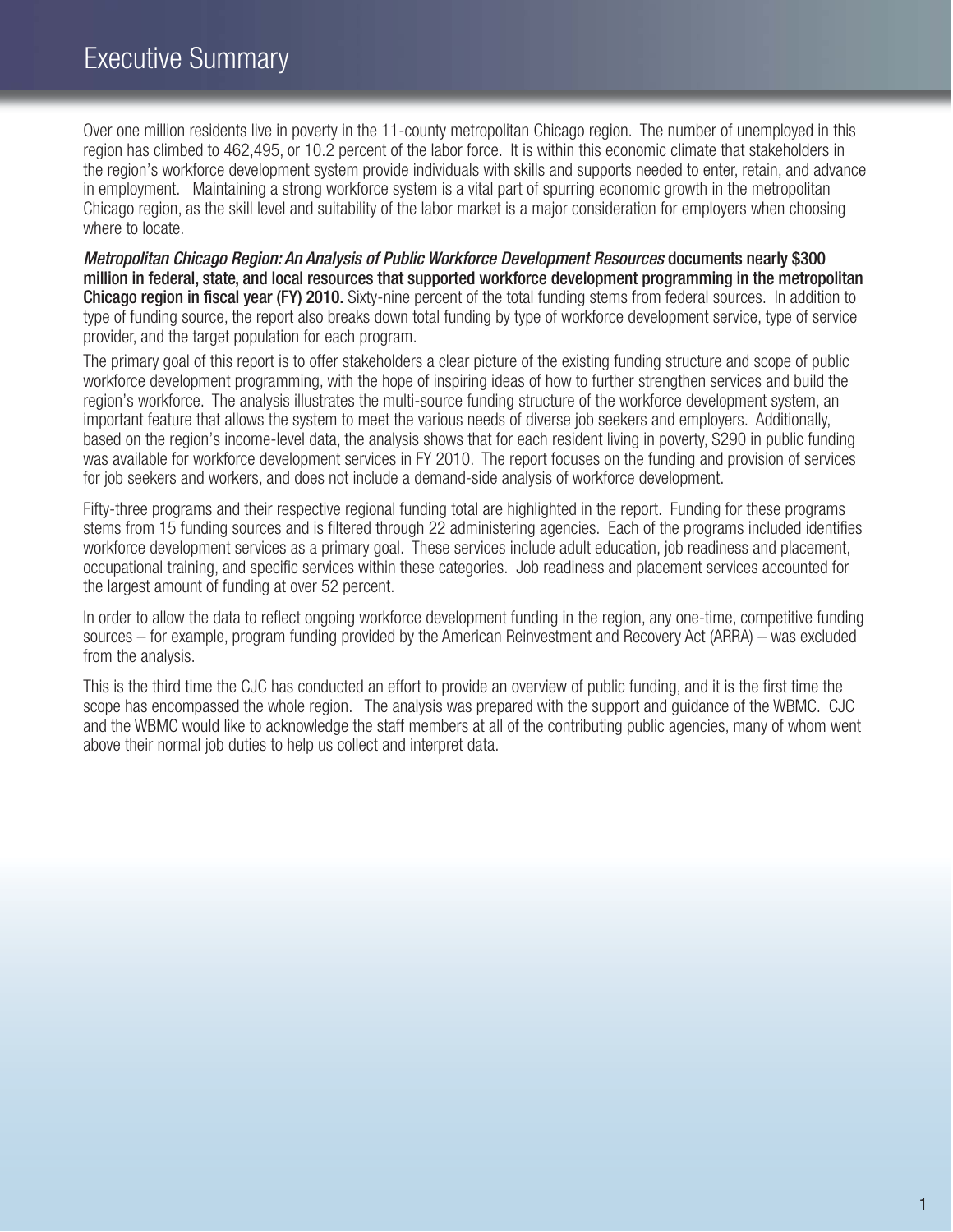Over one million residents live in poverty in the 11-county metropolitan Chicago region.<sup>1</sup> Over 2.3 million residents meet the definition of low-income.<sup>2</sup> The number of unemployed in the region has climbed to 462,495, or 10.2 percent of the labor force, a number that would be even higher if it included those so discouraged they have stopped looking for work. It is within this economic climate that stakeholders in the region's workforce development system must attempt to help low-income and unemployed individuals find employment and livable wages.

Workforce development provides individuals with skills and support needed to obtain and retain employment, as well as advance along a career path. The workforce development system in the metropolitan Chicago region is structured to provide a variety of essential services to a wide range of job seekers, workers, and employers. With increasing concern regarding the skill-level of the workforce in this country,<sup>3</sup> the system is a direct approach to increase the skills of potential workers. As the skill level and suitability of the labor market is one of the major considerations for employers when choosing where to locate,<sup>4</sup> maintaining a strong workforce system is an important step toward spurring economic growth in the metropolitan Chicago region. As noted in a Crain's Business article, "it's not just taxes or a patch of land: It's all about the people and the human capital…For many businesses…talent is the critical factor in deciding where to set up shop."5

Workforce development efforts do not stem from one specific governmental agency, or have one dedicated funding stream. This multi-source funding structure is an important feature of the system, as it allows the system to meet the various needs of diverse job seekers. Of course, this also makes tracking total workforce spending and programming a difficult process. However, in order to make necessary improvements in the system, it is essential to know the scope of workforce development resources in specific geographic regions.

The CJC has previously conducted a number of efforts to provide advocates and policymakers in Chicago with overviews of the public funding that supports programs offering adult education, job readiness, and occupational training services in the city.6 However, this report is the first of its kind because it spans the whole region, rather than focusing solely on funding streams leading to Chicago. Through collaboration on regional planning for the Chicago Metropolitan Agency for Planning's GO TO 2040 project, CJC and the WBMC recognized the need for replicating this work on a regional scale.

The primary goal of the following regional analysis of workforce development funding is to offer advocates, policymakers, providers within the system, and other decision-makers a better sense of the complex funding structure inherent in workforce development as well as the scope of regional resources. This report highlights 53 programs, which stem from 15 funding sources and have 22 unique administering agencies. In total, it details nearly \$300 million in public funding for workforce development services in the metropolitan Chicago region in 2010. Based on this total funding and corresponding data on the region's employment and income levels, the following can be concluded: for each resident out of work, approximately \$650 was available for services;<sup>7</sup> for each resident living in poverty, \$290; and for each resident at a low-income level, \$125. These funding numbers in the context of residents in need of services illustrate the importance of investment and efficiency in workforce development programs.

Research Center analysis the 3-year estimate of the poverty rate is 1,030,621 people live in poverty in this region.<br>Proceduring to Social MPACT Research Center the 3-year estimate of the poverty rate is 1,030,621 people l <sup>4</sup> Natalie Cohen, *Business Location Decision-Making in the Cities: Bringing Business Back*, The Brookings Institution, April 2000.<br><sup>5</sup> John Pletz, *Illinois' Business Climate Outshines Its Neighbors',* Chicago Business:

stretched even thinner.

<sup>&</sup>lt;sup>1</sup> The 11-county metropolitan Chicago region consists of the nine Local Workforce Investment Areas (LWIAs) that make up the Workforce Boards of Metropolitan Chicago. They are: LWIA 1 (Lake), LWIA 2 (McHenry), LWIA 5<br>(Kane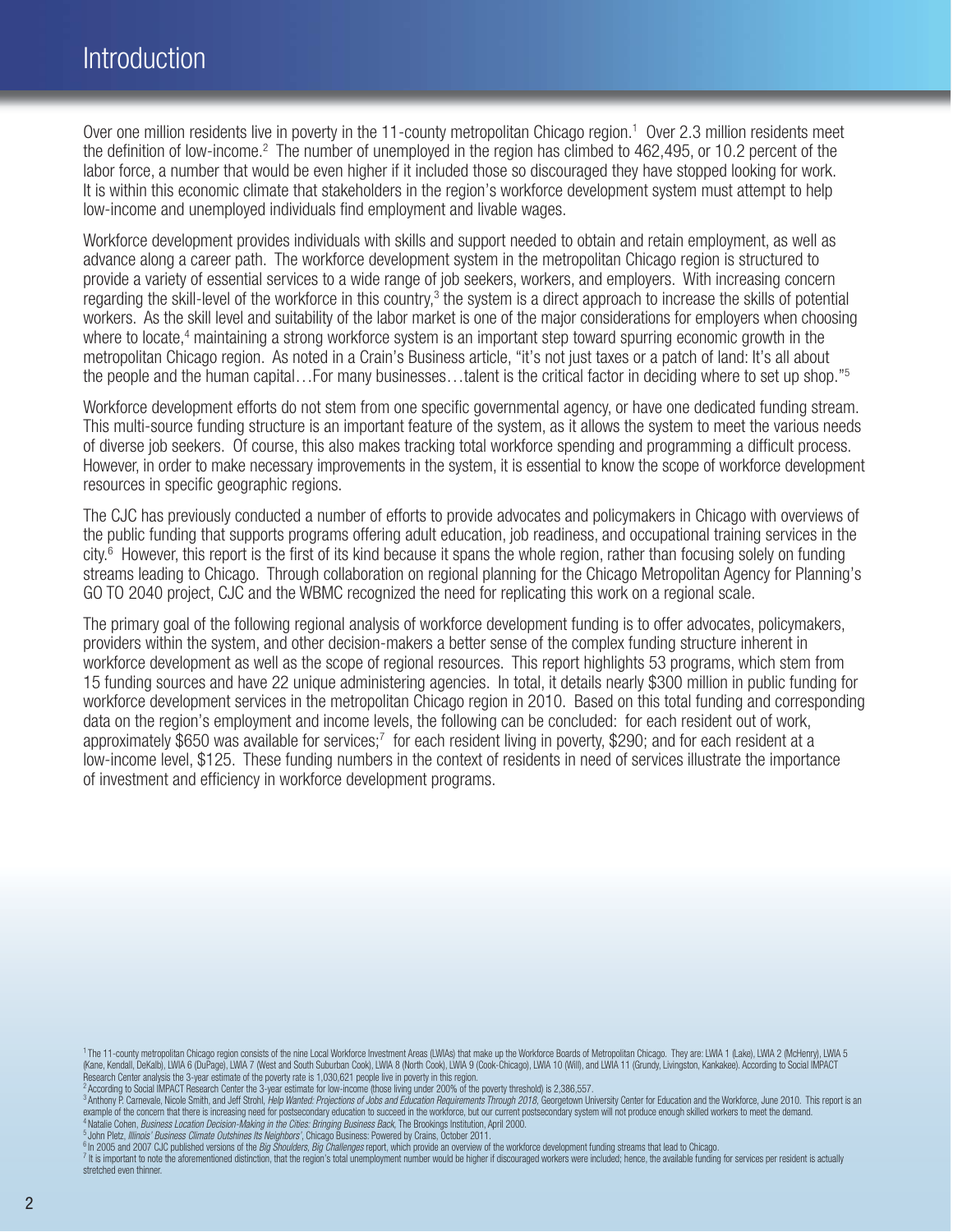This report details many publicly-funded workforce development programs, and analyzes a significant number of programs outside of those funded through the Workforce Investment Act (WIA). The report focuses on the funding and provision of services for job seekers and workers, and does not include a demand-side analysis of workforce development.

## Defining Workforce Development

A program is included if it provides any of the following services as its primary purpose or goal:

- Adult basic education
- English as a Second Language instruction
- **C** General Education Development (GED) certificate preparation
- l Job readiness workshops
- Career awareness and planning support
- Job placement assistance
- **•** Vocational training
- **C** Employer services
- Subsidized employment

#### Data Collection and Verification

Fiscal year (FY) 2010 budget data were collected directly from all federal, state, and city agencies that operate the workforce development programs within the 11-county region of the WBMC. Because each level of government defines its fiscal year differently, each agency was asked to provide data according to its own FY 2010 definition. Budget data includes funding of direct services as well as administration and staffing.

Programs were included in the funding analysis if workforce development, or one of the related services listed in the aforementioned definition, is its stated primary purpose or goal. It is important to note that some programs have multiple purposes. These programs were only included if the administering public agency confirmed that workforce development is a primary goal of the program. For example, with the Community Development Block Grant (CDBG) program, municipalities and counties designate differing percentages of total funding toward workforce development initiatives. An example of a program that was not included is Eliminate the Digital Divide, which is administered by the Illinois Department of Commerce and Economic Opportunity (DCEO). Although it has some elements that support workforce development, the primary focus is on increasing access to computers and technology (rather than providing specific job skills, placement, or occupational training to individuals).

Whenever possible, the specific workforce development allocation within a multi-purpose program was identified with the assistance of the program's administering agency. In the rare cases that this was not possible, the most appropriate and conservative methodology was applied to ensure that all relevant funding sources could still be reflected in the report. See related footnotes and Appendix A (Data Collection Source and Process Notes) for a more detailed description of methodology. The same protocol was applied to cases that required extracting a local amount of funding data from a regionallyor state-funded program.

This report does not include programs that were one-time funding opportunities in 2010 (e.g., At-Risk Youth Employment Program, Pathways Out of Poverty, Health Profession Opportunity Grant). These one-time funded programs were excluded from the data analysis in order to allow the data to reflect consistent workforce development funding in the region, rather than a point-in-time snapshot that captures an exceptional and unique funding environment, such as that created by the American Recovery and Reinvestment Act (ARRA) and other large, federal, one-time funding opportunities. Because many of the programs that fall into this one-time funding category positively contributed to the workforce development system, some of them are highlighted in the report narrative.

Identifying and extracting all funding for workforce development services is a complex undertaking. Although a concerted effort was made to obtain information from all publicly-funded workforce development programs, there may be niche programs that were inadvertently omitted from this report. For a detailed explanation of data collection for each program, as well as source information, see both Appendix A and B.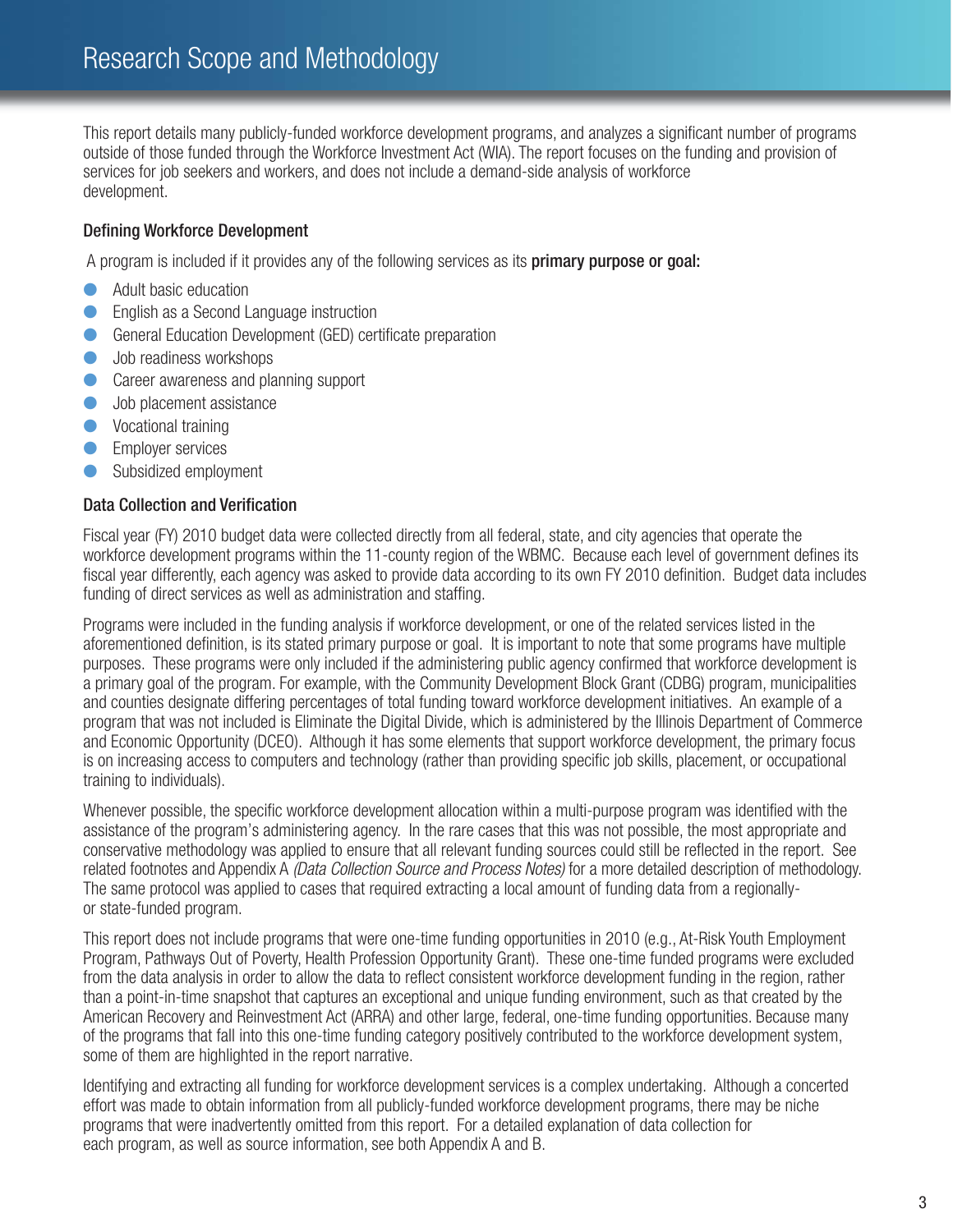IIn FY 2010, federal, state, and local government invested a combined total of \$299,027,427 in workforce development programs to assist residents of the metropolitan Chicago region. The chart below illustrates the amount of funding that originated from federal, state, and local public sources.

| PUBLIC WORKFORCE DEVELOPMENT FUNDING BY SOURCE |               |     |  |  |  |
|------------------------------------------------|---------------|-----|--|--|--|
| <b>CATEGORY</b><br><b>AMOUNT</b><br>% OF TOTAL |               |     |  |  |  |
| Federal                                        | \$207,100,026 | 69% |  |  |  |
| <b>State</b>                                   | \$68,577,033  | 23% |  |  |  |
| Local                                          | \$23,350,368  | 8%  |  |  |  |
| \$299,027,427<br><b>Total</b><br>100%          |               |     |  |  |  |

#### One-time, Competitive Funding

In 2010, one-time competitive funding made a significant impact on the workforce development system, primarily through programs funded through ARRA. Because the region has a history of collaboration, stakeholders were able to successfully respond to many of these competitive funding opportunities. For example, Chicago received a \$3 million State Energy Sector Partnership and Training Grant award (through the Illinois Department of Commerce and Economic Opportunity's [DCEO] grant from the U.S. Department of Labor) to train 600 new and incumbent workers with energy efficiency and weatherization skills. Chicago also received funding through two different national Pathways Out of Poverty applications to provide training in various "green" industries.

Additionally, the WBMC received a \$5 million grant from the U.S. Department of Health and Human Services to implement the Health Profession Opportunity Grant program, which will create health care bridge programs at six entities (community colleges and community-based providers) across the region. Another competitive grant was awarded to Disabilityworks to implement the Disability Employment Initiative. Four workforce investment boards, including Lake, McHenry, and Northern Cook County as well as the City of Chicago, participate in this initiative, which seeks to improve access to the Workforce Investment Act (WIA) system for job seekers with disabilities.

Though these awards are "one time" and therefore not included in the overall funding analysis, it is important to note their significant contribution to the workforce development system. With this funding, the region is able to implement new program models and expand existing programs, providing additional and much needed workforce services to job seekers.

## Types of Workforce Development Services

Each program is categorized into one of four service areas- Adult Education and Literacy, Job Readiness and Job Placement, Occupational Training, and Employer Services. The following chart illustrates the distribution of funding across three of the four categories. These three categories – Adult Education and Literacy, Job Readiness and Job Placement, Occupational Training – include programs that directly serve job seekers and workers. These areas also include the largest areas of investment directly related to workforce development. Programs that dually focused on providing direct services to job seekers/workers and employers were included in the analysis and categorized according to the type of service delivered to the job seeker/worker. Programs that solely served employers were not included in the funding analysis and are addressed in a separate section (see Employer Services).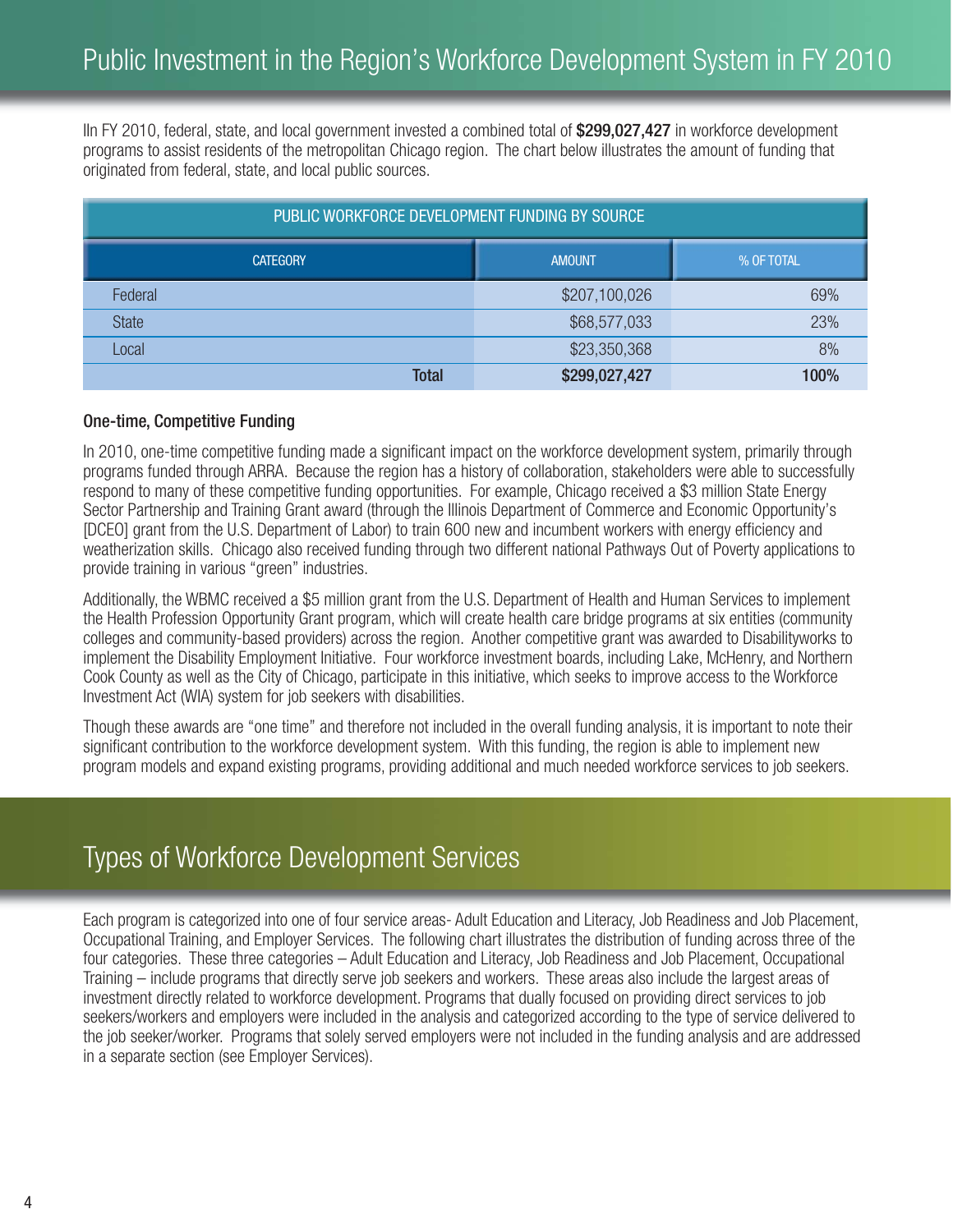## Types of Workforce Development Services

| PUBLIC WORKFORCE DEVELOPMENT FUNDING BY SERVICE TYPE |               |       |  |  |  |
|------------------------------------------------------|---------------|-------|--|--|--|
| <b>CATEGORY</b><br><b>AMOUNT</b><br>% OF TOTAL       |               |       |  |  |  |
| <b>Adult Education/Literacy</b>                      | \$44,278,930  | 14.8% |  |  |  |
| <b>Job Readiness/Placement</b>                       | \$157,389,585 | 52.6% |  |  |  |
| Occupational Training                                | \$97,358,911  | 32.6% |  |  |  |
| \$299,027,427<br>Total<br>100%                       |               |       |  |  |  |

The specific programs included in each of the three service type areas – Adult Education and Literacy, Job Readiness and Job Placement, and Occupational Training – and their funding amounts are listed in the subsequent tables. Programs that offer multiple types of service appear in more than one table. The program's budget is included in the service category that best describes the program's services, and it is cross-listed in the secondary service category. The source of information and explanation of how regional estimates were obtained is located in Appendix A. An alphabetical list of all programs, with descriptions, and target populations, is available in Appendix B. Information about investment in the Employer Services category, which was not included in the funding analysis, follows the tables.

#### Adult Education and Literacy

A program is included in the Adult Education and Literacy category if its primary function is to improve basic literacy skills (reading, writing, and numeracy), provide GED certificate preparation, and/or teach English as a Second Language. For source information and explanation of data collection by program, see Appendix B.

| ADULT EDUCATION AND LITERACY                          |                                                                                                                                                      |                                                                |              |
|-------------------------------------------------------|------------------------------------------------------------------------------------------------------------------------------------------------------|----------------------------------------------------------------|--------------|
| <b>PROGRAM NAME</b>                                   | FY 2010 ALLOCATION                                                                                                                                   |                                                                |              |
| <b>Adult Basic Education/GED</b>                      | State - State General<br><b>Revenue Fund</b>                                                                                                         | <b>Illinois Department</b><br>of Corrections                   | \$8,414,489  |
| <b>Adult Education (WIA Title II)</b>                 | Federal - U.S. Department<br><b>Illinois Community College</b><br>of Education, Office of<br><b>Board</b><br><b>Vocational &amp; Adult Education</b> |                                                                | \$34,765,086 |
| <b>Family Literacy Project</b>                        | <b>State - Secretary of State</b><br><b>Literacy Office</b>                                                                                          | Secretary of State's Office -<br><b>Illinois State Library</b> | \$709,500    |
| <b>Workplace Skills</b><br><b>Enhancement Program</b> | <b>State - Secretary of State</b><br><b>Literacy Office</b>                                                                                          | Secretary of State's Office<br><b>Illinois State Library</b>   | \$389,855    |
| <b>Total</b>                                          |                                                                                                                                                      |                                                                | \$44,278,930 |

#### Job Readiness and Job Placement

A program is included in the Job Readiness and Job Placement category if its primary function is to place participants in jobs; provide career exploration and planning opportunities; offer resume writing and interview preparation, as well as basic job search skills; or provide other job readiness training to participants. Additionally, transitional jobs programs are included in this category, since their purpose is to transition participants directly into unsubsidized, permanent job placements.<sup>8</sup> The majority (over 52 percent) of the total public workforce development funding that came to the metropolitan Chicago region in FY 2010 supported programs primarily focused on job readiness and job placement.

<sup>8</sup> TJ programs are employment strategies that help people overcome employment barriers and transition into work through subsidized wage-paid, short-term employment that combines work experience, skill development and supportive services. This strategy can be implemented by any number of organizations. It is a strategy gaining political traction in the state of Illinois, and the metropolitan Chicago region in particular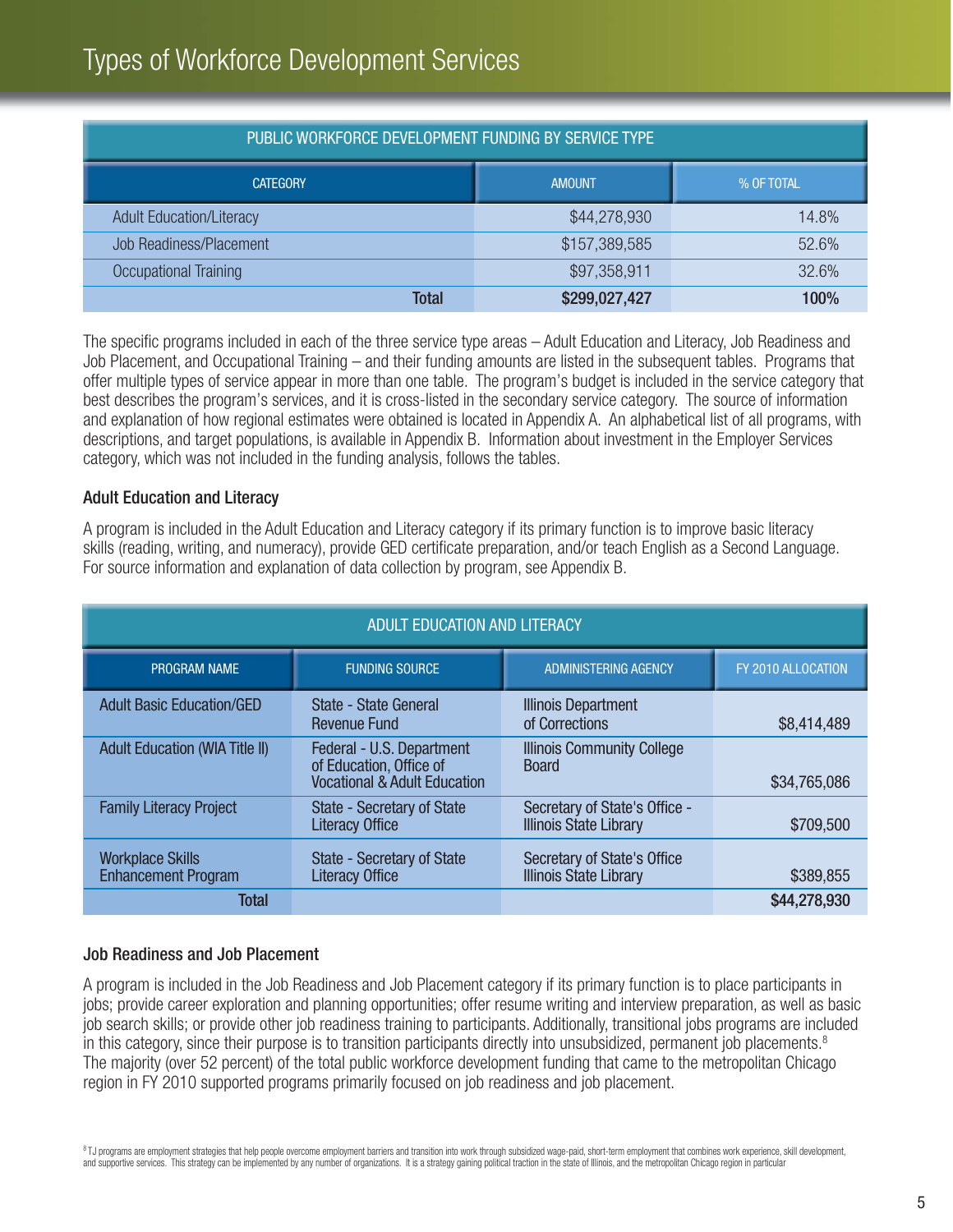| JOB READINESS AND JOB PLACEMENT                                  |                                                                                                     |                                                                  |                                     |
|------------------------------------------------------------------|-----------------------------------------------------------------------------------------------------|------------------------------------------------------------------|-------------------------------------|
| PROGRAM NAME                                                     | <b>FUNDING SOURCE</b>                                                                               | <b>ADMINISTERING AGENCY</b>                                      | FY 2010 ALLOCATION                  |
| <b>Added Chance Career</b><br><b>Education &amp; Development</b> | State - Department of<br><b>Children &amp; Family Services</b>                                      | <b>Illinois Department of Children</b><br>& Family Services      | \$222,000                           |
| <b>City Ex-Offender Program</b>                                  | <b>Local - City Corporate Funding</b>                                                               | <b>Chicago Department of Family</b><br>& Support Services        | \$2,260,000                         |
| <b>Community Development</b><br><b>Block Grant (CDBG)</b>        | Federal - U.S. Department of<br><b>Housing &amp; Urban Development</b>                              | U.S. Department of Housing<br>& Urban Development                | \$4,239,303                         |
| <b>Community Services</b><br><b>Block Grant (CSBG)</b>           | Federal - U.S. Department of<br>Health & Human Services -<br>Admin. for Children & Families         | <b>Illinois Department of Commerce</b><br>& Economic Opportunity | \$3,057,041                         |
| <b>Delancey Social Enterprise</b><br><b>Model</b>                | <b>State - State General</b><br><b>Revenue Fund</b>                                                 | <b>Illinois Department</b><br>of Corrections                     | \$722,015                           |
| <b>Disabled Veterans'</b><br><b>Outreach Program</b>             | Federal - U.S. Department of<br>Labor - Veterans Employment<br>& Training Service                   | <b>Illinois Department of</b><br><b>Employment Security</b>      | \$1,769,607                         |
| Earnfare                                                         | <b>State - State General</b><br><b>Revenue Fund</b>                                                 | <b>Illinois Department of Human</b><br><b>Services</b>           | \$916,079                           |
| <b>FamilyWorks</b>                                               | Federal - U.S. Department of<br><b>Housing &amp; Urban Development</b>                              | <b>Chicago Housing Authority</b>                                 | \$6,250,000                         |
| Homeless Veterans'<br><b>Reintegration Project</b>               | Federal - U.S. Department of<br>Labor - Veterans Employment<br><b>Training Service</b>              | U.S. Department of Labor                                         | \$599,154                           |
| <b>Job Corps</b>                                                 | Federal - U.S. Department<br>of Labor                                                               | U.S. Department of Labor                                         | See Occupational<br><b>Training</b> |
| <b>Job Preparedness Program</b>                                  | <b>State - State General</b><br><b>Revenue Fund</b>                                                 | <b>Illinois Department</b><br>of Corrections                     | \$3,330,250                         |
| <b>Life Skills Services</b>                                      | State & Federal - State General<br><b>Revenue &amp; Federal Grant</b>                               | <b>Illinois Department</b><br>of Corrections                     | \$651,270                           |
| Local Veterans' Employment<br>Rep. Program                       | Federal - U.S. Department of<br><b>Labor - Veterans Employment</b><br>& Training Service            | Illinois Department of<br><b>Employment Security</b>             | \$1,062,422                         |
| <b>Non-custodial Parent Earnfare</b>                             | <b>State - State General</b><br><b>Revenue Fund</b>                                                 | <b>Illinois Department</b><br>of Human Services                  | \$12,452                            |
| Projects with Industry                                           | Federal - U.S. Department<br>of Education                                                           | <b>U.S. Department of Education</b>                              | \$493,138                           |
| <b>Reintegration of Ex-Offenders</b><br>(REXO)                   | Federal - U.S. Department<br>of Labor                                                               | U.S. Department of Labor                                         | \$304,116                           |
| Refugee Services*                                                | <b>Federal - Department of Health</b><br>& Human Services, Office of<br><b>Refugee Resettlement</b> | <b>Illinois Department</b><br>of Human Services                  | \$3,151,487                         |
| <b>Second Chance Act Prisoner</b><br><b>Reentry Initiative</b>   | Federal - U.S. Department<br>of Justice                                                             | <b>Cook County Sheriff's Office</b>                              | \$120,000                           |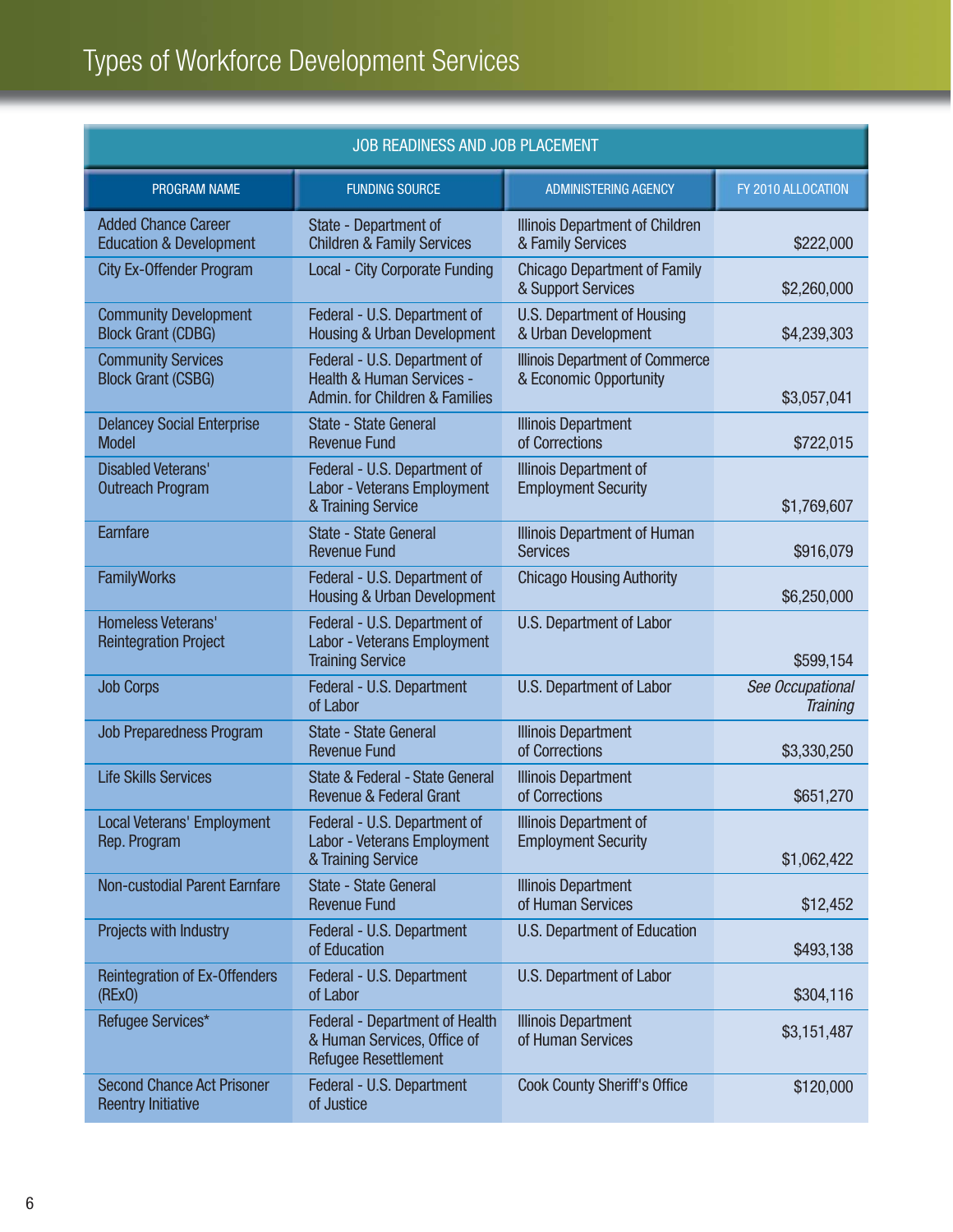| JOB READINESS AND JOB PLACEMENT                                                                |                                                                                                                                                                     |                                                                                          |                                     |
|------------------------------------------------------------------------------------------------|---------------------------------------------------------------------------------------------------------------------------------------------------------------------|------------------------------------------------------------------------------------------|-------------------------------------|
| PROGRAM NAME                                                                                   | <b>FUNDING SOURCE</b>                                                                                                                                               | <b>ADMINISTERING AGENCY</b>                                                              | FY 2010 ALLOCATION                  |
| <b>Secondary Transitional</b><br><b>Experience Program</b>                                     | Federal - U.S. Department of<br>Labor - Employment & Training<br><b>Administration (WIA Title IV)</b>                                                               | Illinois Department of Human<br>Services - Division of<br><b>Rehabilitation Services</b> | \$1,910,164                         |
| <b>Senior Community Service</b><br><b>Employment Program</b>                                   | Federal - U.S. Department of<br>Labor - Employment & Training<br>Administration                                                                                     | <b>Illinois Department on Aging</b>                                                      | \$2,649,686                         |
| <b>Senior Community Service</b><br><b>Employment Program</b>                                   | U.S. Department of Labor<br>Federal - U.S. Department of<br>Labor - Employment & Training<br>Administration                                                         |                                                                                          | \$8,709,694                         |
| <b>Supplemental Nutrition</b><br>Assistance Program (SNAP)<br><b>Employment &amp; Training</b> | Federal and State - U.S.<br><b>Illinois Department</b><br>of Human Services<br>Department of Agriculture -<br><b>FNS &amp; State General</b><br><b>Revenue Fund</b> |                                                                                          | See Occupational<br><b>Training</b> |
| <b>Temporary Assistance for</b><br><b>Needy Families (TANF)</b><br><b>Job Placement</b>        | Federal and State -<br><b>U.S. Department of Health</b><br>& Human Services & State<br><b>General Revenue Fund</b>                                                  | <b>Illinois Department</b><br>of Human Services                                          | \$3,563,026                         |
| <b>Title XX</b>                                                                                | <b>Illinois Department</b><br>Federal - U.S. Department<br>of Health & Human Services<br>of Human Services                                                          |                                                                                          | \$2,047,203                         |
| <b>Trade Adjustment Assistance</b>                                                             | Federal - U.S. Department<br>of Labor                                                                                                                               | <b>Ilinois Department</b><br>of Commerce & Economic<br>Opportunity                       | See Occupational<br><b>Training</b> |
| <b>Trade &amp; Globalization</b><br><b>Adjustment Assistance</b>                               | Federal - U.S. Department<br>of Labor                                                                                                                               | <b>Illinois Department</b><br>of Commerce & Economic<br>Opportunity                      | See Occupational<br><b>Training</b> |
| <b>Transitional Jobs (CHA)</b>                                                                 | Federal - U.S. Department<br>of Housing & Urban<br>Development                                                                                                      | <b>Chicago Housing Authority</b>                                                         | \$3,096,670                         |
| Transitional Jobs (IDOC)                                                                       | <b>State - State General</b><br><b>Revenue Fund</b>                                                                                                                 | <b>Illinois Department</b><br>of Corrections                                             | \$138,230                           |
| <b>Transitional Jobs (TANF)</b>                                                                | State - State General<br><b>Revenue Fund</b>                                                                                                                        | <b>Illinois Department</b><br>of Human Services                                          | \$1,003,836                         |
| <b>Vocational Rehabilitation</b>                                                               | Department of Education,<br><b>Office of Special Education</b><br>& Rehabilitation Services, &<br><b>State General Revenue Fund</b>                                 | Illinois Department of Human<br>Services - Division of<br><b>Rehabilitation Services</b> | \$11,266,200                        |
| Wagner-Peyser/Employment<br>Services(7A)                                                       | Federal - U.S Department of<br>Labor - Employment<br>& Training Administration                                                                                      | <b>Illinois Department of</b><br><b>Employment Security</b>                              | \$18,603,026                        |
| Wagner-Peyser/Employment<br>Services (7B)                                                      | Federal - U.S Department of<br>Labor - Employment<br>& Training Administration                                                                                      | Illinois Department of<br><b>Employment Security</b>                                     | \$853,619                           |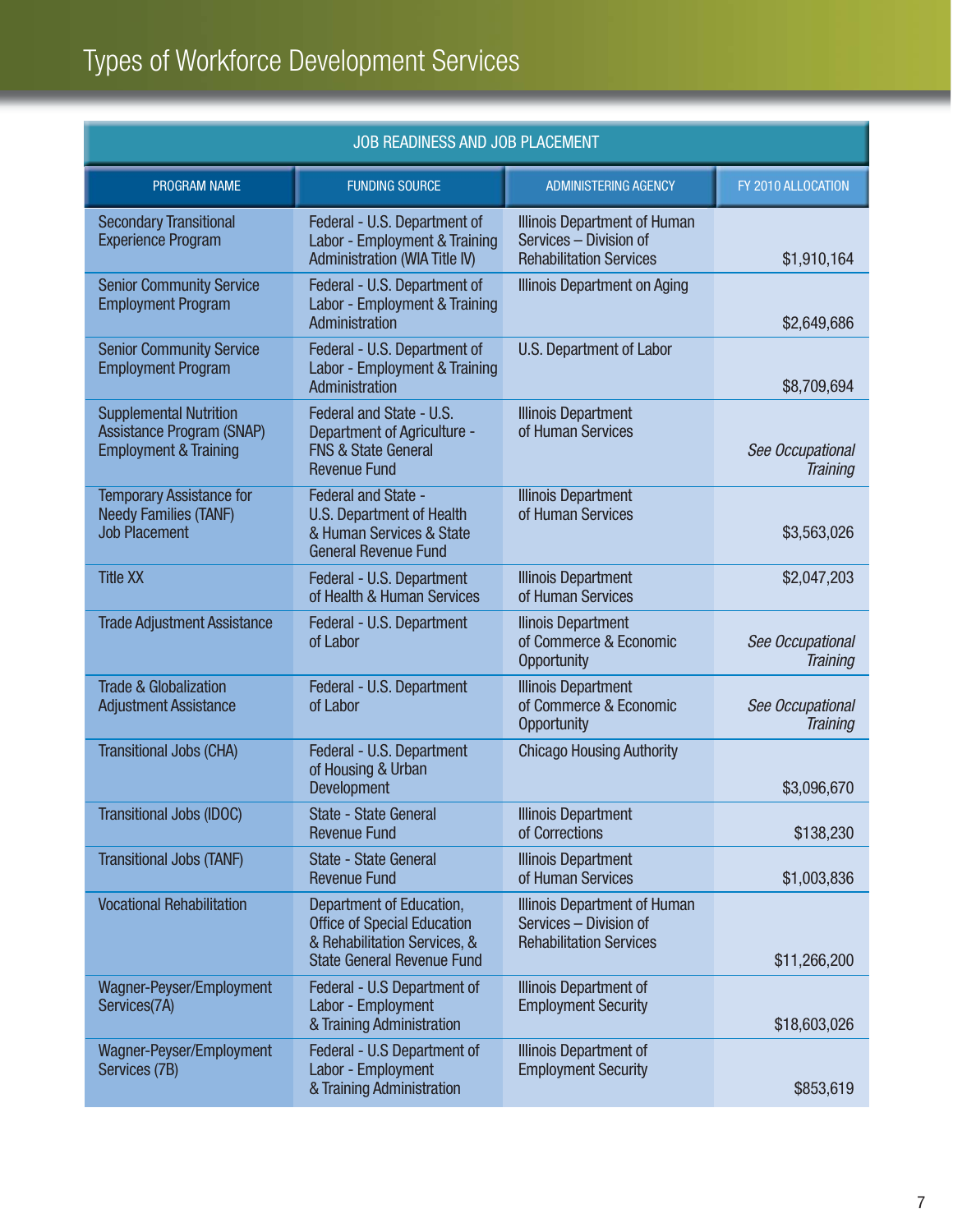| <b>JOB READINESS AND JOB PLACEMENT</b>                                          |                                                                                                              |                                                                                                                                                                                                                                             |                    |
|---------------------------------------------------------------------------------|--------------------------------------------------------------------------------------------------------------|---------------------------------------------------------------------------------------------------------------------------------------------------------------------------------------------------------------------------------------------|--------------------|
| PROGRAM NAME                                                                    | <b>FUNDING SOURCE</b>                                                                                        | <b>ADMINISTERING AGENCY</b>                                                                                                                                                                                                                 | FY 2010 ALLOCATION |
| <b>WIA Discretionary -</b><br>15% Set Aside                                     | Federal - U.S Department of<br>Labor - Employment & Training<br>Administration                               | Illinois Department of<br><b>Commerce &amp; Economic</b><br>Opportunity                                                                                                                                                                     | \$1,923,608        |
| WIA Title IA - Adult                                                            | Federal - U.S Department of<br>Labor - Employment & Training<br>Administration                               | Illinois Department of<br><b>Commerce &amp; Economic</b><br>Opportunity                                                                                                                                                                     |                    |
| WIA Title ID - Dislocated<br><b>Worker</b>                                      | Federal - U.S Department of<br>Labor - Employment & Training<br>Administration                               | Illinois Department of<br><b>Commerce &amp; Economic</b><br>Opportunity                                                                                                                                                                     | \$9,759,194        |
| WIA Title IY - Youth                                                            | Federal - U.S Department of<br>Labor - Employment & Training<br>Administration                               | Illinois Department of<br><b>Commerce &amp; Economic</b><br>Opportunity                                                                                                                                                                     | \$24,262,589       |
| Women in Apprenticeship &<br><b>Non-Traditional Occupations</b>                 | Federal - U.S. Department<br>of Labor                                                                        | U.S. Department of Labor                                                                                                                                                                                                                    | \$300,000          |
| <b>Work First</b>                                                               | State & Federal - State General<br>Revenue Fund & U.S.<br><b>Department of Health</b><br>& Human Services    | <b>Illinois Department</b><br>of Human Services                                                                                                                                                                                             | \$6,687,341        |
| <b>Work Incentives Planning</b><br>& Assistance                                 | <b>Federal - Social Security</b><br>Administration                                                           | Illinois Department of Human<br><b>Services - Division of Mental</b><br>Health, City of Chicago Mayor's<br>Office for People with<br><b>Disabilities, Illinois Department</b><br>of Human Services - Division<br>of Rehabilitation Services | \$459,897          |
| <b>Youth Ready Chicago Career</b><br><b>Development Centers</b>                 | <b>Local - City Corporate Funding</b>                                                                        | <b>Chicago Department of Family</b><br>& Support Services                                                                                                                                                                                   | \$1,350,000        |
| <b>Youth Ready Chicago Housing</b><br><b>Authority Earn &amp; Learn Program</b> | Federal - Department of<br><b>Housing &amp; Urban Development</b>                                            | <b>Chicago Department of Family</b><br>& Support Services                                                                                                                                                                                   | \$1,425,000        |
| <b>Youth Ready Chicago Head</b><br><b>Start Youth Initiative</b>                | Federal - U.S. Department of<br><b>Health &amp; Human Services -</b><br><b>Admininistration for Children</b> | <b>Chicago Department of Family</b><br>& Support Services                                                                                                                                                                                   |                    |
| <b>Youth Ready Chicago</b>                                                      | & Families<br><b>Local - City Department</b>                                                                 | <b>Chicago Department of</b>                                                                                                                                                                                                                | \$550,000          |
| Summer Jobs Program                                                             | <b>Operating Budgets &amp; City</b><br><b>Corporate Funding</b>                                              | <b>Family &amp; Support Services;</b><br>Chicago Park District;<br><b>After School Matters;</b><br><b>Chicago Public Schools</b>                                                                                                            | \$17,171,156       |
| <b>Youth Ready Chicago</b><br>Summer Jobs Program                               | Local - City Corporate Funding                                                                               | <b>Chicago Department of Family</b><br>& Support Services                                                                                                                                                                                   | \$250,000          |
| <b>Total</b>                                                                    |                                                                                                              |                                                                                                                                                                                                                                             | \$157,389,585      |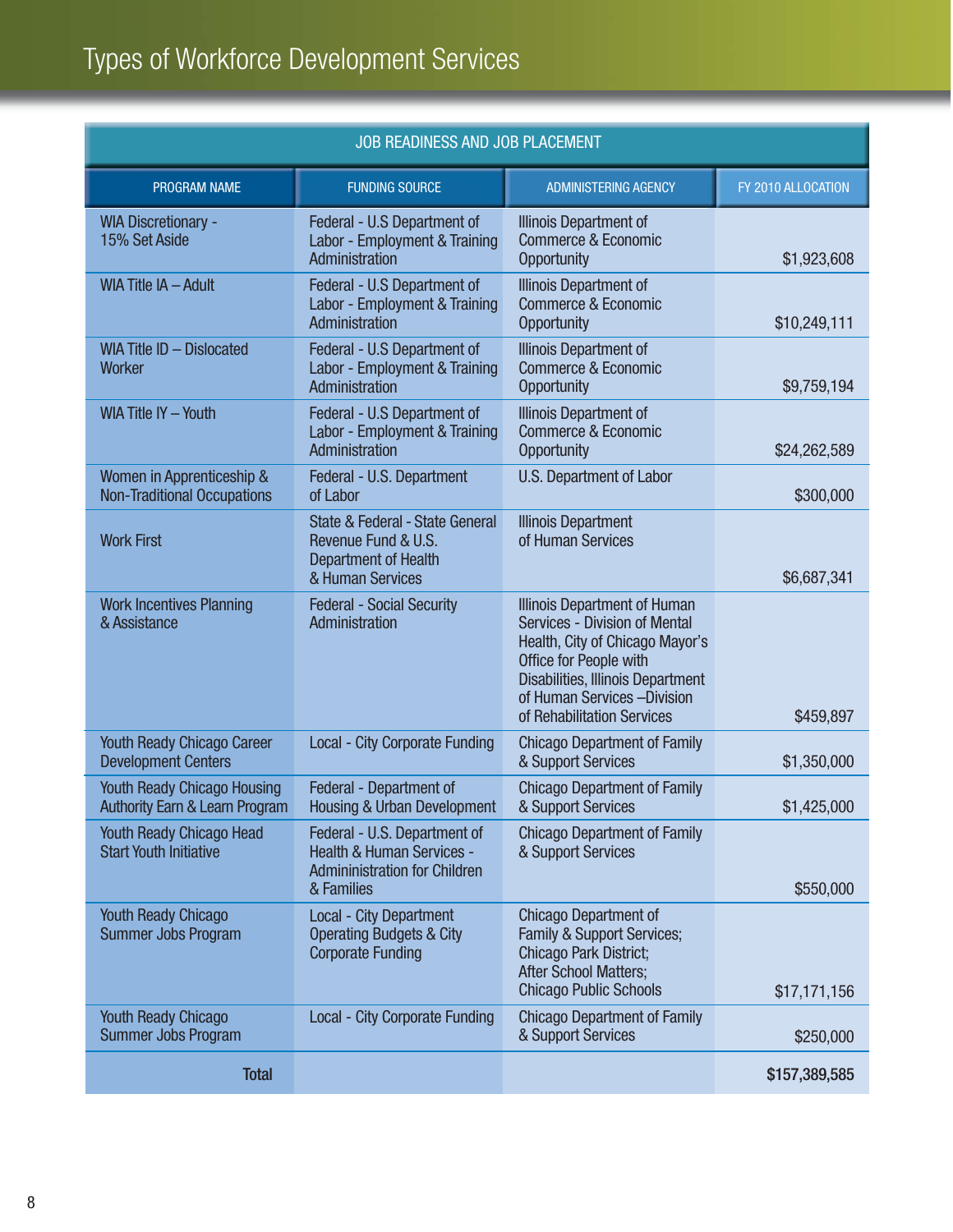#### Occupational Training

A program is included in the Occupational Training category if its primary function is to provide participants with occupationspecific skills. Types of occupational training include classroom-based training at community colleges and private training institutions, bridge programs for adults with low literacy and basic skills, on-the-job training, and incumbent worker training. Employment that provides family-supporting wages and offers career pathway opportunities increasingly requires technical, occupation-specific skills paired with industry-recognized credentials. In FY 2010, approximately 33 percent of public funding coming into the region supported programs with occupational training as their primary focus.

| <b>OCCUPATIONAL TRAINING</b>                                                               |                                                                                                                                                          |                                                                            |                    |  |
|--------------------------------------------------------------------------------------------|----------------------------------------------------------------------------------------------------------------------------------------------------------|----------------------------------------------------------------------------|--------------------|--|
| <b>PROGRAM NAME</b>                                                                        | <b>FUNDING SOURCE</b>                                                                                                                                    | <b>ADMINISTERING AGENCY</b>                                                | FY 2010 ALLOCATION |  |
| <b>Adult Vocational Education</b>                                                          | State - State General<br><b>Revenue Fund</b>                                                                                                             | <b>Illinois Department</b><br>of Corrections                               | \$4,702,672        |  |
| Carl D. Perkins Career & Tech<br><b>Education (Postsecondary)</b>                          | Federal - U.S. Department<br>of Education                                                                                                                | <b>Illinois Community</b><br><b>College Board</b>                          | \$8,854,442        |  |
| Carl D. Perkins Career & Tech.<br><b>Education (Secondary)</b>                             | Federal - U.S. Department<br>of Education                                                                                                                | <b>Illinois State Board</b><br>of Education (ISBE)                         | \$16,898,209       |  |
| <b>City Ex-Offender Program</b>                                                            | Local - City Corporate Funding                                                                                                                           | <b>Chicago Department of Family</b><br>& Support Services                  | See Job Readiness  |  |
| <b>Employer Training</b><br>Investment Program (ETIP)                                      | <b>State - State General</b><br><b>Revenue Fund</b>                                                                                                      | Illinois Department of<br><b>Commerce &amp; Economic</b><br>Opportunity    | \$6,666,564        |  |
| <b>Employment Opportunity</b><br><b>Grant Program</b>                                      | <b>State - State General</b><br><b>Revenue Fund</b>                                                                                                      | Ilinois Department of<br><b>Commerce &amp; Economic</b><br>Opportunity     | \$2,605,000        |  |
| Greencorps                                                                                 | <b>Local - City Corporate Funding</b>                                                                                                                    | <b>Chicago Department</b><br>of Environment                                | \$800,000          |  |
| <b>Hispanic-Serving Institutions</b><br><b>Assisting Communities</b>                       | Federal - U.S. Department of<br><b>Housing &amp; Urban Development</b>                                                                                   | U.S. Department of Housing<br>& Urban Development                          | \$200,000          |  |
| <b>Job Corps</b>                                                                           | Federal - U.S. Department<br>of Labor                                                                                                                    | U.S. Department of Labor                                                   | 5,461,241          |  |
| <b>Job Training &amp; Economic</b><br>Development                                          | Federal and State - U.S<br>Department of Labor -<br><b>Employment &amp; Training</b><br><b>Administration &amp; State</b><br><b>General Revenue Fund</b> | <b>Illinois Department</b><br>of Commerce & Economic<br><b>Opportunity</b> | \$1,550,000        |  |
| <b>Partnerships for College</b><br>& Career Success<br>(Formerly Tech Prep)                | Federal - U.S. Department<br>of Education                                                                                                                | <b>Illinois Community</b><br><b>College Board</b>                          | \$1,990,281        |  |
| Projects with Industry                                                                     | Federal - U.S. Department<br>of Education                                                                                                                | U.S. Department of Education                                               | See Job Readiness  |  |
| <b>Reintegration of</b><br>Ex-Offenders (RExO)                                             | Federal - U.S. Department<br>of Labor                                                                                                                    | U.S. Department. of Labor                                                  | See Job Readiness  |  |
| <b>Supplemental Nutrition</b><br>Assistance & Planning -<br><b>Employment and Training</b> | Federal & State - U.S.<br>Department of Agriculture -<br><b>FNS &amp; State General</b><br><b>Revenue Fund</b>                                           | Illinois Department of Human<br><b>Services</b>                            | \$3,795,156        |  |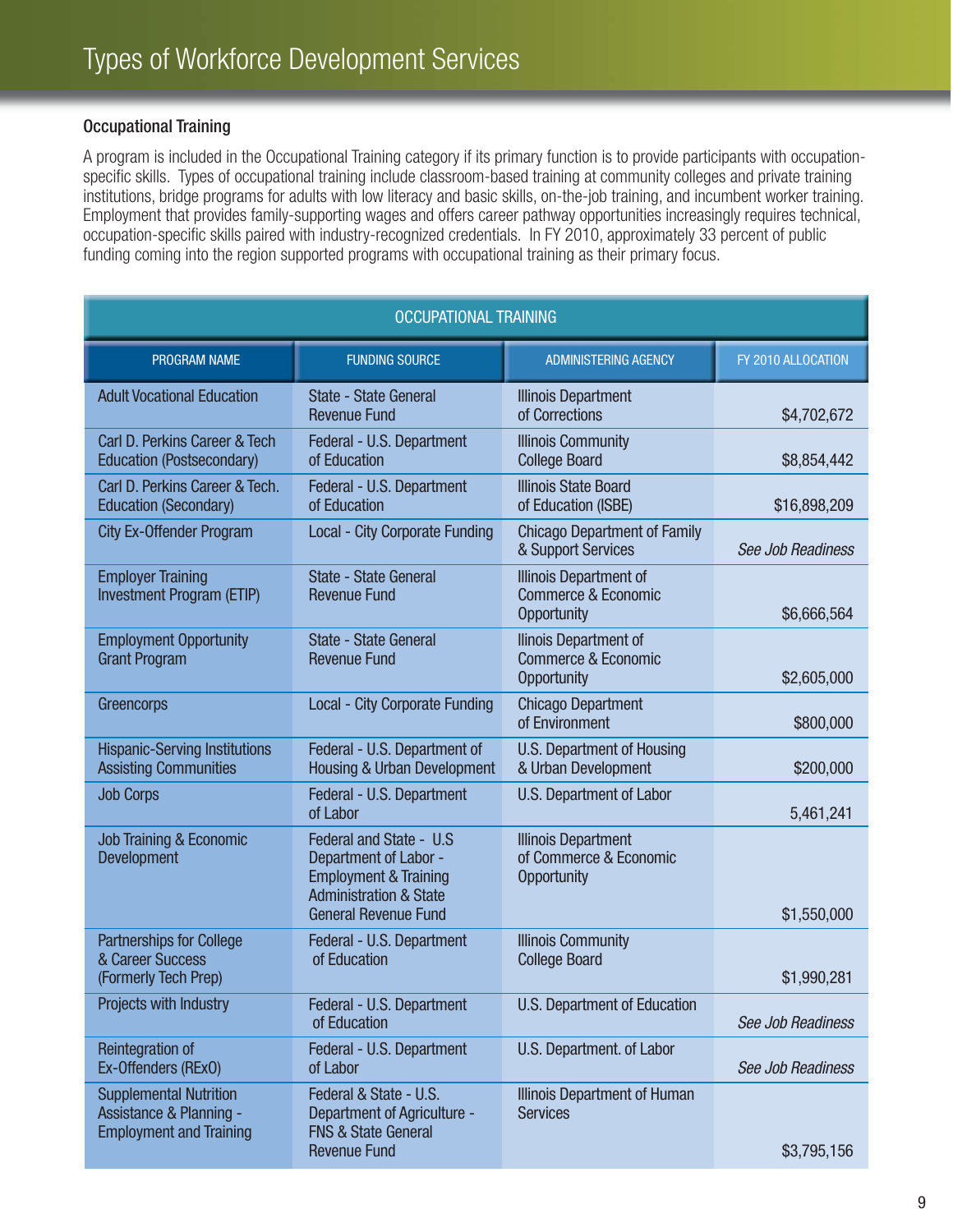| <b>OCCUPATIONAL TRAINING</b>                                      |                                                                                 |                                                                                |                          |
|-------------------------------------------------------------------|---------------------------------------------------------------------------------|--------------------------------------------------------------------------------|--------------------------|
| PROGRAM NAME                                                      | <b>FUNDING SOURCE</b>                                                           | <b>ADMINISTERING AGENCY</b>                                                    | FY 2010 ALLOCATION       |
| <b>TIFWorks</b>                                                   | <b>Local - TIF Funds</b>                                                        | <b>Chicago Department of</b><br>Housing & Economic<br>Development              | \$1,519,212              |
| <b>Trade Adjustment Assistance</b>                                | Federal - U.S. Department<br>of Labor                                           | Illinois Department of<br><b>Commerce &amp; Economic</b><br>Opportunity        | \$4,135,322              |
| <b>Trade &amp; Globalization</b><br><b>Adjustment Assistance</b>  | Federal - U.S. Department<br>of Labor                                           | Illinois Department of<br><b>Commerce &amp; Economic</b><br>Opportunity        | \$1,462,070              |
| <b>Training for Tomorrow</b>                                      | State - State General<br><b>Revenue Fund</b>                                    | Illinois Department of<br><b>Commerce &amp; Economic</b><br>Opportunity        | \$4,673,755              |
| <b>WIA Discretionary -</b><br>15% Set Aside                       | Federal - U.S. Department<br>of Labor - Employment<br>& Training Administration | <b>Illinois Department of</b><br><b>Commerce &amp; Economic</b><br>Opportunity | See Job Readiness        |
| WIA Title IA - Adult                                              | Federal - U.S. Department<br>of Labor - Employment<br>& Training Administration | <b>Illinois Department of</b><br><b>Commerce &amp; Economic</b><br>Opportunity | \$13,972,702             |
| WIA Title ID - Dislocated<br><b>Worker</b>                        | Federal - U.S. Department<br>of Labor - Employment<br>& Training Administration | <b>Illinois Department of</b><br><b>Commerce &amp; Economic</b><br>Opportunity | \$16,081,354             |
| WIA Title IY - Youth                                              | Federal - U.S. Department<br>of Labor - Employment<br>& Training Administration | Illinois Department of<br><b>Commerce &amp; Economic</b><br>Opportunity        | <b>See Job Readiness</b> |
| Women in Apprenticeship &<br><b>Non-Traditional Occupations</b>   | Federal - U.S. Department<br>of Labor                                           | U.S. Department of Labor                                                       | See Job Readiness        |
| <b>Work Experience &amp; Career</b><br><b>Exploration Program</b> | <b>State - State General</b><br><b>Revenue Fund</b>                             | <b>Illinois State Board</b><br>of Education (ISBE)                             | \$1,309,682              |
| <b>Youth Build</b>                                                | Federal - U.S. Department<br>of Labor                                           | U.S. Department of Labor                                                       | \$681,250                |
| <b>Total</b>                                                      |                                                                                 |                                                                                | \$97,358,911             |

### Employer Services

While programs that solely focused on employers (and did not provide direct services to job seekers and workers) were not included in the overall public investment analysis, it is important to recognize their benefit in the workforce development system. These programs provide important services that enable employers to hire qualified workers, as well as upgrade the skills of incumbent workers so they can remain competitive and retain their jobs. One example is Chicago's Business Hiring Incentive Program which provides local employers with a financial incentive for hiring individuals that face barriers to employment, including TANF recipients, individuals with criminal records, public housing residents, and persons with disabilities. Another example is the Illinois Small Business Development Centers, which provide information, business guidance, training, and other resources to early stage and existing small businesses.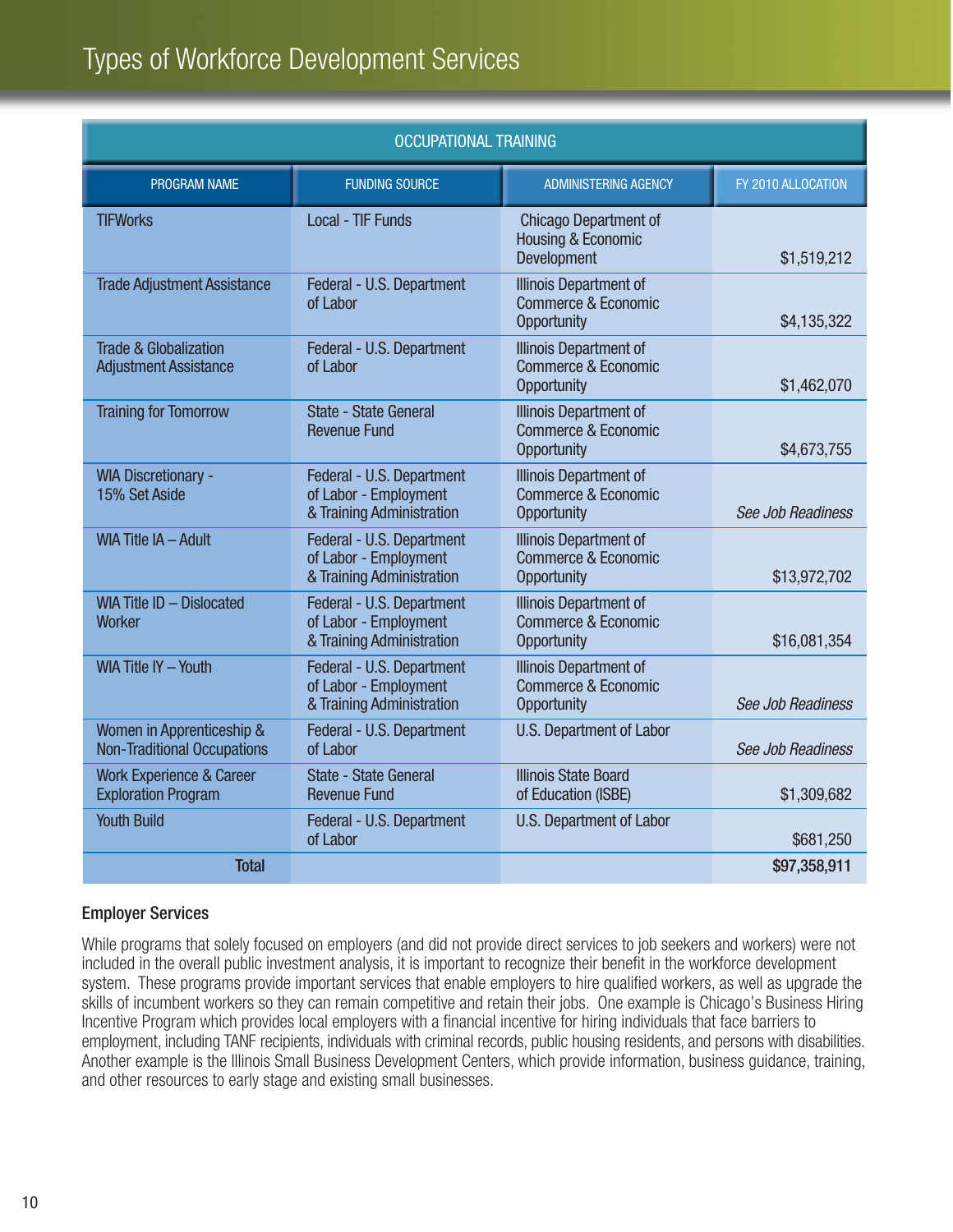As noted earlier, there are also numerous programs that place significant emphasis on providing services to employers, while concurrently providing direct services to job seekers and workers. These programs with a dual focus - worker and employer were included in the overall funding analysis. The Employer Training Investment Program (ETIP), for example, supports retraining and upgrading the skills of incumbent workers, which enables companies to remain competitive and expand into new markets. Another example is the TIFWorks program in the City of Chicago, which provides 75 to 100 percent of the workforce training costs for companies located in tax increment financing (TIF) districts. The employers, as well as incumbent workers, benefit from this program that trains workers and allows businesses to adapt to new technologies, comply with industry regulations, or expand product lines

## Types of Service Providers

Community-based providers were the largest service provider in the regional workforce development system in FY 2010, providing over \$120 million in workforce development and adult education services. The range of services provided by community-based providers includes the WIA Title I program, Temporary Assistance for Needy Families (TANF) and Supplemental Nutrition Assistance Program (SNAP) Employment and Training, WIA Title II Adult Education program, and several of the occupational training programs cited earlier in this report. The next largest provider type was public agencies who, collectively, provided over \$104 million in FY 2010. Programs whose services are often provided by a public agency include Employment Services provided by the Illinois Department of Employment Security and the Illinois Department of Corrections' Job Preparedness Program. Educational Institutions, which consist of secondary schools and community colleges, provided over \$64 million in services. Finally, some for-profit corporations, referred to here as employers, used public funds, about three percent of the total FY 2010 investment, to deliver training to their employees through programs such as the ETIP.

| WORKFORCE DEVELOPMENT FUNDING BY PROVIDER TYPE <sup>9</sup> |               |       |  |  |
|-------------------------------------------------------------|---------------|-------|--|--|
| <b>CATEGORY</b><br><b>AMOUNT</b><br>% OF TOTAL              |               |       |  |  |
| <b>Community-Based Provider</b>                             | \$120,453,565 | 40.3% |  |  |
| <b>Educational Institution</b>                              | \$64,708,592  | 21.6% |  |  |
| Employer                                                    | \$9,490,689   | 3.2%  |  |  |
| <b>Public Agency</b>                                        | \$104,374,581 | 34.9% |  |  |
| Total                                                       | \$299,027,427 | 100%  |  |  |

## Target Populations

It is possible to draw some conclusions about the types of job seekers and workers served through the public workforce development system by analyzing each program's stated target population. Many program descriptions identify a target population, which is a group of job seekers or workers with a specified demographic. When a target population is identified by the program,<sup>10</sup> the participants must fall into the specified demographic to be eligible for participation in the program.

Twenty-four percent of public workforce development investments were specifically targeted to serve Youth, with the majority of funding attached to the City of Chicago's Youth Ready Chicago Summer Jobs Program, Job Corps, and the WIA Title I Youth program. The remainder of public investment in the region, 76 percent, was allocated to Adults.

<sup>&</sup>lt;sup>9</sup> The total amount for "public agency" may be skewed high as there were some cases in which it was not possible to parse the available data beyond identifying the agency in initial receipt of program funds. Thus, there could be instances in which Public Agency is listed as the provider type, when in fact this agency further contracted with local organizations or employers to provide some services. <sup>0</sup> This analysis is based on the target population identified by the local, state, or federal program, or funding stream. It does not consider specific target populations that may be identified by each workforce development provider.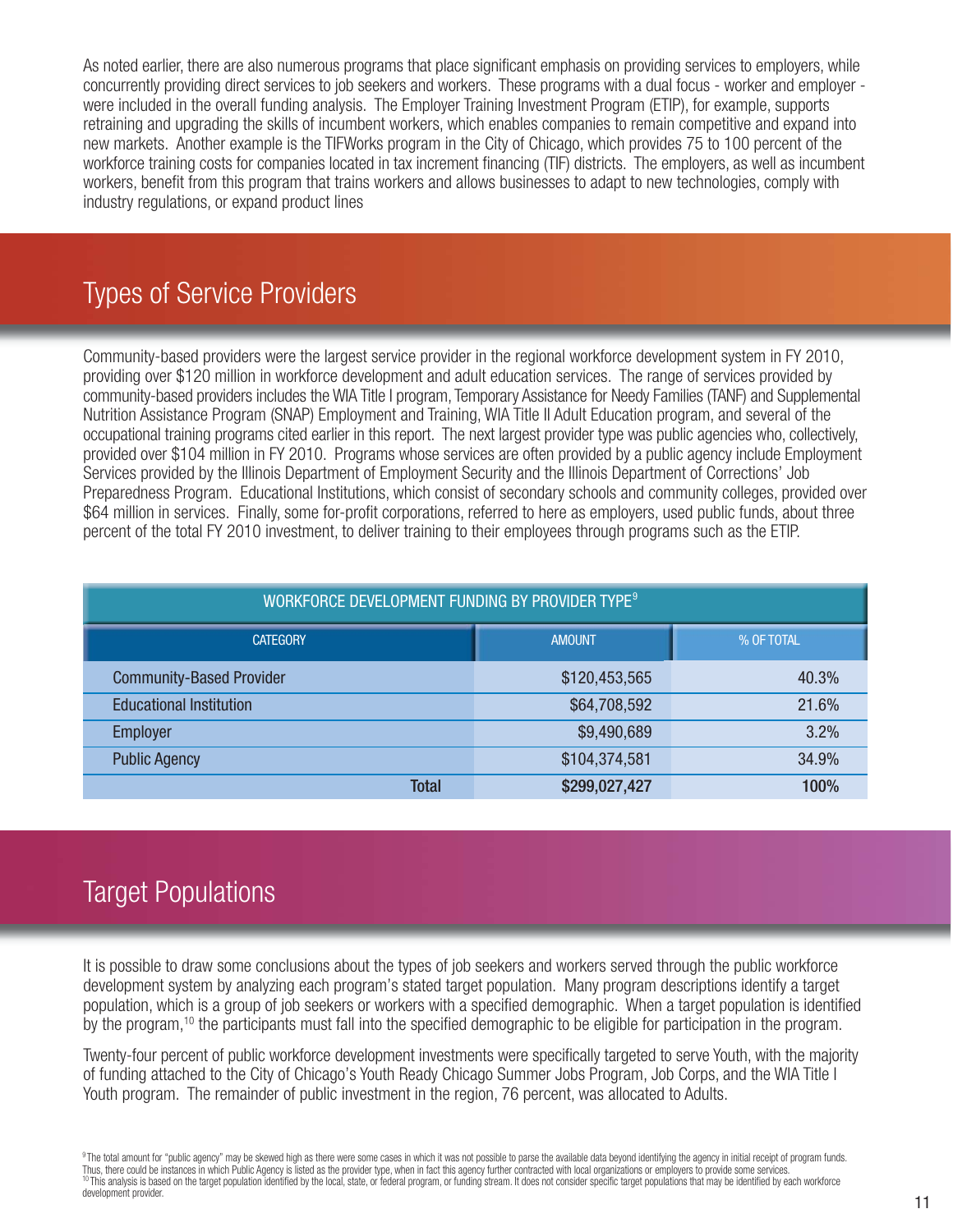## Target Populations

The largest amount of public workforce development funding falling under the Adult category, nearly \$51 million, was allocated to Dislocated Workers.<sup>11</sup> The next largest amount of public investment was allocated to programs that target low-income adults,<sup>12</sup> adults with low literacy, people with criminal records (both inmates and individuals in the community), and TANF and/or SNAP recipients.

| WORKFORCE DEVELOPMENT FUNDING BY TARGET POPULATION |               |       |  |  |  |
|----------------------------------------------------|---------------|-------|--|--|--|
| <b>CATEGORY</b><br><b>AMOUNT</b><br>% OF TOTAL     |               |       |  |  |  |
| <b>Youth</b>                                       | \$71,705,105  | 24.0% |  |  |  |
| <b>Adults</b>                                      | \$227,322,321 | 76.0% |  |  |  |
| • Dislocated Workers                               | \$50,894,586  | 17.0% |  |  |  |
| • Low-Income Adults                                | \$42,579,025  | 14.2% |  |  |  |
| • Low Literacy                                     | \$35,864,441  | 12.0% |  |  |  |
| People w/Criminal Records                          | \$20,643,042  | 6.9%  |  |  |  |
| • TANF and/or SNAP Recipients                      | \$15,977,890  | 5.3%  |  |  |  |
| • Seniors                                          | \$11,359,380  | 3.8%  |  |  |  |
| Other (Women, Adults in Ed, AA, Hispanics)         | \$11,759,442  | 3.9%  |  |  |  |
| <b>Public Housing Residents</b>                    | \$9,346,672   | 3.1%  |  |  |  |
| • Incumbent Workers                                | \$8,185,776   | 2.7%  |  |  |  |
| • Veterans                                         | \$3,431,183   | 1.1%  |  |  |  |
| Refugees                                           | \$3,151,487   | 1.1%  |  |  |  |
| People w/Disabilities                              | \$14,129,397  | 4.7%  |  |  |  |
| <b>Total</b><br>100%<br>\$299,027,427              |               |       |  |  |  |

<sup>11</sup> For this report, Dislocated Workers are defined as those individuals who have been recently attached to the labor market and are now unemployed.<br><sup>12</sup> Programs were categorized as serving Low-Income Adults if the progr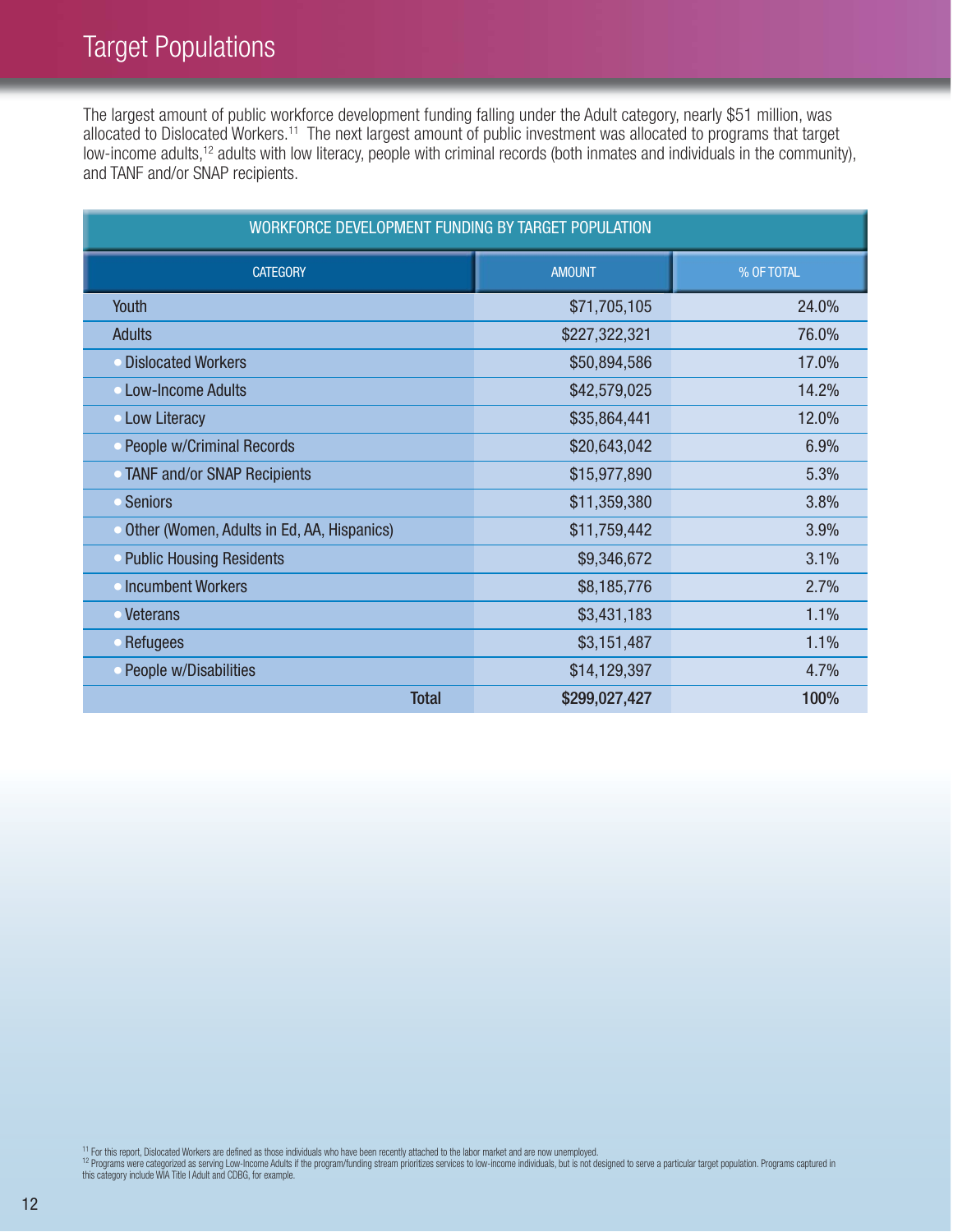A metropolitan Chicago regional funding analysis of this scope has never been undertaken before. It can be used as a baseline to inform important discussions about workforce development in the region. There is demonstrated interest in this type of information from multiple constituencies, in addition to the regional workforce investment boards (WIBs), including those involved with workforce and economic development planning. Accurate information is critical to planning and decisionmaking processes, and can inform conversations about how public workforce development funding can be used more effectively. Implementation of the recommendations that follow would lead to a stronger, more robust workforce development system that is better equipped to address the diverse employment needs of individuals throughout the region.

#### Develop a comprehensive strategy to incentivize the integration of workforce and economic development

The provision of financial incentives to attract and retain businesses is a widely used economic development strategy. In fact, it is estimated that as much as \$50 billion is expended annually by state and local governments in the U.S. for these purposes.<sup>13</sup> In northeast Illinois, from 1990 to 2004, the state offered ten different programs and at least 780 subsidies to distinct companies.<sup>14</sup> And, the skill level of the labor pool is one of the key considerations for employers when choosing where to locate.<sup>15</sup> In order to leverage the economic benefit of attracting employers and make best use of the region's investments, it is important that economic development activities are strategically linked with the workforce development system. Strategic connections between the workforce development and economic development systems across the region are especially important because, increasingly, employers and workers are crossing city, county, and regional boundaries.

This systemic integration will require meaningful engagement by workforce and economic development leaders. To be successful, there is a three-step process that any development project should consider. First, economic developers should partner with the workforce development system to conduct an assessment of the number and types of jobs that will be affected by local development plans. This includes: net new jobs that may be created; jobs that may be lost or moved; jobs that will change (i.e. new skills will be needed); and quality of the jobs (full time vs. part time; temporary vs. permanent; skill levels required; wage and benefits offered). Specifically, the local Workforce Investment Act (WIA) system infrastructure should be leveraged to conduct the workforce assessment and advance the needs of employers attached to economic development strategies. Second, workforce development components should be included at the beginning stages of any economic development project. This may include setting aside a percentage of the project budget for training of local residents or establishing a community benefits agreement. Third, in order to ensure that the workforce system serves employers well, employers must be involved in meaningful ways. This could include providing input on training curriculum content, utilizing on-the-job training opportunities, and receiving training services to upgrade the skills of their incumbent workers. If these steps are taken, employers will recognize workforce service providers as valuable resources for employee recruitment and begin to see how linking with workforce development at the outset can be used as a strategy to strengthen a development project.

## An integrated strategy for the manufacturing sector

The Calumet Green Manufacturing Partnership (CGMP) is a collaborative initiative designed to enhance the manufacturing industry in the Calumet Region (which includes Chicago's south side and south suburban Cook County). The CGMP is developing the skills of the local workforce to meet the labor needs of Calumet region manufacturing companies. The CGMP uses a workforce partnership model to implement its work. Workforce partnerships develop deep, longlasting relationships between employers; the public workforce system; and education, training, and support services providers. |Partners currently involved in the CGMP are:

- Training Partners: Daley College, Prairie State College, South Suburban College
- **•** Employer Engagement: South Suburban Mayors and Managers Association
- Participant & Job Placement Services: OAI, Inc.
- Public Workforce Partners: Chicago Department of Family & Support Services, Chicago Workforce Investment Council, Cook County Works
- **•** Program Facilitation: Chicago Jobs Council, The Partnership for New Communities

<sup>13</sup> A. Peters & P. Fisher, *A Note on State and Local Incentive Expenditures,* University of Iowa, 2002.<br><sup>14</sup> Jeff McCourt, Greg LeRoy & Philip Mattera, *Gold Collar: How State Job Subsidies in the Chicago Region Favor Af* 

<sup>&</sup>lt;sup>15</sup> Natalie Cohen, Business Location Decision-Making in the Cities: Bringing Business Back, The Brookings Institution, April 2000.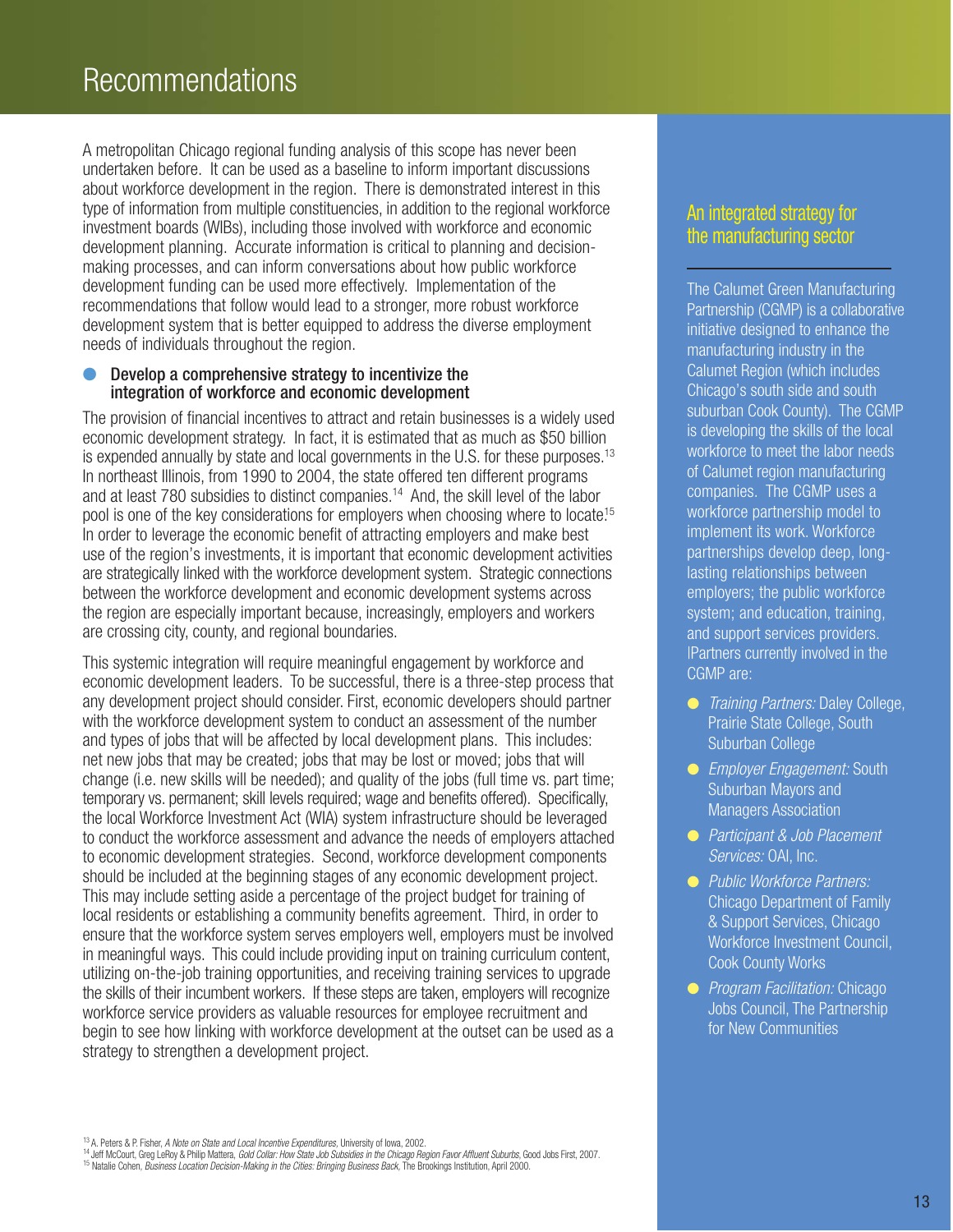#### Prioritize investment in occupational training that leads to credentials of economic value in the labor market

There are numerous jobs that require more than a high school diploma/GED but less than a 4-year degree.<sup>16</sup> In fact, by 2018, over  $63$  percent of jobs in Illinois will require some post-secondary education or training.<sup>17</sup> These jobs are in a range of industries, and many of them would be within reach of disadvantaged job seekers with additional training that leads to credential attainment. In 2009, the Workforce Boards of Metropolitan Chicago analyzed what middle-skill jobs are projected to grow in the region.<sup>18</sup> Between 2009 and 2014, there will be nearly 175,000 new middle-skill jobs, in occupations as diverse as dental hygienists, preschool teachers, carpenters, truck drivers, and customer service representatives.

According to this analysis, over 32 percent of the region's total workforce development funding is used for occupational training.<sup>19</sup> At a time when there is increasing importance on skill attainment, the public workforce system needs to simultaneously prioritize investment in occupational training while focusing this investment on training in high-demand industries that will lead to employment. Concurrently, it is important to support the development of appropriate on-ramps – such as bridge programs (see recommendation 3) – for job seekers with lower skill levels to prepare for and enter these occupations.

In order to ensure that investments in occupational training lead to the most effective outcomes for both job seekers and employers, it is vital that employers be engaged on several fronts. Employers should be plugged into occupational training programs in every way possible. Employer involvement can include advising on industry and hiring trends, designing and reviewing training curriculum, and assisting in program evaluation. Involvement may also include providing internships for training participants and utilizing on-the-job training opportunities for new hires. If businesses are engaged in occupational training at multiple levels, both employer and worker needs will be met.

#### Focus investment in strategies that successfully serve the lowest skilled individuals

The workforce development system serves numerous individuals who have very low basic skills and who have not been successful in other systems such as the K-12 educational system. It is extremely challenging for individuals with low basic skills to obtain meaningful employment that pays family-sustaining wages, or allows for career advancement. As such, the workforce development system must function as a "second chance" system or network, and must be equipped to respond to the unique, yet diverse, needs of these lowest-skilled individuals.

Successful strategies have emerged for serving the lowest-skilled individuals. Bridge programs, for example, have proven to be successful with individuals with low reading and math skills, as well as those with limited English proficiency. Ninety million adults in the U.S. face the challenge of having literacy skills so low they are unable to successfully participate in post-secondary education and training.<sup>20</sup> Bridge programs 'bridge the gap' between the initial skills of individuals and what

## Bridge to the healthcare industry

Central States SER's Healthcare Program involves a partnership with City Colleges of Chicago to deliver a bridge program that prepares low-literacy individuals to enroll in advanced training certificate programs. The contextualized literacy education and career training model is an integrated, tiered system with multiple entry points and multiple points of exit, depending on the student's needs and goals. Career pathways include Nursing and Radiology Technician, while Nursing Assistant and Personal CareTechnician serve as entry opportunities. Once participants receive their Certified Nursing Assistant (CNA) certificate, they are able to obtain employment with local healthcare facilities, while taking credit-bearing courses toward a more advanced credential. In early 2012, SER will be expanding its program to suburban Cook County, in partnership with Morton College.

- **Training Partners: Daley College** and Arturo Velazquez Institute of City Colleges of Chicago, Morton College
- *Employer Partners:* St. Anthony's Hospital, MacNeal Hospital, Vitas Hospice and many others
- **Participant & Job Placement** Services: Central States SER
- *Public Workforce Partners:* Chicago Department of Family & Support Services, Chicago Housing Authority, Illinois Department of Commerce & Economic Opportunity, U.S. Health and Human Services, The Workforce Boards of Metropolitan Chicago, Cook County Works

<sup>&</sup>lt;sup>16</sup> Skills2Compete, America's Forgotten Middle Skill Jobs: Education and Training Requirements in the Next Decade and Beyond, November 2007.<br><sup>17</sup> Patrick Kelly & Julie Strawn, Not Just Kid Stuff Anymore: The Economic Impe Policy & National Center for Higher Education Management Systems, June 2011.<br><sup>18</sup> The Workforce Boards of Metropolitan Chicago, Middle-Skill Job Opportunities in the Metropolitan Chicago Region, June 2009.

<sup>&</sup>lt;sup>19</sup> It is important to note that some program funds cannot be used for occupational training, as the funding stream designates other workforce development services as the sole priority. On the other hand, some programs use a much higher percentage of their funding for occupational training. For example, in the Workforce Investment Act (WIA) system, which accounts for nearly 25 percent of the region's total workforce funding, contractors are required to spend at least 40 percent on training.

http://www.illinoisworknet.com/Policies/07-PL-40/version\_1/07-PL-40\_Change\_1-Trainin<br><sup>20</sup> Patty Murray, *National Commission on Adult Literacy*, Wall Street Journal, August 2010.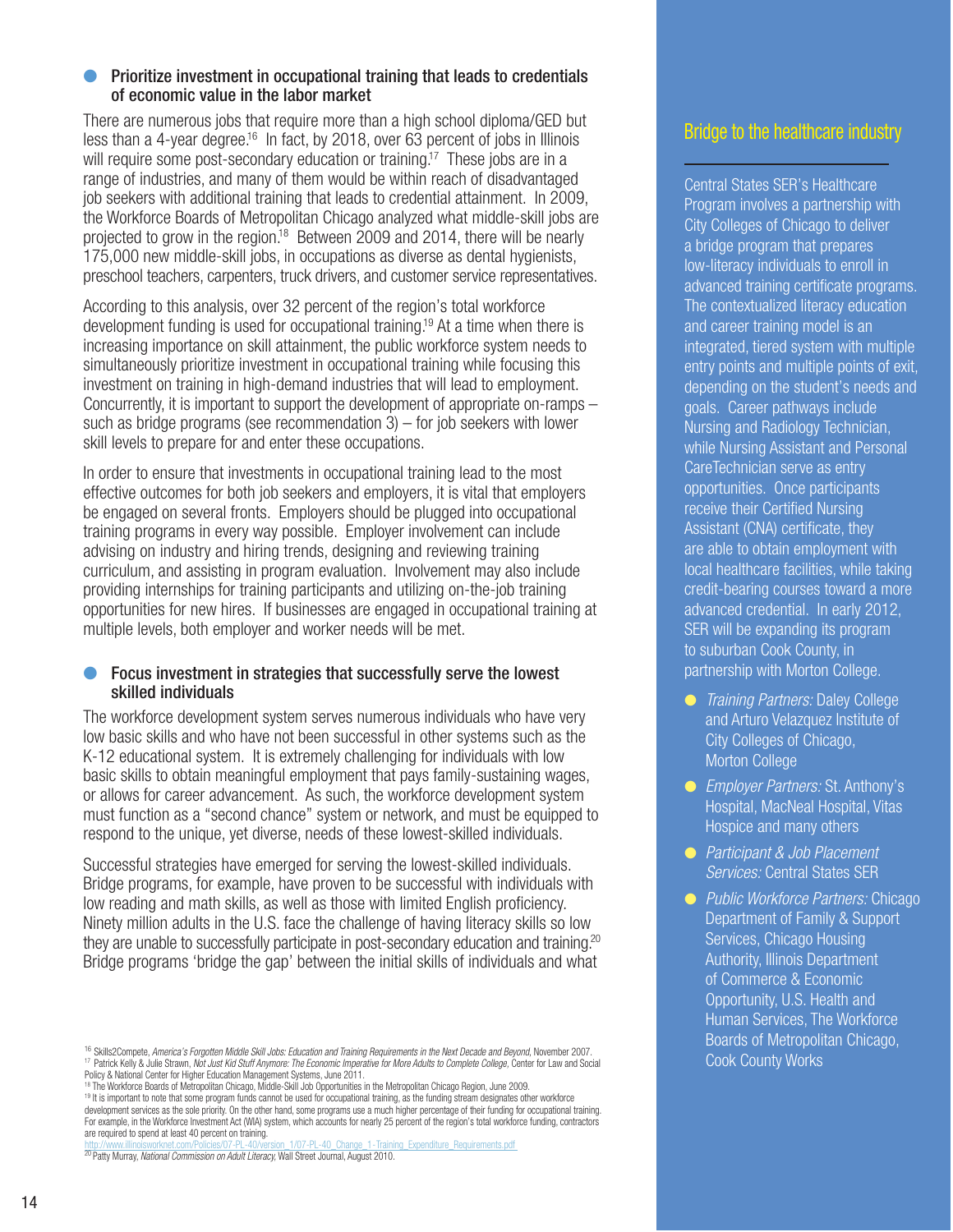they need to enter and succeed in post-secondary education and training through instruction, career development and support services.<sup>21</sup>

Transitional job (TJ) programs help individuals gain necessary experience and transition into work through time-limited, subsidized wage-paid employment that combines work experience, skill development, and supportive services.<sup>22</sup> TJ is another effective strategy to serve low-skilled individuals, especially those with limited labor market history. TJ strategies have also proven effective in connecting individuals with employment barriers, such as a criminal record, to the labor market.

Low-skilled job seekers in the region would benefit from expanding bridge programs, TJ programs, and other related strategies. Currently, relatively limited funding is designated for bridge program and TJ strategies, and service providers often must cobble together many sources of public and private funding to implement such programs. Additional public resources would enable these programs to scale up, making the workforce development system more effective at responding to the employment needs of the lowest skilled individuals.

Current opportunities exist that could be leveraged to expand funding for both bridge and TJ programs. The State's agreement on a common definition of "bridge program,"23 and the subsequent inclusion of bridge programs as an allowable WIA training expenditure provides an opportunity for local WIA administrators to expand bridge programs in their areas while also meeting their 40 percent mandatory training requirement. The State can expand TJ strategies by implementing two existing policies: first, taking steps to implement the recommendation of the Illinois Commission on the Elimination of Poverty to  $develop a statewide JJ program<sup>24</sup> and, second, dedicating funding for the Illinois$ Emergency Employment Development Act which was amended under HB 292725 to create a partial wage subsidy program. Wage subsidies provided under the Act could be combined with other workforce resources to create a transitional jobs program. Additionally, the region should pursue federal opportunities to fund TJ, either through funding specifically designated or TJ or funding targeted to the specific populations that are well-served through the TJ model, including Temporary Assistance for Needy Families (TANF) and Supplemental Nutrition Assistance Program (SNAP) recipients, public housing residents, individuals with criminal records, and many WIA participants. Pursuing federal funding for TJ would significantly strengthen the region's ability to serve these as well as other high-need populations.

#### Strengthen service delivery through stronger program alignment and funding coordination

A myriad of workforce development-related programs are detailed in this analysis. They target different populations of job seekers including youth, refugees, TANF recipients, veterans and people with criminal records; offer a range of services from adult basic education to specific occupational training; and have varying performance measures. The diversity of programs makes it possible for residents with a variety of workforce development and career advancement needs to be served. These programs are supported by a range of funding streams at the federal, state, and local levels, many of which are not always coordinated with each other. What is troubling is not the breadth of programs or the multitude of funding streams, but the difficulty in coordinating and aligning them.

## Community collaboration at work

The 741 Workforce Collaborative is an innovative collective of direct service providers and support organizations working together to deliver an integrated network of workforce services for job seekers, workers, and families of the Quad Communities area of Chicago (neighborhoods of North Kenwood, Oakland, Grand Boulevard and Douglas). The Collaborative was launched to address the Quad Communities' high unemployment rate, which is three times that of Chicago overall. Direct service providers in the Collaborative deliver a range of community outreach, employment training, and job placement services. The other members of the Collaborative provide complementary services such a financial literacy and tax preparation, funding, technical assistance for providers, and advocacy services. As part of its initial three-year strategic plan, the Collaborative has designed and implemented an integrated referral, service delivery, and tracking system to monitor process and performance. The JP Morgan Chase foundation provided initial seed funding to establish Collaborative infrastructure and remains its primary funder.

- **.** Direct Workforce Service Partners: The Cara Program, Centers for New Horizons, Chicago Urban League, The Community Builders, Heartland Alliance, Jobs for Youth, New Skill Builders, Quad Communities Center for Working Families
- **Complementary Service Partners:** Centers for Economic Progress, Chicago Jobs Council, Partnership for New Communities, Quad Community Development Corporation

<sup>&</sup>lt;sup>21</sup> For more information: D. D. Bragg, K. M. Oertle, S. J. Kim, C. L. Kirby, J. L. Taylor, T. Harmon, et al. Transition Highlights: Illinois Adult Education Bridges: Promising Practices, University of Illinois, April 2011.

nn zorn.<br><u>2011.pdf</u> ; Office of Community College Research and Leadership, *Adult Education Bridge* Programs in Illinois: Project Profiles, University of Illinois, June 2011.<br>http://occri.illinois.edu/files/Projects/shifting\_gears/FINAL%20SG%20Compendium%202011.odf

http://occrl.illinois.edu/files/Projects/shifting\_gears/FINAL%20SG%20Compendium%202011.pdf<br><sup>22</sup> For more information: National Transitional Jobs Network <u>http:</u>//www.heartlandalliance.org/nt<u>in</u>

<sup>24</sup> Illinois Commission on the Elimination of Poverty, Building a Pathway to Dignity and Work, December 2010. http://www.shifting-gears.org/state-progress-/78-bridge-definition-and-core-elements-.html<br><sup>24</sup> Illinois Commissi

ments/Building%20a%20Pathway%20to%20Dignity%20%20Work%20-%20Commission%20on%20the%20Elimnation%20of%20Poverty%20Plan.pdf<br><sup>25</sup> **HB 2927:** http://ilga.gov/legislation/97/HB/PDF/09700HB2927lv.pdf .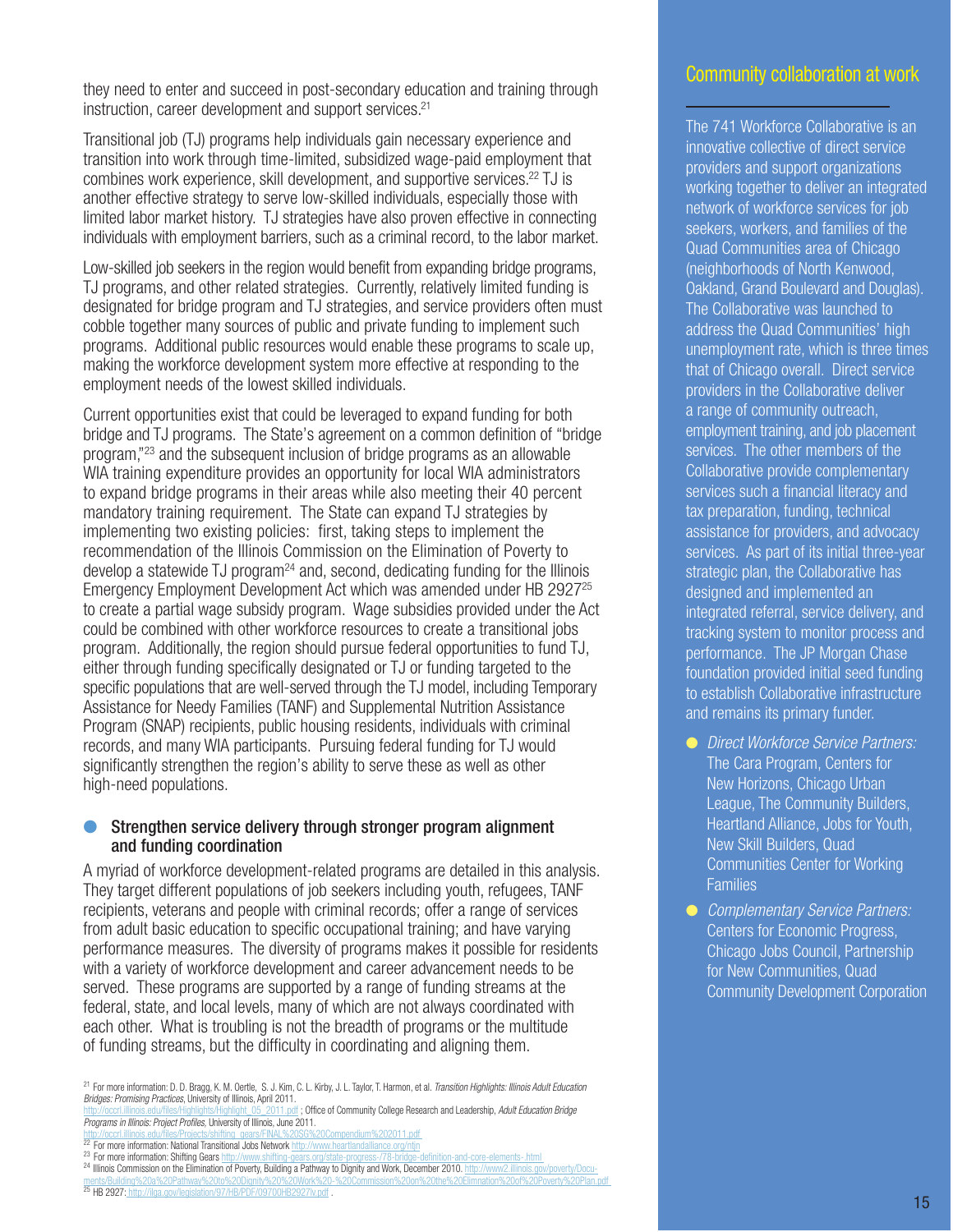To ensure that the workforce development system functions as effectively as possible, there must be major revisions to how the system functions at the federal level. The federal Departments of Labor, Education, Housing and Urban Development, Health and Human Services, and Energy all have some connection to workforce development. Rather than each department creating workforce programs with varying performance definitions, standardized performance definitions should be established across federal programs. The Department of Labor should serve as the hub for development and implementation of these performance definitions. This will allow local WIBs to have comparable program information by which to assess performance outcomes across programs. Some individuality across federal departments will always be necessary, but this type of alignment should be prioritized in a way that it is not currently. Additionally, there is a need for increased coordination of service delivery at the local level. Though many overarching program requirements are determined federally, most funding streams allow for a significant level of local flexibility in implementation. Local administrators should work together to determine areas where their programs can be better aligned to improve service provision.

Funding coordination must also occur at the federal and local levels. Federal investment in workforce development has shrunk dramatically over the past several years. For example, WIA Title I, a large federal source of workforce development funding, saw a 9.8 percent decrease from 2010 to 2011. Illinois saw an even more significant 12.0 percent decrease during the same time period.<sup>26</sup> As these resources dwindle, it becomes increasingly critical that the region think strategically about how to coordinate federal and local resources across other systems and supplement this funding. The WIA system, led by the WIBs, is well positioned to lead this coordination effort by engaging the leaders of all systems that serve disadvantaged residents, including human services, corrections, community colleges, and secondary education. As evidenced by this analysis, each of these systems has at least a portion of their funding dedicated to workforce development. Increased coordination among these funding streams across systems would enable individuals seeking assistance to more readily access the services they need.

#### l Leverage the Workforce Investment Act (WIA) system infrastructure to foster innovation and responsiveness

This analysis shows that the WIA system represents over 25 percent of the region's total funding for workforce development. In 2010, it enrolled approximately  $18,527^{27}$  adults and dislocated workers, offering them intensive and/or training services. Many more people may have accessed universal services through WIA, which are more basic. In contrast, there are an estimated 462,495<sup>28</sup> people who were unemployed in the region. This means that only four percent of all unemployed people received intensive and/or training services through the biggest single funding stream for workforce development. While some unemployed individuals may not be eligible for WIA, the significant gap between the need for services and number of individuals served is an indicator that current WIA funding is insufficient. Though the size of the system is modest (and shrinking), its infrastructure is important and should be built upon. Across the region, the WIA system is structured to give job seekers multiple access points for job search, job readiness, and occupational training services, including workforce centers, communitybased organizations, and community colleges. It also provides services to a range of disadvantaged individuals, often targeting particular populations such as people who are homeless, people with criminal records, and veterans.

Given current fiscal and economic challenges, there needs to be an increased emphasis on using the WIA system infrastructure and business involvement to foster innovation and responsiveness across WIA and non-WIA workforce development programs. This is challenging to do with limited resources, but innovative use of funding can lead to positive outcomes. For example, for the past two years, Chicago has directed a portion of its WIA funding to bridge programs. These programs enable job seekers with much lower education levels to enter occupation-specific training, which eventually leads to more advanced training and/or employment. Additionally, training providers have adjusted their curricula based on employer feedback; this responsiveness makes their graduates more attractive employees.

Whenever Congress begins to discuss WIA reauthorization and other workforce reforms in earnest, it will be imperative that the strong points of the current WIA system – such as community-based access points, targeted service providers for specific populations, and strong business engagement – are maintained. The analysis shows that community-based organizations, community colleges, educational institutions, private sector employers, and public agencies all have a key role in the planning and provision of workforce services. While preserving this, the region must also create a system that will more easily enable local stakeholders to innovate and be responsive to job seeker and employer needs.

information, and limited assistance with job search activities, are available to all job seekers and do not require WIA enrollment.<br><sup>28</sup> Illinois Department of Employment Security LMISource, Local Area Unemployment Statist

<sup>&</sup>lt;sup>26</sup> Calculations by CJC based on data cited in Employment and Training Administration, U.S. Department of Labor, Training and Employment Guidance Letter No. 26-10, May 2010.

http://wdr.doleta.gov/directives/attach/TEGL/TEGL/TEGL26-10.pdf<br><sup>27</sup> This number only reflects individuals enrolled in the WIA program and does not include individuals accessing WIA universal services. Universal services,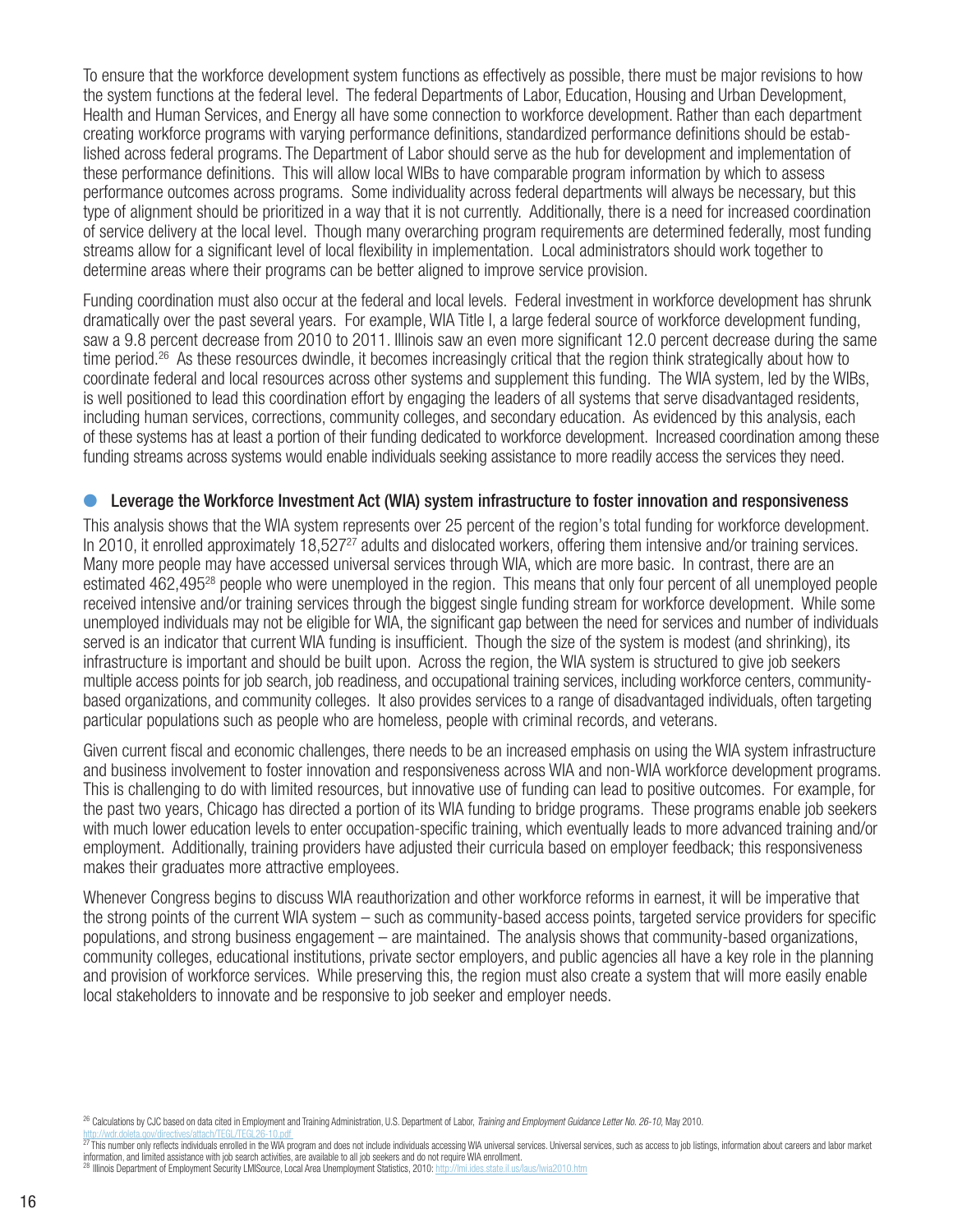#### Develop provider capacity, especially in underserved areas and for underserved populations

The workforce development system is a diverse network of frontline service providers ranging from small community-based organizations to large educational institutions. This provider diversity is an asset as it allows for specialization in terms of program type, population targeted, geography served, and support services offered. It is critical that the workforce development system builds on the strengths of existing providers while also encouraging the development and growth of new providers. This is especially important for metropolitan Chicago communities and populations that are underserved.

Some metropolitan Chicago residents cannot access the services they need to participate fully and successfully in the labor market because their communities lack a sufficient number of frontline service providers, or lack providers with adequate organizational capacity to successfully apply for and handle the administrative requirements of government-funded contracts. Communities may additionally want more providers with sufficient organizational capacity, in terms of ability to deliver high-quality, effective services. The region should prioritize frontline provider capacity building through the facilitation of technical assistance, professional development trainings, and opportunities for networking and sharing of best practices. Additionally, provider capacity building should be intentionally focused on addressing the unique needs of diverse communities throughout the region. The region requires more than a one-size-fits-all provider-type and approach to service-delivery, and building the capacity of providers will enable each local area to ensure that their jobseekers and businesses are served effectively.

Until provider organizations are equipped to appropriately serve their constituents, there will continue to be large numbers of residents who cannot access the services they need to participate fully and successfully in the labor market. Furthermore, the region will only be able to fully realize the recommendations of this report and ultimately achieve high-quality services for all of its residents if it has a network of qualified service providers that can effectively implement policies and programs, and utilize resources.

## Mapping capacity in Lake County

An important step in improving capacity is taking stock of the need for services, where services exist, and noting existing gaps. IFF, a nonprofit consultant, took on this work in 2010 in Lake County. The research team developed a better understanding of Lake County's nonprofit sector and visually conveyed the needs of residents, and the capacity of the county's health and human service providers to meet those needs. This was done by comparing analysis from census data with results of surveys conducted with providers in the county. Final maps show the strengths of the service network in Lake County, as well as gaps. Providers and advocates in Lake County can now use the maps to raise awareness of needs across the county, and to more closely pinpoint areas to focus on. Conducting this work across the 11-county metropolitan Chicago region is an important step in the process toward developing provider capacity.

- **E** Lead Research Organization: IFF
- **Community Partners: Lake** County Community Foundation, the Healthcare Foundation of Northern Lake County, the College of Lake County, and the United Way.

## **Conclusion**

.

Implementation of the report recommendation will require an unprecedented degree of collaboration and coordination across the metropolitan Chicago region. It will require that the workforce development system work more deliberately with the economic development, education, and human services systems. However, given the continued economic crisis, historically high unemployment rates, and significant numbers of individuals lacking basic skills, the workforce development system must respond. There are over one million people living in poverty in the 11-county metropolitan Chicago region.<sup>29</sup> Over 2.3 million people are considered low-income.<sup>30</sup> The number of unemployed in the region has climbed to 462,495, or 10.2 percent of the labor force, a number that would be even higher if it included those so discouraged they have stopped looking for work. Implementing these systemic changes is critical to employers as well. Despite having ready access to a very large pool of potential workers, employers in the metropolitan Chicago region report having difficulty finding qualified employees for key positions.

Simply continuing "business as usual" is not enough. It is imperative that the region develop a comprehensive and aligned system to address the employment needs of its residents and businesses and remain the thriving economic center that it is today.

<sup>&</sup>lt;sup>29</sup> According to Social IMPACT Research Center analysis the 3-year estimate of the region's poverty rate is 1,030,621 individuals live in poverty<br><sup>30</sup> According to Social IMPACT Research Center the 3-year estimate for low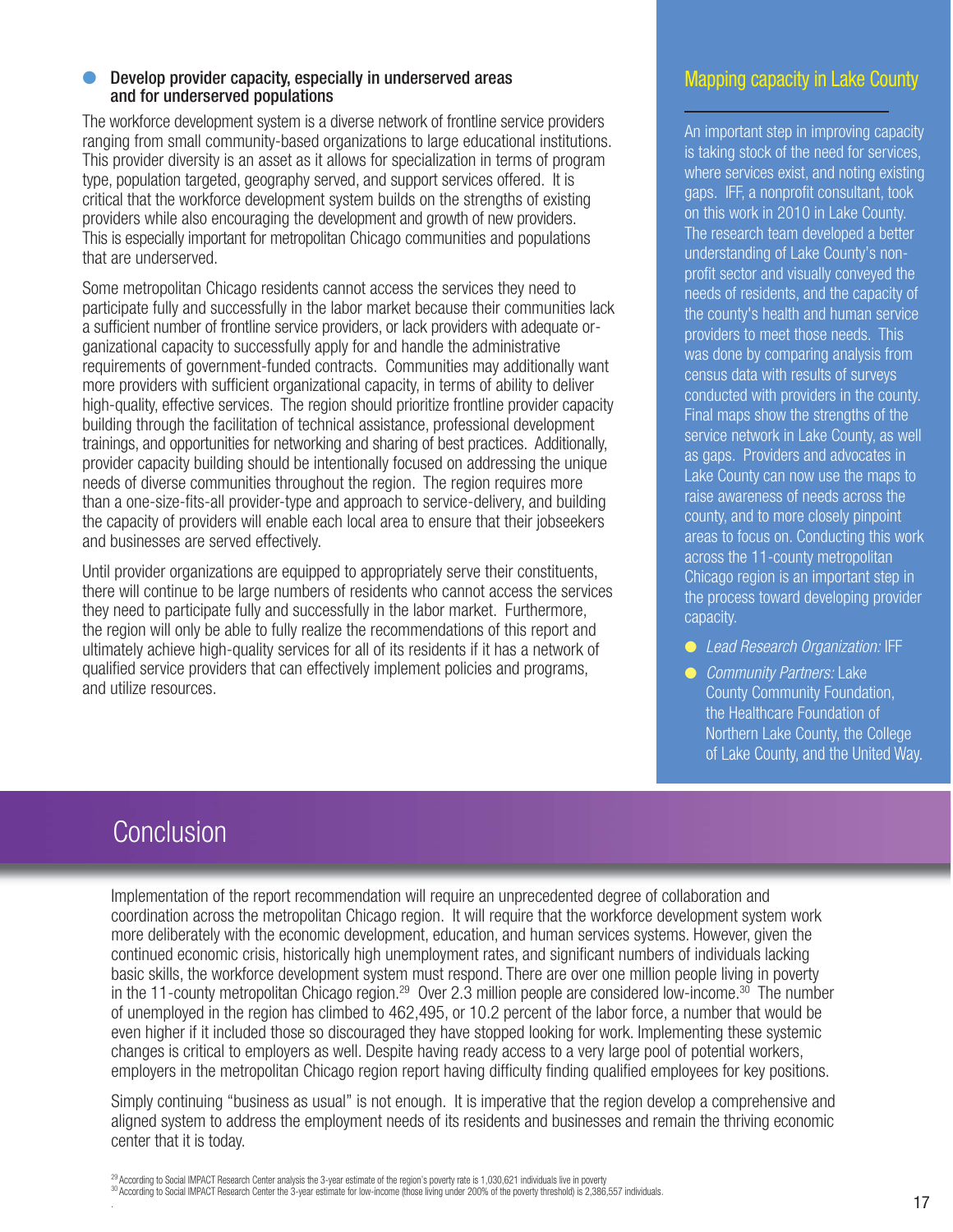The following provides the source of data, as well as any necessary notes, or explanation of how allocation totals were obtained for each program (listed alphabetically). When no explanation is provided, there are two potential reasons. Either the program has funding designated to the region as a whole, or a specific part of the region only, and thus no breakdown was required, or a list of all state contracts was provided allowing for an easy breakdown of total funding by county, and thus Local Workforce Investment Area (LWIA).

The data collection for this report was conducted by the Chicago Jobs Council (CJC). The acronym CJC is used throughout the appendix to refer to the data collection team.

#### Added Chance Career Education and Development

● Source – Alternative Schools Network

#### Adult Basic Education/GED

- Source Illinois Department of Corrections (IDOC)
- l Note–CJC received the total statewide spending for ABE/GED programs within state correctional facilities from IDOC. Research stating the percentages of adult inmates per county was then applied to the statewide spending total to come up with the percentages of total ABE/GED spending that could be attributed to each county. County totals were then added together to reach the funding total for each LWIA and the region.

#### Adult Education (WIA Title II)

l Source – Illinois Community College Board

#### Adult Vocational Education

- Source Illinois Department of Corrections (IDOC)
- Note  $1 -$  CJC received the total statewide spending for Adult Vocational Education programs within state correctional facilities from IDOC. Research stating the percentages of adult inmates per county was then applied to the statewide spending total to come up with the percentages of total Adult Vocational Education spending that could be attributed to each county. County totals were then added together to reach the totals for each LWIA and the region.
- Note 2 Adult Vocational Education spending includes Job Preparedness Programs, except for those at Southwestern Illinois Correctional Center and Sheridan Correctional Center. The Job Preparedness Programs offered at the aforementioned correctional centers are listed separately (see the Job Readiness/Placement section).

#### Carl D. Perkins Career & Technical Education (Postsecondary)

● Source – Illinois Community College Board

### Carl D. Perkins Career & Technical Education (Secondary)

 $\bullet$  Source – Illinois State Board of Education

#### City Ex-Offender Programs

- Source Chicago Department of Family and Support Services
- l Note–The following programs are included as City Ex-Offender Programs: Customized Work Services, Transitional Jobs, Customized Job Training, and Community Reentry Support Centers. For more information about the services these programs provide please contact CJC or the Department of Family and Support Services.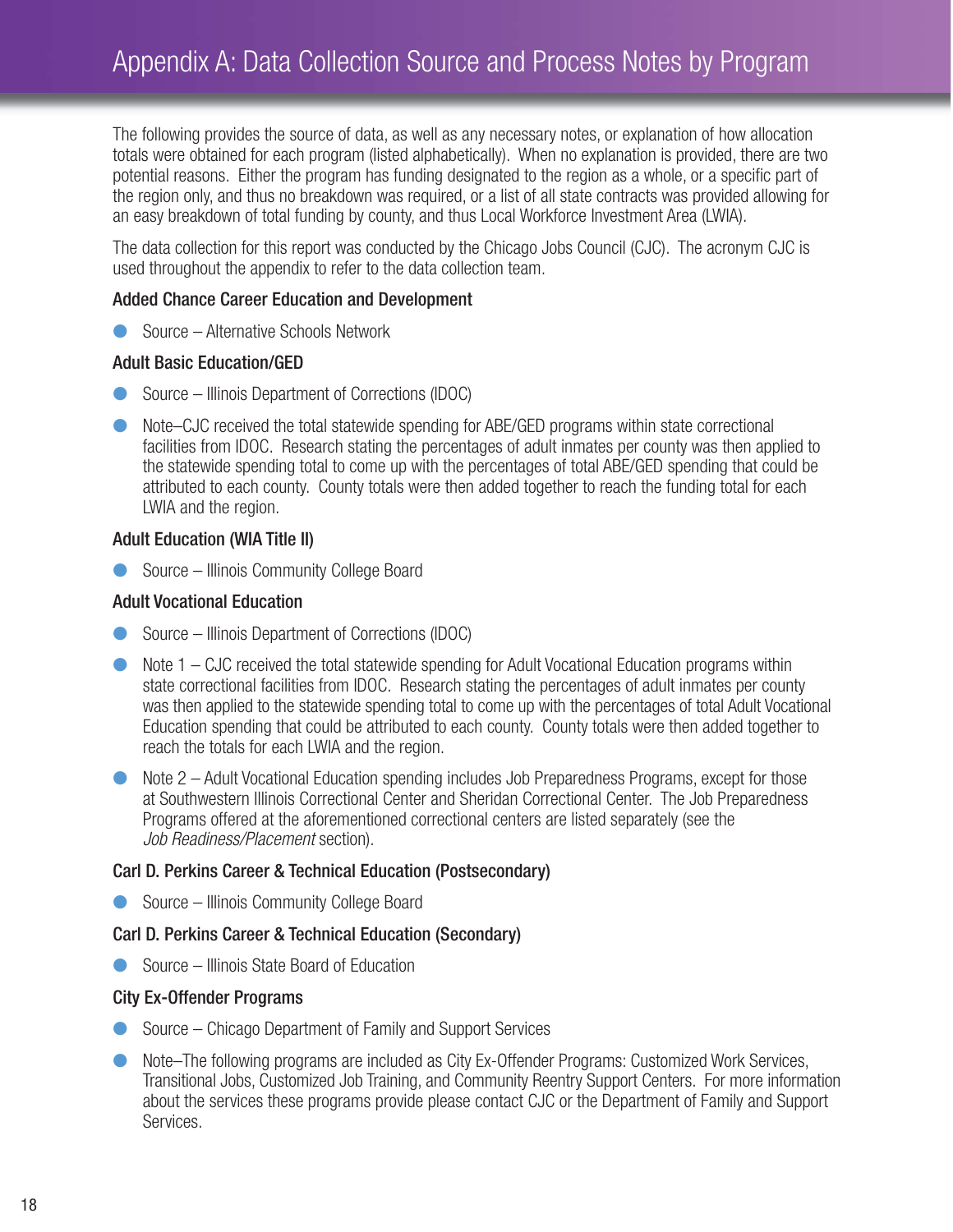## Community Development Block Grant (CDBG)

- Source–U.S. Department of Housing and Urban Development; Megan Barcus, The Community Development Block Grant in the Chicago Metro Area, The Chicago Jobs Council, 2011; Select entitlement community consolidated plans.
- l Note–CJC obtained allocation totals for all entitlement communities within the metropolitan Chicago region from the U.S. Department of Housing and Urban Development. Previous research by CJC staff (see Barcus 2011) had yielded estimates of the percentage of CDBG funding spent on workforce development in 2009. Those percentages were applied to the 2010 CDBG allocations for entitlement communities which totaled over \$1,000,000. Unless otherwise noted in local reports, this was the methodology used. However, in some cases previous analysis had not been conducted, and Consolidated Annual Performance and Evaluation Reports (CAPERs) were obtained in order to determine exact 2010 figures. Additionally, there were cases where more detailed analysis of 2010 CAPERs was possible either by CJC staff or local workforce boards. Thus, in some cases specific 2010 figures are provided. Footnotes within the local reports highlight cases where additional research was used.

### Community Services Block Grant (CSBG)

- l Source Department of Commerce and Economic Opportunity's Grant Tracker and the Illinois Association of Community Action Agencies Reports
- l Note–Grant allocations for CSBG for the local areas in the metropolitan Chicago region were obtained through DCEO's Grant Tracker. Based on IACAA research (2005 and 2008), 20 percent of each CSBG allocation total was counted as workforce development spending for this report. The IACAA research explains how education and employment services are an important aspect of the CSBG services. The education and employment services offered under CSBG can include GED Preparation, Job Training, On-the-Job Support, Job Placement, and Employment Resource Labs. In 2005, IACAA found that 19 percent of the total CSBG spending in Illinois was spent on these services. In 2007, that total was 21 percent. Some agencies may have spent more or less on workforce services, but as analysis of each grant was not possible due to time constraints, an attempt was made to maintain consistency by using a standard percentage across the board. In cases where local workforce boards were able to obtain more accurate totals of workforce spending hrough CSBG grants, these totals are used. Footnotes within the local reports highlight cases where additional research was used.

### Delancey Social Enterprise Model (administered by A Safe Haven Foundation in Chicago)

● Source–Illinois Department of Corrections (IDOC)

### Disabled Veterans' Outreach Program

- l Source–Illinois Department of Employment Security (IDES)
- l Note–Because IDES maintains its budget data on a statewide level, estimates of the amounts directed toward each LWIA were created by using Full Time Equivalents (FTEs) received from IDES. The percentage of the statewide FTEs allocated to each IDES office within the region was calculated by dividing the FTEs at each local office by the statewide FTE total for the program. The percentage for each office was then applied to the statewide funding total for the program to come up with estimated funding totals by office. Spending totals for each LWIA were calculated by adding up all the office totals within a county. The LWIA totals were added together to come up with an estimate of the regional total listed in the body of this report.

### Earnfare

● Source – Illinois Department of Human Services

## Employer Training Investment Program (ETIP)

● Source – Illinois Department of Commerce and Economic Opportunity's Grant Tracker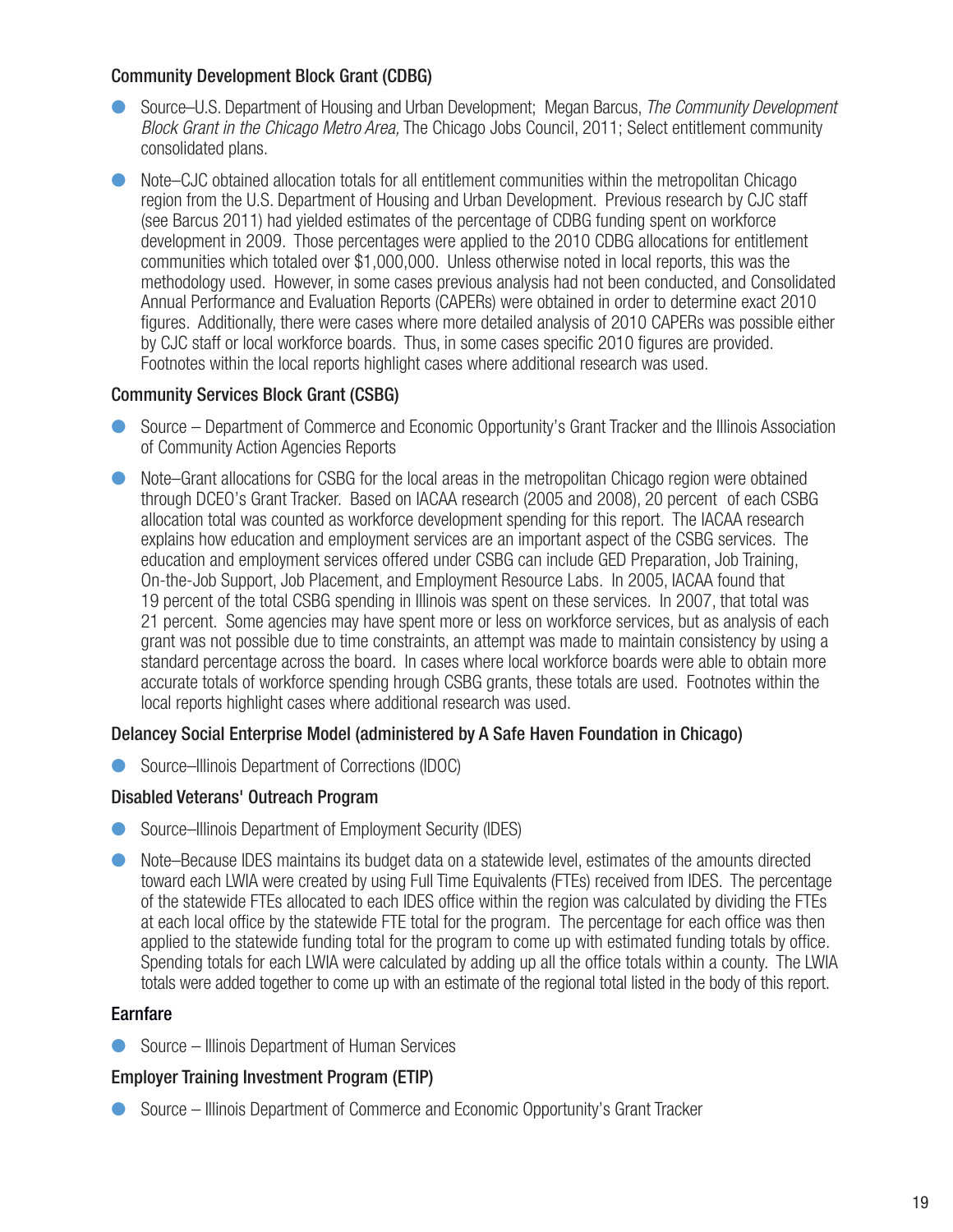### Employment Opportunity Grant Program

● Source – Illinois Department of Commerce and Economic Opportunity's Grant Tracker

#### Family Literacy Project

Source-Secretary of State Literacy Office – *Illinois State Library and Guide to the Secretary of State* Literacy Effort (2010)

#### Family Works

- Source-Chicago Housing Authority (CHA)
- Note- CHA spends approximately \$25 million per year on FamilyWorks and considers 25 percent of this to be workforce development spending.

#### **Greencorps**

- **Source-Chicago Department of Environment**
- $\bullet$  Note- This total does not represent all the money that supports this program. ARRA stimulus funding and private grants also make this program possible, but are not funding sources included in this report.

### Head Start Youth Initiative (Youth Ready Chicago)

● Source-Chicago Department of Family and Support Services

#### Hispanic-Serving Institutions Assisting Communities

- Source-U.S. Department of Housing and Urban Development
- Note-Elgin Community College received a three-year grant in 2009. The grant total of \$600,000 was divided by three to come up with the one-year total listed.

#### Homeless Veterans' Reintegration Project

- Source-Department of Labor VETS
- l Note- The grant allocations for Illinois were received by two organizations. One of these organizations serves Chicago, the other is charged with serving three full counties (Lake, McHenry, and Kane), as well as Northern Cook County.

#### Job Corps

Source-U.S. Department of Labor Employment and Training Administration FY 2011 Congressional Budget Justification

**•** Note- In order to get the estimates of funding for each Job Corps Center in the region two numbers were needed. First, the capacity of each center, and second, the cost per enrollee. The funding total for each center is simply the product of these two numbers (Capacity \* Cost Per Enrollee). However, as individuals attending each center come from all over the Midwest, it was necessary to obtain from both centers a breakdown of the geographic origin of their participants. The percentage coming from the local area was applied to the total funding amount to obtain an accurate amount of funding dedicated to the local area. A percentage of funding dedicated to Illinois was also determined using the same method. This total is listed in the reports to give additional context to the reader.

#### Job Preparedness Program

- **C** Source-Illinois Department of Corrections (IDOC)
- l Note- Incarcerated individuals with self-reported drug addictions in Illinois correctional facilities have the option of completing their sentences either at Sheridan Correctional Center or Southwestern Illinois Correctional Center and participating in this program. As a program provided in correctional centers the same analysis was applied to the total spent at these programs as the other IDOC programs that are housed in correctional centers (see ABE/GED or Adult Vocational Education).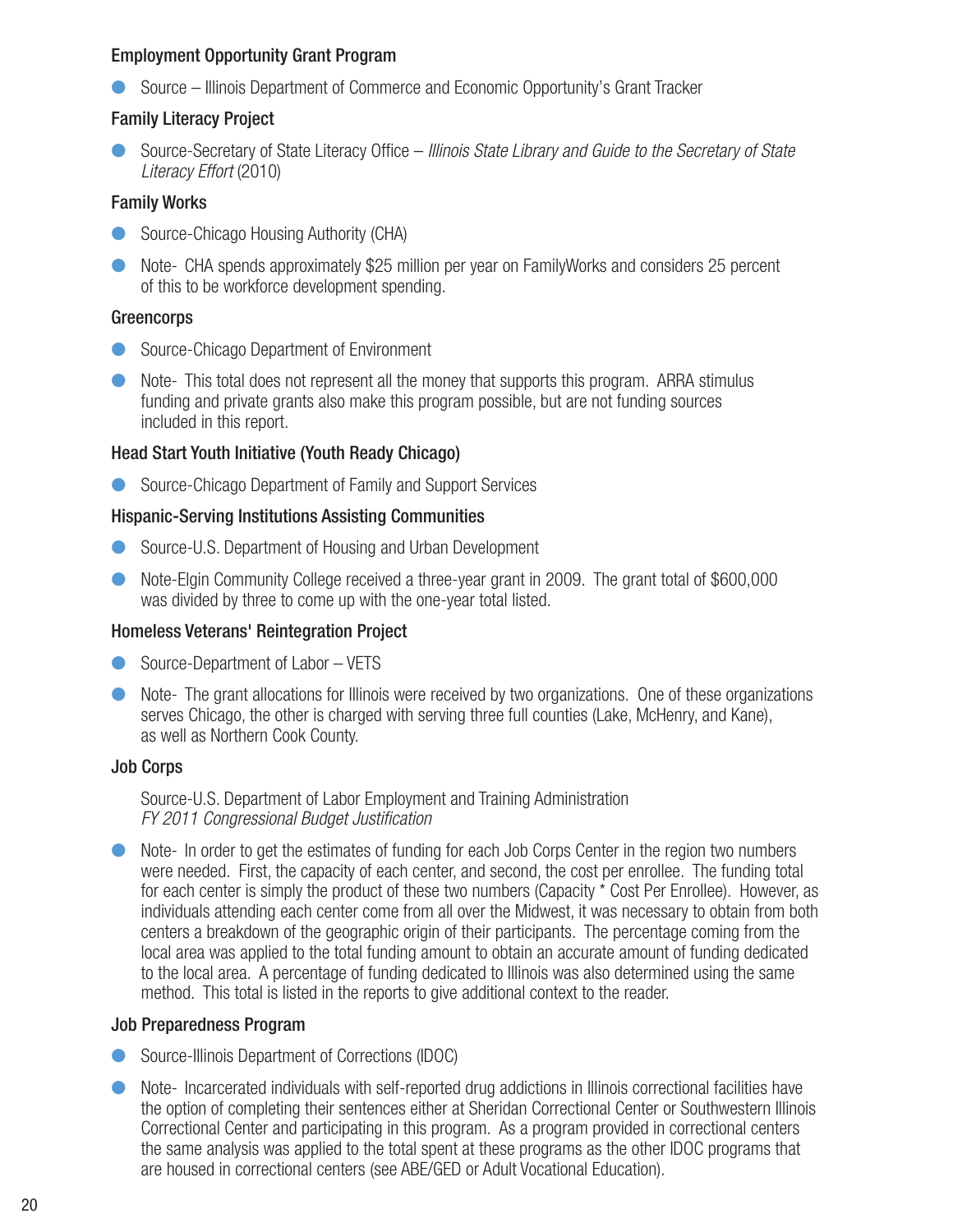## Job Training & Economic Development (JTED)

● Source–Illinois Department of Commerce and Economic Opportunity

## Life Skills Services

- Source–Illinois Department of Corrections
- l Note–These services are provided at various transition centers within the region.

## Local Veterans' Employment Representative Program

- **C** Source-Illinois Department of Employment Security (IDES)
- **IDED** Note-Because IDES maintains its budget data on a statewide level, estimates of the amounts directed toward each LWIA were created by using Full Time Equivalents (FTEs) received from IDES. The percentage of the statewide FTEs allocated to each IDES office within the region was calculated by dividing the FTEs at each local office by the statewide FTE total for the program. The percentage for each office was then applied to the statewide funding total for the program to come up with estimated funding totals by office. Spending totals for each LWIA were calculated by adding up the totals for all offices within a county. The LWIA totals were added together to come up with an estimate of the regional total listed in the body of this report.

## Non-custodial Parent Earnfare

**C** Source-Illinois Department of Human Services

## Partnerships for College & Career Success (Formerly TechPrep)

**C** Source-Illinois Community College Board

## Projects with Industry

● Source-U.S. Department of Education

### Refugee Services

- **C** Source-Illinois Department of Human Services
- **•** Note-The services included are case management, English language training, and employment services.

## Reintegration of Ex-Offenders (ReXO)

● Source-U.S. Department of Labor

## Second Chance Act – Prisoner Reentry Initiative

- Source-Cook County Sheriff's Office
- lacktriangleright Note-30 transitional jobs were provided to ex-offenders through this program, at a cost of \$4,000 each, for a total of \$120,000.

## Secondary Transitional Experience Program

● Source-Illinois Department of Human Services

## Senior Community Service Employment Program (SCSEP)

- Source-Illinois Department on Aging (IDOA)
- **•** Note- IDOA provided a list of state contractors and their respective allocations. They also provided a list of agencies receiving federal grants from the U.S. Department of Labor to serve Illinois. Individual contact was made with those six agencies to determine how much of their allocations were directed to the 11-counties in the report. Reporting method varied by agency. In some cases, percentage of service time was broken out by county, while in other cases a total was provided for the five counties in question and split into five equal parts.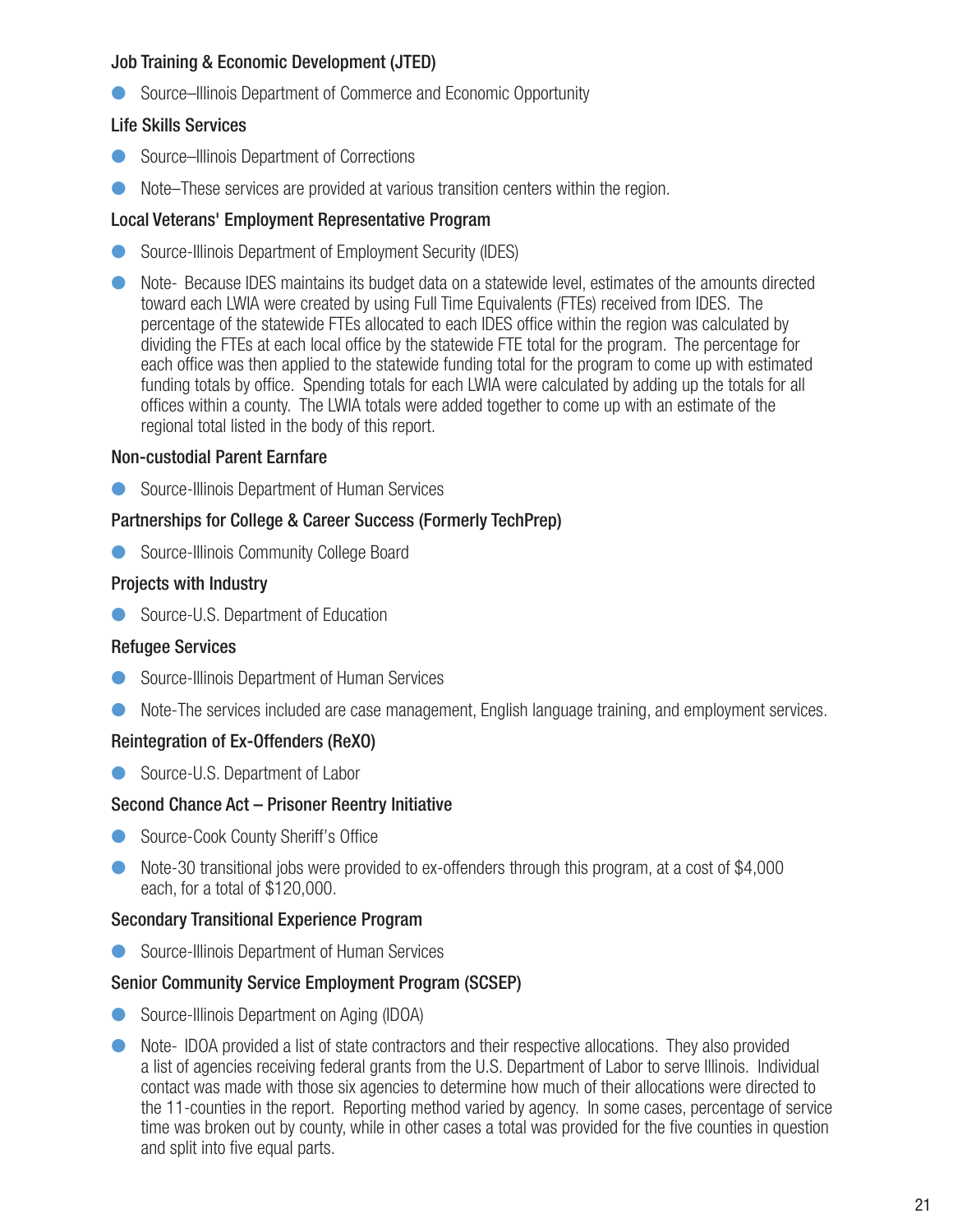### Supplemental Nutrition Assistance Program (SNAP) – Employment and Training

● Source-Illinois Department of Human Services

## Temporary Assistance for Needy Families (TANF) – Job Placement

**C** Source-Illinois Department of Human Services

## **TIFWorks**

- Source-Chicago Department of Housing and Economic Development
- **ID Note- TIF is short for Tax Increment Financing, "a special funding tool used by the City of Chicago** to promote public and private investment across the city". TIFWorks is an employment focused portion of this program. For more information on TIF and TIFWorks visit the City of Chicago website - http://www.cityofchicago.org/city/en/depts/dcd/provdrs/tif.html.

## Title XX Social Services Block Grant

**C** Source-Illinois Department of Human Services

## Trade & Globalization Adjustment Assistance

- **Source-Illinois Department of Commerce and Economic Opportunity**
- $\bullet$  Note-The grant allocations used to come up with these totals had varying grant periods. Using a general fiscal year defined as July 1, 2009 to June 30, 2010, CJC calculated the portion of each grant that fell within that timeframe.

## Trade Adjustment Assistance

- Source-Illinois Department of Commerce and Economic Opportunity
- $\bullet$  Note- The grant allocations used to come up with these totals had varying grant periods. Using a general fiscal year defined as July 1, 2009 to June 30, 2010, CJC calculated the portion of each grant that fell within that timeframe.

## Training for Tomorrow

**C** Source-Illinois Department of Commerce and Economic Opportunity

## Transitional Jobs (Chicago Housing Authority)

● Source-Chicago Housing Authority

## Transitional Jobs (Illinois Department of Corrections [IDOC])

- **C** Source-Illinois Department of Corrections
- **•** Note- The Transitional Jobs program at IDOC was halted mid-year in FY2010 in order to reevaluate the program and draft new goals for Fiscal Year 2011.

## Transitional Jobs (Temporary Assistance for Needy Families [TANF])

Source-Illinois Department of Human Services, along with additional information regarding subcontractors from CJC

### Vocational Rehabilitation (WIA Title IV)

- Source-Illinois Department of Human Services Division of Rehabilitation Services
- Note- The figures listed here are the amounts of spending by county for state fiscal year 2010. These figures do not include all spending, as a portion of contract-related spending may not be reflected in the data. Also this does not include the cost of operating 45 offices around the state and maintaining approximately 250 rehabilitation counselor staff to work with customers.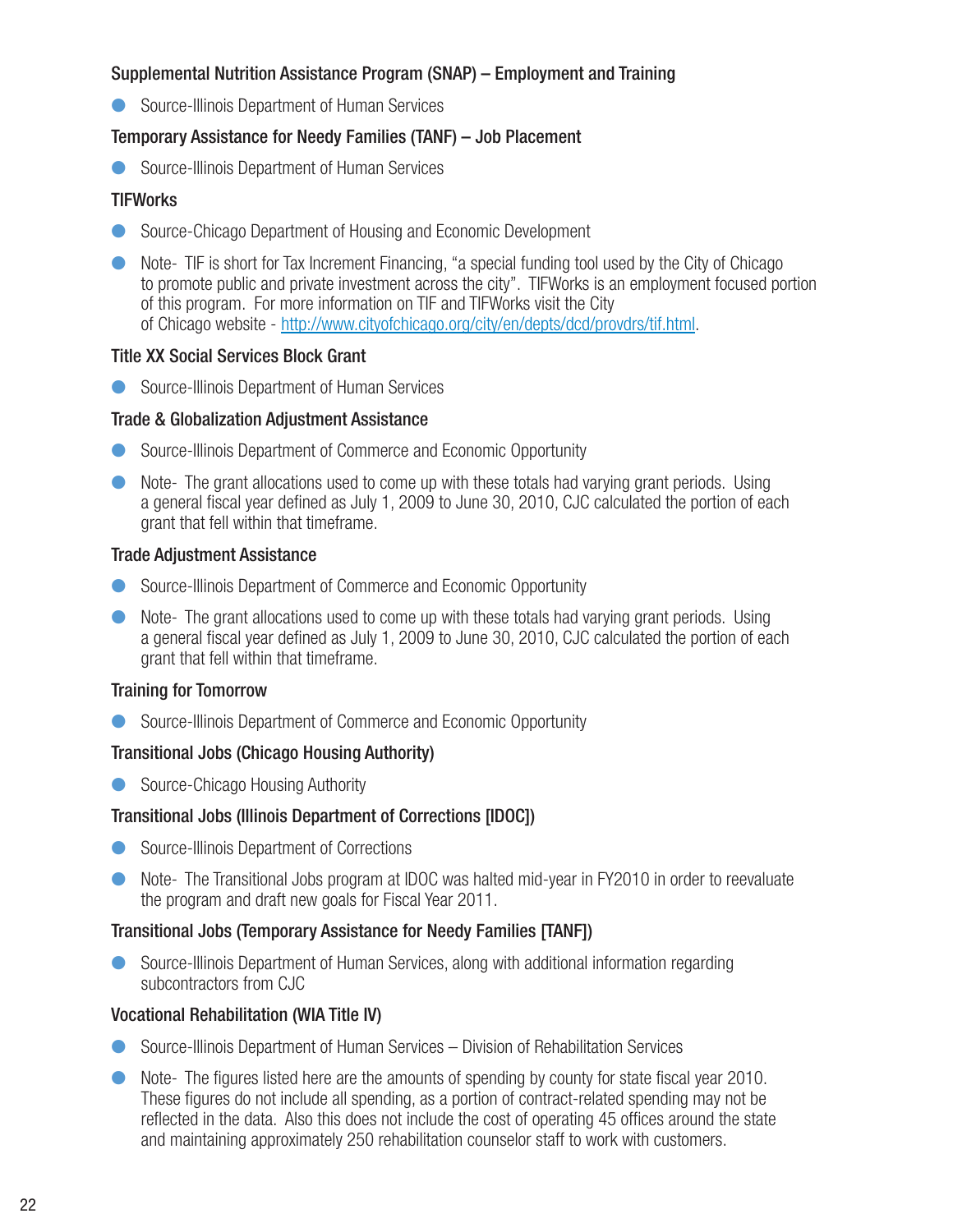## Wagner-Peyser/Employment Services (7A)

- Source-Illinois Department of Employment Security
- $\bullet$  Note- Because IDES maintains its budget data on a statewide level, estimates of the amounts directed toward each LWIA were created by using Full Time Equivalents (FTEs) received from IDES. The percentage of the statewide FTEs allocated to each IDES office within the region was calculated by dividing the FTEs at each local office by the statewide FTE total for the program. The percentage for each office was then applied to the statewide funding total for the program to come up with estimated funding totals by office. Spending totals for each LWIA were calculated by adding up the totals for all offices within a county. The LWIA totals were added together to come up with an estimate of the regional total listed in the body of this report.

#### Wagner-Peyser/Employment Services (7B)

- **C** Source-Illinois Department of Employment Security
- **IDED** Note-Because IDES maintains its budget data on a statewide level, estimates of the amounts directed toward each LWIA were created by using Full Time Equivalents (FTEs) received from IDES. The percentage of the statewide FTEs allocated to each IDES office within the region was calculated by dividing the FTEs at each local office by the statewide FTE total for the program. The percentage for each office was then applied to the statewide funding total for the program to come up with estimated funding totals by office. Spending totals for each LWIA were calculated by adding up the totals for all offices within a county. The LWIA totals were added together to come up with an estimate of the regional total listed in the body of this report.

## WIA Discretionary – 15 percent Set Aside

- l Source-Illinois Department of Commerce and Economic Opportunity
- Note- The grant allocations used for to come up with these totals had varying grant periods. Using a general fiscal year defined as July 1, 2009 to June 30, 2010, CJC calculated the portion of each grant that fell within that timeframe.

### WIA Title I Adult

- Source-Illinois Department of Commerce and Economic Opportunity (DCEO) and Workforce Investment Boards
- Note- Total allocations for Adults were provided by DCEO. These totals represent the original allocations obtained from DCEO, and do not reflect any mid-year modifications. CJC obtained subcontractor information from each LWIA, and broke down DCEO totals accordingly. Each individual contract was broken down into a percentage used for Occupational Training and a percentage used for Job Readiness/Placement services. These percentages were provided by each LWIA's workforce board director.

### WIA Title I Dislocated Worker

- Source-Illinois Department of Commerce and Economic Opportunity (DCEO) and Workforce Investment Boards
- **•** Note- Total allocations for Dislocated Workers were provided by DCEO. These totals represent the original allocations obtained from DCEO, and do not reflect any mid-year modifications. CJC obtained subcontractor information from each LWIA, and broke down DCEO totals accordingly. Each individual contract was broken down into a percentage used for Occupational Training and a percentage used for Job Readiness/Placement services. These percentages were provided by each LWIA's workforce board director.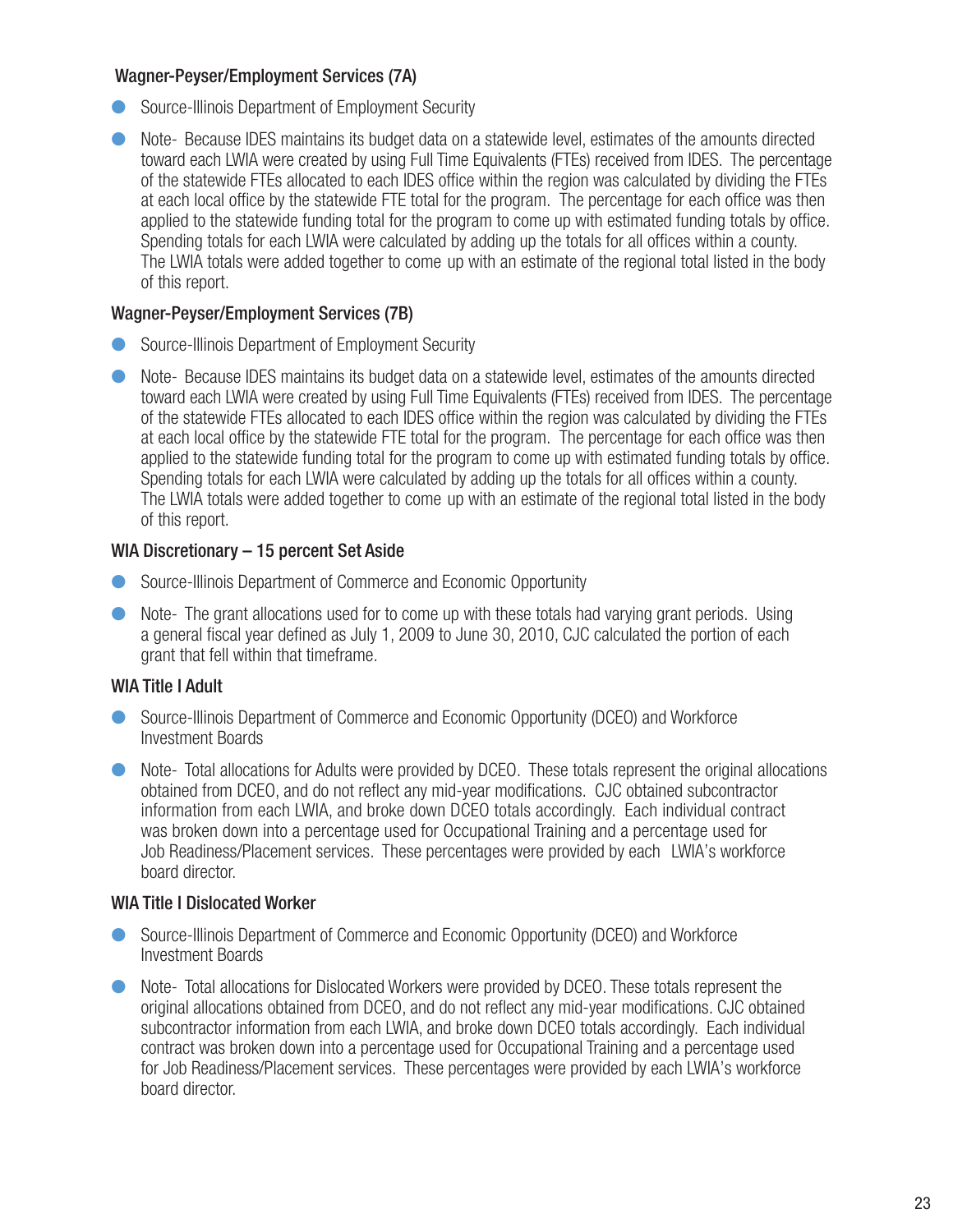#### WIA Title I Youth

- l Source-Illinois Department of Commerce and Economic Opportunity (DCEO) and Workforce Investment Boards
- **In** Note- Total allocations for Youth were provided by DCEO. These totals represent the original allocations obtained from DCEO, and do not reflect any mid-year modifications. CJC obtained subcontractor information from each LWIA, and broke down DCEO totals accordingly.

#### Women in Apprenticeship & Non-Traditional Occupations (WANTO)

● Source-U.S. Department of Labor

#### Work Experience and Career Exploration Program

**C** Source-Illinois State Board of Education

#### Work First

**C** Source-Illinois Department of Human Services

#### Work Incentives Planning and Assistance

- Source-Mathematica Policy Research
- Note- Each agency receiving funding in FY 2010 in Illinois provided a list of the beneficiaries by county (and zip code for Cook County). This list was used to come up with percentages of beneficiaries by county. The percentages were applied to the total allocation to come up with estimates of the amount of allocation that was directed to each county.

#### Workplace Skills Enhancement Program

- Source-Secretary of State Literacy Office Illinois State Library and Guide to the Secretary of State Literacy Effort (2010)
- **In** Note- The funding for this program is allocated to a partnership between educational partners and the employers whose workers are provided with services. Each area will have one or more educational partners and business utilizing this funding.

### Youth Build

- Source-U.S. Department of Labor
- **ID Note- Grants were awarded in 2009 for a grant period of two years, so the total allocation was divided** in half to come up with a one-year allocation.

### Youth Ready Chicago – Career Development Centers

Source-Chicago Department of Family and Support Services

#### Youth Ready Chicago – Chicago Housing Authority Earn & Learn Program

**C** Source-Chicago Department of Family and Support Services

### Youth Ready Chicago – Head Start Youth Initiative

**C** Source-Chicago Department of Family and Support Services

#### Youth Ready Chicago – Summer Jobs Programs

- Sources-Chicago Department of Family and Support Services, Chicago Park District, Chicago Public Schools, and After School Matters
- **•** Note-Spending totals for the program were obtained from each department involved.

### Youth Ready Chicago – Summer Mini-Grants - Apprentice and Internship

● Source-Chicago Department of Family and Support Services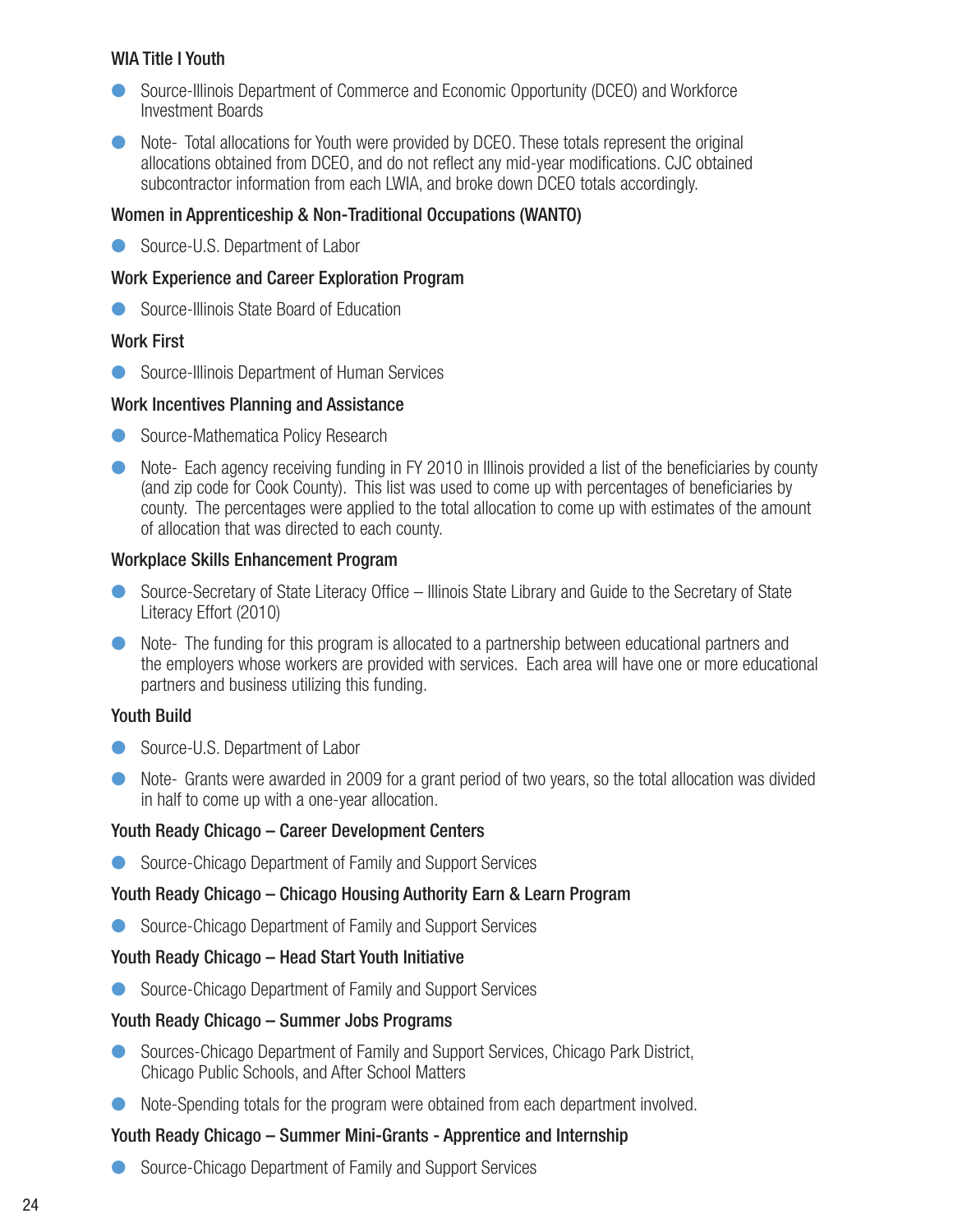| WORKFORCE DEVELOPMENT PROGRAMS IN THE 11-COUNTY CHICAGO REGION     |                                                                                                                                         |                                                                           |                                                           |                                                  |                                                                                                                                                                                                                                                                                                                 |
|--------------------------------------------------------------------|-----------------------------------------------------------------------------------------------------------------------------------------|---------------------------------------------------------------------------|-----------------------------------------------------------|--------------------------------------------------|-----------------------------------------------------------------------------------------------------------------------------------------------------------------------------------------------------------------------------------------------------------------------------------------------------------------|
| Program                                                            | <b>Funding Source</b>                                                                                                                   | Administering<br>Agency                                                   | <b>Primary Focus</b><br>of Services                       | <b>Primary Target</b><br>Population<br>(Stated)  | <b>Program Description</b>                                                                                                                                                                                                                                                                                      |
| <b>Added Chance Career</b><br><b>Education &amp; Development</b>   | State - Department of<br><b>Children &amp; Family Services</b>                                                                          | Department of<br>Children &<br><b>Family Services</b>                     | Job Readiness/<br>Placement                               | Youth                                            | Prepares youth for work by providing<br>employment preparation workshops<br>& job placement services.                                                                                                                                                                                                           |
| <b>Adult Basic Education/GED</b>                                   | State - State General<br>Revenue Fund & Public<br>Grants                                                                                | <b>Illinois</b><br>Department of<br>Corrections                           | <b>Adult Education/</b><br>Literacy                       | People with<br><b>Criminal Records</b>           | Provides basic education & GED<br>preparation to inmates.                                                                                                                                                                                                                                                       |
| <b>Adult Education &amp; Family</b><br>Literacy (WIA Title II)     | Federal & State -<br>Department of Education,<br>Office of Vocational &<br><b>Adult Education &amp; State</b><br><b>General Revenue</b> | <b>Illinois</b><br>Community<br><b>College Board</b>                      | <b>Adult Education/</b><br>Literacy                       | Low-Literacy                                     | Provides educational services to persons<br>needing to enhance their basic literacy<br>skills, improve English language<br>proficiencies, or prepare for the GED<br>examination.                                                                                                                                |
| <b>Adult Vocational Education</b>                                  | State - State General<br>Revenue Fund & Public<br>Grants                                                                                | <b>Illinois</b><br>Department of<br>Corrections                           | Occupational<br>Training                                  | People with<br><b>Criminal Records</b>           | Provides vocational education to<br>adult inmates.                                                                                                                                                                                                                                                              |
| Carl D. Perkins Career<br>& Technical Education<br>(Postsecondary) | Federal - U.S. Department<br>of Education                                                                                               | <b>Illinois</b><br>Community<br><b>College Board</b>                      | Occupational<br>Training                                  | Other (Adults<br>in Educational<br>Institutions) | Provides an increased focus on the<br>academic achievement of career and<br>technical education students at<br>postsecondary institutions.                                                                                                                                                                      |
| Carl D. Perkins Career<br>& Technical Education<br>(Secondary)     | Federal - U.S. Department<br>of Education                                                                                               | <b>Illinois State</b><br>Board of<br>Education                            | Occupational<br>Training                                  | Youth                                            | Provides an increased focus on the<br>academic achievement of career and<br>technical education students within<br>secondary institutions.                                                                                                                                                                      |
| <b>City Ex-Offender</b><br>Programs*                               | Local - City of Chicago -<br>Corporate                                                                                                  | Chicago<br>Department of<br>Family & Support<br><b>Services</b>           | Job Readiness/<br>Placement -<br>Occupational<br>Training | People<br>with Criminal<br>Records               | Programs here include customized work<br>services, a transitional jobs pilot program,<br>customized job training, and community<br>re-entry support centers. These programs<br>provide a range of training and placement<br>services to people with criminal records.                                           |
| <b>Community Development</b><br><b>Block Grant (CDBG)</b>          | Federal - U.S. Department<br>of Housing and Urban<br>Development                                                                        | U.S. Department<br>of Housing<br>& Urban<br>Development                   | Job Readiness/<br>Placement                               | Low-Income<br>Adults                             | The Community Development Block Grant<br>(CDBG) program is a flexible program<br>that provides communities with resources<br>to address a wide range of unique<br>community development needs.<br>Communities differ in the amount of<br>funding directed toward workforce<br>development activities.           |
| <b>Community Services</b><br><b>Block Grant (CSBG)</b>             | Federal - U.S. Department<br>of Health & Human<br>Services - Administration<br>for Children & Families                                  | <b>Illinois</b><br>Department of<br>Commerce &<br>Economic<br>Opportunity | Job Readiness/<br>Placement                               | Low-Income<br>Adults                             | The CSBG program is designed to<br>provide a range of services which assist<br>low-income people to attain skills,<br>knowledge & motivation necessary<br>to achieve self-sufficiency. The program<br>also may provide low-income people<br>immediate life necessities such as food,<br>shelter, medicine, etc. |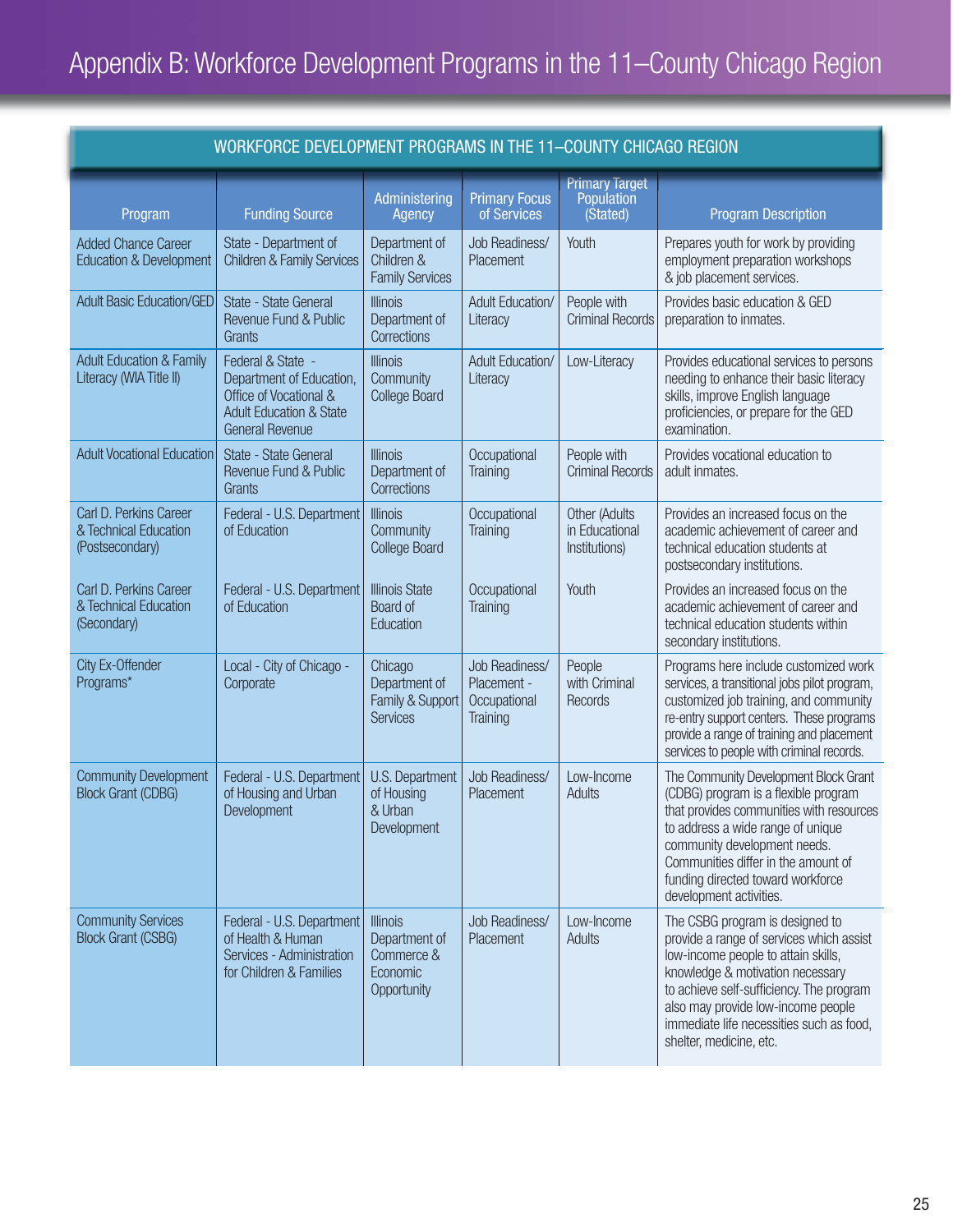| WORKFORCE DEVELOPMENT PROGRAMS IN THE 11-COUNTY CHICAGO REGION          |                                                                                                        |                                                                           |                                     |                                                                                                  |                                                                                                                                                                                                                                                                                                                                                      |
|-------------------------------------------------------------------------|--------------------------------------------------------------------------------------------------------|---------------------------------------------------------------------------|-------------------------------------|--------------------------------------------------------------------------------------------------|------------------------------------------------------------------------------------------------------------------------------------------------------------------------------------------------------------------------------------------------------------------------------------------------------------------------------------------------------|
| Program                                                                 | <b>Funding Source</b>                                                                                  | Administering<br>Agency                                                   | <b>Primary Focus</b><br>of Services | <b>Primary Target</b><br>Population<br>(Stated)                                                  | <b>Program Description</b>                                                                                                                                                                                                                                                                                                                           |
| <b>Delancey Social Enterprise</b><br>Model (at a Safe Haven<br>Found.)  | State - State General<br><b>Revenue Fund</b>                                                           | <b>Illinois</b><br>Department of<br>Corrections                           | Job Readiness/<br>Placement         | People<br>with Criminal<br><b>Records</b>                                                        | Dedicated to working with parolees that<br>have a history of substance abuse<br>and/or have currently relapsed &<br>begun using drugs again. The program<br>provides a combination of services that<br>include soft skills training, job training &<br>in house job placement leading to job<br>placement in the community.                          |
| <b>Disabled Veterans'</b><br>Outreach Program                           | Federal - U.S. Department<br>of Health & Human<br>Services - Administration<br>for Children & Families | <b>Illinois</b><br>Department of<br>Employment<br>Security                | Job Readiness/<br>Placement         | Veterans                                                                                         | Provides direct services to veterans<br>to help them to compete in the labor<br>market.                                                                                                                                                                                                                                                              |
| Earnfare                                                                | State - State General<br><b>Revenue Fund</b>                                                           | <b>Illinois</b><br>Department of<br><b>Human Services</b>                 | Job Readiness/<br>Placement         | TANF &/or SNAP<br>Recipients                                                                     | Provides adult Food Stamp recipients<br>the opportunity to gain work experience<br>& earn cash assistance at Earnfare<br>work assignments.                                                                                                                                                                                                           |
| <b>Employer Training</b><br>Investment Program (ETIP)                   | State - State General<br><b>Revenue Fund</b>                                                           | <b>Illinois</b><br>Department of<br>Commerce &<br>Economic<br>Opportunity | Occupational<br><b>Training</b>     | Incumbent<br>Workers                                                                             | Funds companies to train incumbent<br>workers to help them keep pace with<br>new technologies & business<br>practices.                                                                                                                                                                                                                               |
| <b>Employment Opportunity</b><br>Grant Program (EOGP)                   | State - State General<br><b>Revenue Fund</b>                                                           | <b>Illinois</b><br>Department of<br>Commerce &<br>Economic<br>Opportunity | Occupational<br><b>Training</b>     | Other (African-<br>Americans,<br>Hispanics,<br>females, African<br>American &<br>Hispanic youth) | Prepares participants for placement in<br>high wage union construction jobs &<br>access to public as well as private<br>construction jobs throughout the State.                                                                                                                                                                                      |
| <b>Family Literacy Project</b>                                          | State - Secretary of State<br><b>Literacy Office</b>                                                   | Secretary of<br>State's Office --<br><b>Illinois State</b><br>Library     | <b>Adult Education/</b><br>Literacy | Low-Literacy                                                                                     | Provides instructional services to parents<br>& children to enhance their basic<br>reading, math, writing or language skills<br>together & separately. Participation by<br>the entire family increases the benefits<br>of the instruction. Projects must partner<br>with an adult literacy provider, a child-at-<br>risk organization and a library. |
| FamilyWorks                                                             | Federal - U.S. Department<br>of Housing & Urban<br>Development                                         | <b>Chicago Housing</b><br>Authority                                       | Job Readiness/<br>Placement         | <b>Public Housing</b><br><b>Residents</b>                                                        | A case management program that<br>provides Chicago Housing Authority<br>residents with employment services<br>including career preparation & placement.<br>Participants develop employment goals<br>with the help of their case manager.                                                                                                             |
| Greencorps                                                              | Local - City of Chicago -<br>Corporate                                                                 | Chicago<br>Department of<br>Environment                                   | Occupational<br><b>Training</b>     | Low-Income<br>Adults                                                                             | Given to institutions of higher education<br>serving Hispanic individuals in order to<br>focus on critical social & economic<br>issues such as poverty, education,<br>housing, & employment. Illinois'<br>grantee focuses solely on employment.                                                                                                      |
| <b>Hispanic-Serving</b><br><b>Institutions Assisting</b><br>Communities | Federal - U.S. Department<br>of Housing & Urban<br>Development                                         | U.S. Department<br>of Housing<br>& Urban<br>Development                   | Occupational<br><b>Training</b>     | Low-Income<br>Adults                                                                             | Given to institutions of higher education<br>serving Hispanic individuals in order to<br>focus on critical social & economic<br>issues such as poverty, education,<br>housing, & employment. Illinois'<br>grantee focuses solely on employment.                                                                                                      |
| Homeless Veterans'<br><b>Reintegration Project</b>                      | Federal - U.S. Department<br>of Labor - Veterans<br><b>Employment Training</b><br>Service              | U.S. Department<br>of Labor                                               | Job Readiness/<br>Placement         | Veterans                                                                                         | Provides employment assistance to<br>homeless veterans.                                                                                                                                                                                                                                                                                              |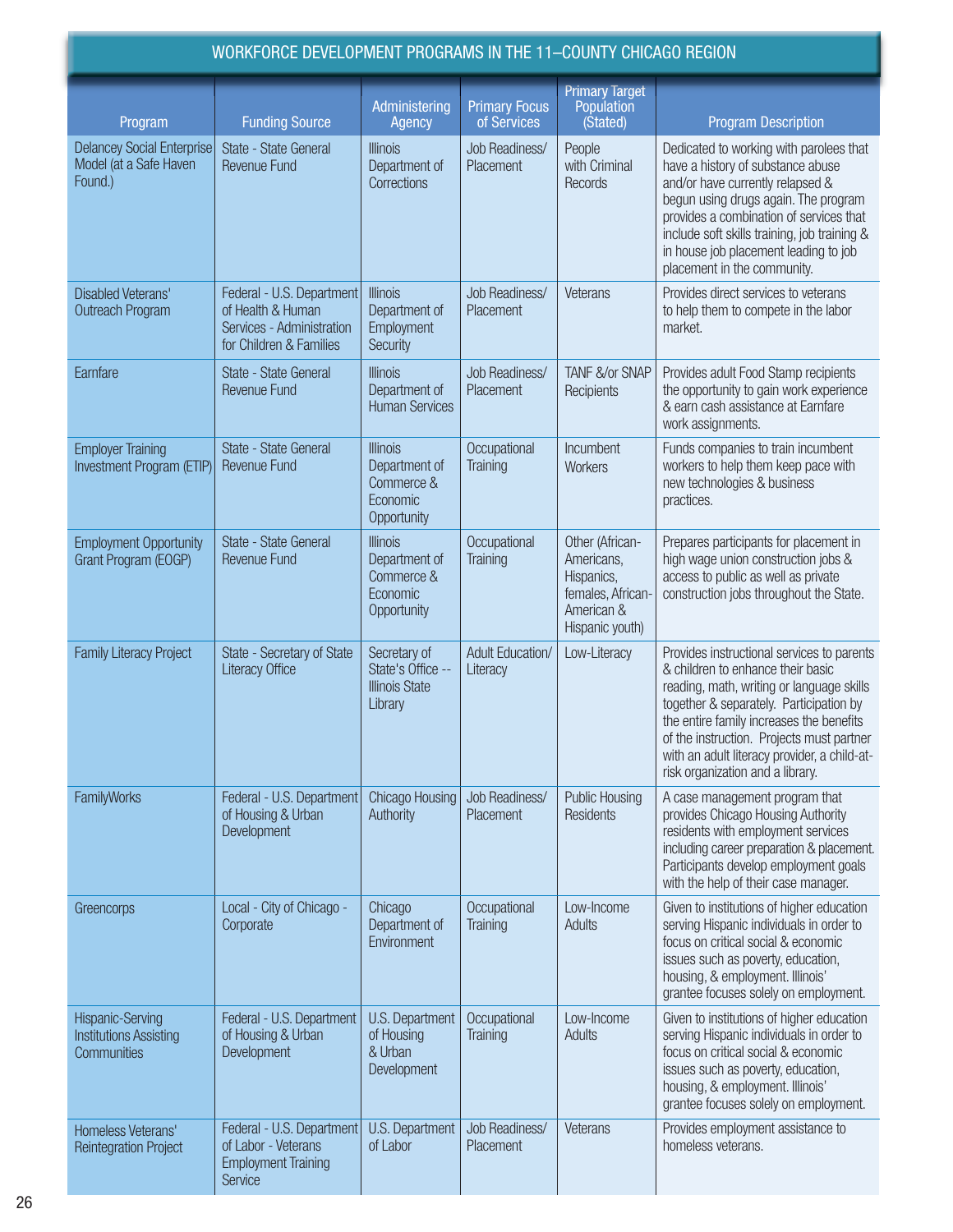| WORKFORCE DEVELOPMENT PROGRAMS IN THE 11-COUNTY CHICAGO REGION      |                                                                                                                         |                                                                                                        |                                                             |                                                 |                                                                                                                                                                                                                    |
|---------------------------------------------------------------------|-------------------------------------------------------------------------------------------------------------------------|--------------------------------------------------------------------------------------------------------|-------------------------------------------------------------|-------------------------------------------------|--------------------------------------------------------------------------------------------------------------------------------------------------------------------------------------------------------------------|
| Program                                                             | <b>Funding Source</b>                                                                                                   | Administering<br>Agency                                                                                | <b>Primary Focus</b><br>of Services                         | <b>Primary Target</b><br>Population<br>(Stated) | <b>Program Description</b>                                                                                                                                                                                         |
| <b>Job Corps</b>                                                    | Federal - U.S. Department<br>of Labor                                                                                   | U.S. Department<br>of Labor                                                                            | Occupational<br>Training $-$ Job<br>Readiness/<br>Placement | Youth                                           | Provides integrated academic, vocational,<br>& social skills training to help youth gain<br>independence & get quality, long-term<br>jobs or further their education.                                              |
| <b>Job Preparedness</b><br>Program                                  | State - State General<br><b>Revenue Fund</b>                                                                            | <b>Illinois</b><br>Department of<br>Corrections                                                        | Job Readiness/<br>Placement                                 | People<br>with Criminal<br>Records              | Aims to provide treatment, reentry<br>services, & employment assistance<br>to incarcerated men with substance<br>abuse addictions.                                                                                 |
| Job Training & Economic<br>Development                              | State & Federal Funding<br><b>State General Revenue</b><br>Fund (80%) & WIA<br><b>Discretionary Funding</b><br>$(-20%)$ | <b>Illinois</b><br>Department of<br>Commerce &<br>Economic<br>Opportunity                              | Occupational<br>Training                                    | Low-Income<br>Adults                            | Community-based providers work in<br>partnership with local businesses to<br>provide training & act as a connection<br>between local employers & low<br>wage/low skill workers.                                    |
| <b>Life Skills Services</b>                                         | State & Federal - State<br>General Revenue Fund &<br>State Grant & Federal<br>Grant (33%)                               | <b>Illinois</b><br>Department of<br>Corrections                                                        | Job Readiness/<br>Placement                                 | People<br>with Criminal<br>Records              | Individuals receive many services<br>including job referrals & individual<br>counseling.                                                                                                                           |
| Local Veterans'<br>Employment<br>Representative Program             | Federal - U.S. Department<br>of Labor - Veterans<br><b>Employment &amp; Training</b><br>Service                         | <b>Illinois</b><br>Department of<br>Employment<br>Security                                             | Job Readiness/<br>Placement                                 | Veterans                                        | Provides funding to support dedicated<br>staff positions to provide job development,<br>placement, & support services directly<br>to qualified veterans.                                                           |
| Non-custodial Parent<br>Earnfare                                    | State - State General<br><b>Revenue Fund</b>                                                                            | <b>Illinois</b><br>Department of<br><b>Human Services</b>                                              | Job Readiness/<br>Placement                                 | TANF &/or<br><b>SNAP Recipients</b>             | Provides court ordered, unemployed<br>non-custodial parents receiving TANF the<br>opportunity to gain work experience &<br>earn cash assistance while meeting a<br>portion of their child support obligation.      |
| Partnerships for College<br>& Career Success<br>(Formerly TechPrep) | Federal - U.S. Department<br>of Education                                                                               | <b>Illinois</b><br>Educational<br><b>Institution Board</b>                                             | Occupational<br>Training                                    | Youth                                           | Provide CTE Pathway models for<br>individuals who are members of special<br>populations, ensuring they have the<br>opportunity to access a career<br>& succeed in it.                                              |
| Projects with Industry                                              | Federal - U.S. Department   U.S. Department   Job Readiness/<br>of Education                                            | of Education                                                                                           | Placement -<br>Occupational<br><b>Training</b>              | People with<br><b>Disabilities</b>              | Provides job development, job placement,<br>career advancement, & training services<br>for program participants, many of whom<br>are individuals with significant disabilities.                                    |
| Refugee Services*                                                   | Federal - Office of<br>Refugee Resettlement                                                                             | <b>Illinois</b><br>Department of<br><b>Human Services</b>                                              | Job Readiness/<br>Placement                                 | Refugees                                        | Provides case management, ESL<br>training, & employment services                                                                                                                                                   |
| Reintegration of<br>Ex-Offenders (RExO)                             | Federal - U.S. Department<br>of Labor                                                                                   | U.S. Department<br>of Labor                                                                            | Job Readiness/<br>Placement -<br>Occupational<br>Training   | People with<br><b>Criminal Records</b>          | Employment-centered program that<br>incorporates mentoring, job training,<br>& other comprehensive transitional<br>services in order to reduce recidivism<br>for former inmates returning to their<br>communities. |
| Second Chance Act<br><b>Prisoner Reentry Initiative</b>             | Federal - U.S. Department<br>of Justice                                                                                 | <b>Cook County</b><br>Sheriff's Office                                                                 | Job Readiness/<br>Placement                                 | People with<br><b>Criminal Records</b>          | Serves approximately 300 individuals<br>a year, & provides 30 jobs to formerly<br>incarcerated individuals.                                                                                                        |
| <b>Secondary Transitional</b><br><b>Experience Program</b>          | Federal - U.S. Department<br>of Labor - Employment &<br><b>Training Administration</b><br>(WIA Title IV)                | <b>Illinois</b><br>Department of<br>Human Services<br>Division of<br>Rehabilitative<br><b>Services</b> | Job Readiness/<br>Placement                                 | People with<br><b>Disabilities</b>              | Helps high school students who have<br>disabilities plan for their futures after<br>high school graduation.                                                                                                        |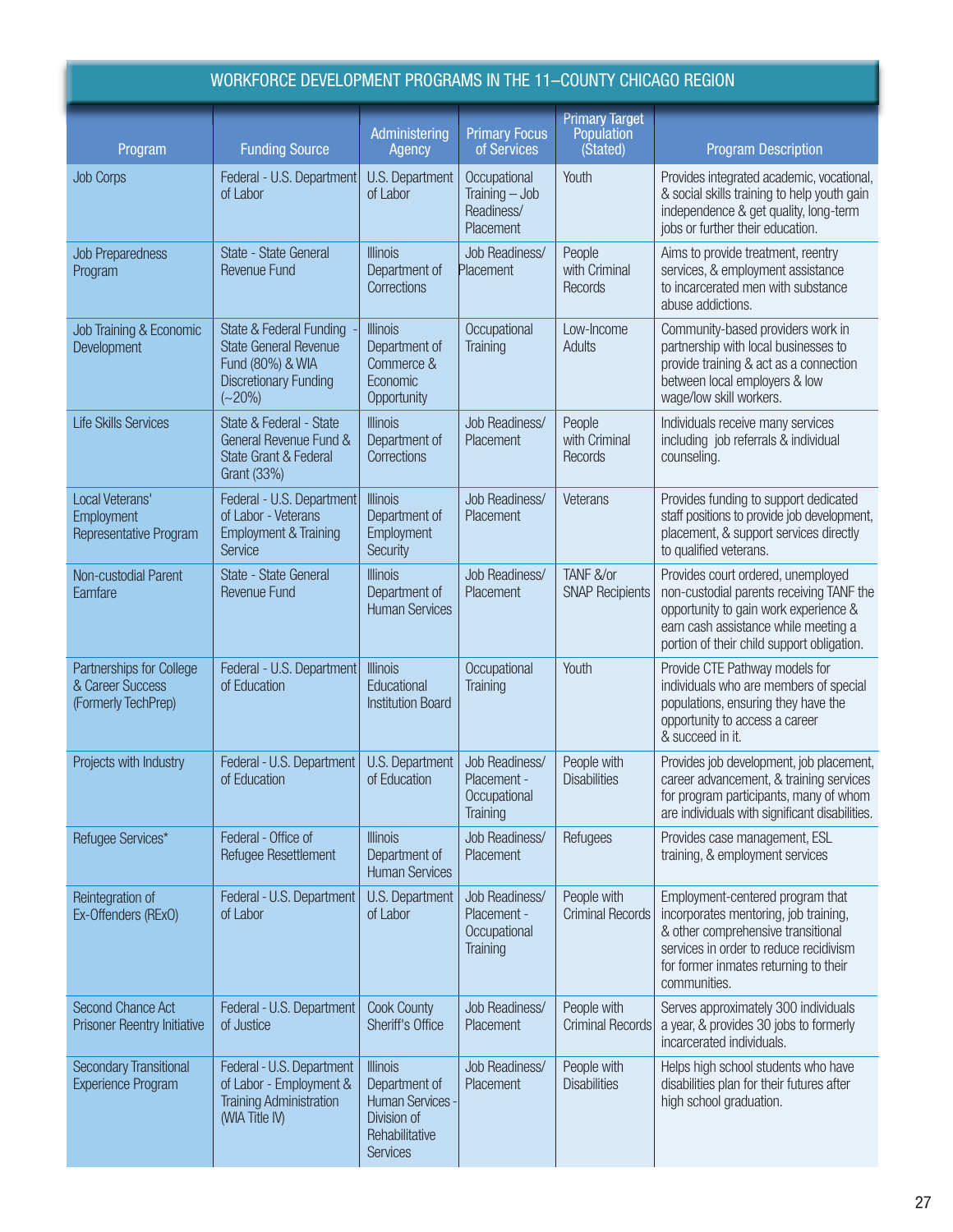| WORKFORCE DEVELOPMENT PROGRAMS IN THE 11-COUNTY CHICAGO REGION                           |                                                                                                                                    |                                                                           |                                                           |                                                 |                                                                                                                                                                                                                     |
|------------------------------------------------------------------------------------------|------------------------------------------------------------------------------------------------------------------------------------|---------------------------------------------------------------------------|-----------------------------------------------------------|-------------------------------------------------|---------------------------------------------------------------------------------------------------------------------------------------------------------------------------------------------------------------------|
| Program                                                                                  | <b>Funding Source</b>                                                                                                              | Administering<br><b>Agency</b>                                            | <b>Primary Focus</b><br>of Services                       | <b>Primary Target</b><br>Population<br>(Stated) | <b>Program Description</b>                                                                                                                                                                                          |
| <b>Senior Community Service</b><br><b>Employment Program</b><br>(SCSEP)                  | Federal - U.S. Department<br>of Labor - Employment<br>& Training Administration                                                    | <b>Illinois</b><br>Department<br>on Aging                                 | Job Readiness/<br>Placement                               | <b>Seniors</b>                                  | Program transitions seniors into<br>unsubsidized jobs, beginning by placing<br>them in community service agencies to<br>work 20 hours per week.                                                                     |
| <b>Supplemental Nutrition</b><br>Assistance Program<br>(SNAP) - Employment<br>& Training | Federal & State - U.S.<br>Department of Agriculture -<br>Food & Nutrition Service<br>(80%) and State General<br>Revenue Fund (20%) | <b>Illinois</b><br>Department of<br><b>Human Services</b>                 | Occupational<br>Training - Job<br>Readiness/<br>Placement | TANF &/or SNAP<br>Recipients                    | Provides special target populations of<br>Food Stamp recipients with intensive<br>education, job skills training, pre-<br>employment services, & unsubsidized<br>job placement.                                     |
| <b>Temporary Assistance for</b><br><b>Needy Families (TANF)</b><br><b>Job Placement</b>  | Federal & State - U.S.<br>Department of Health<br>& Human Services (80%)<br>& State General Revenue<br>Fund (20%)                  | <b>Illinois</b><br>Department of<br><b>Human Services</b>                 | Job<br>Readiness/<br>Placement                            | TANF &/or SNAP<br>Recipients                    | Provides targeted employment services<br>designed to address the needs of TANF<br>recipients with significant employment<br>barriers.                                                                               |
| <b>TIFWorks</b>                                                                          | Local - TIF -<br>City of Chicago                                                                                                   | Chicago<br>Department of<br>Housing &<br>Economic<br>Development          | Occupational<br>Training                                  | Incumbent<br>Workers                            | Provides businesses in TIF districts with<br>funding to train incumbent workers.                                                                                                                                    |
| <b>Title XX - Social Services</b><br><b>Block Grant</b>                                  | Federal - U.S. Dept of<br><b>Health &amp; Human Services</b>                                                                       | <b>Illinois</b><br>Department of<br><b>Human Services</b>                 | Job Readiness/<br>Placement                               | Low-Income<br>Adults                            | Funds used to assist individuals in<br>achieving economic self support. Some<br>funds used for youth development<br>programs.                                                                                       |
| Trade & Globalization<br><b>Adjustment Assistance</b>                                    | Federal - U.S. Department<br>of Labor                                                                                              | <b>Illinois</b><br>Department of<br>Commerce<br>& Economic<br>Opportunity | Occupational<br>Training - Job<br>Readiness/<br>Placement | <b>Dislocated</b><br>Workers                    | Provides services, including training<br>scholarships, to dislocated workers who<br>have been found to be adversely<br>impacted by increased imports or by<br>a shift of production to another country.             |
| <b>Trade Adjustment</b><br>Assistance                                                    | Federal - U.S. Department<br>of Labor                                                                                              | <b>Illinois</b><br>Department of<br>Commerce<br>& Economic<br>Opportunity | Occupational<br>Training - Job<br>Readiness/<br>Placement | <b>Dislocated</b><br>Workers                    | Provides benefits & services to workers<br>who become unemployed due to the<br>impact of international trade.                                                                                                       |
| <b>Training for Tomorrow</b>                                                             | State - State General<br><b>Revenue Fund</b>                                                                                       | <b>Illinois</b><br>Department of<br>Commerce<br>& Economic<br>Opportunity | Occupational<br><b>Training</b>                           | Low-Income<br>Adults                            | Provides employment & training<br>opportunities that meet the specific skill<br>needs of local employers & residents.                                                                                               |
| Transitional Jobs (CHA)                                                                  | Federal - U.S. Department<br>of Housing & Urban<br>Development                                                                     | <b>Chicago Housing</b><br>Authority                                       | Job Readiness/<br>Placement                               | <b>Public Housing</b><br>Residents              | Provides disadvantaged job seekers<br>with time-limited, wage-paying jobs &<br>combines real work, skill development,<br>& supportive services to transition<br>participants successfully into the labor<br>market. |
| Transitional Jobs (IDOC)                                                                 | State - State General<br><b>Revenue Fund</b>                                                                                       | <b>Illinois</b><br>Department of<br><b>Human Services</b>                 | Job Readiness/<br>Placement                               | TANF &/or SNAP<br>Recipients                    | See above                                                                                                                                                                                                           |
| Transitional Jobs (TANF)                                                                 | State - State General<br><b>Revenue Fund</b>                                                                                       | <b>Illinois</b><br>Department of<br><b>Human Services</b>                 | Job Readiness/<br>Placement                               | TANF &/or SNAP<br>Recipients                    | See above                                                                                                                                                                                                           |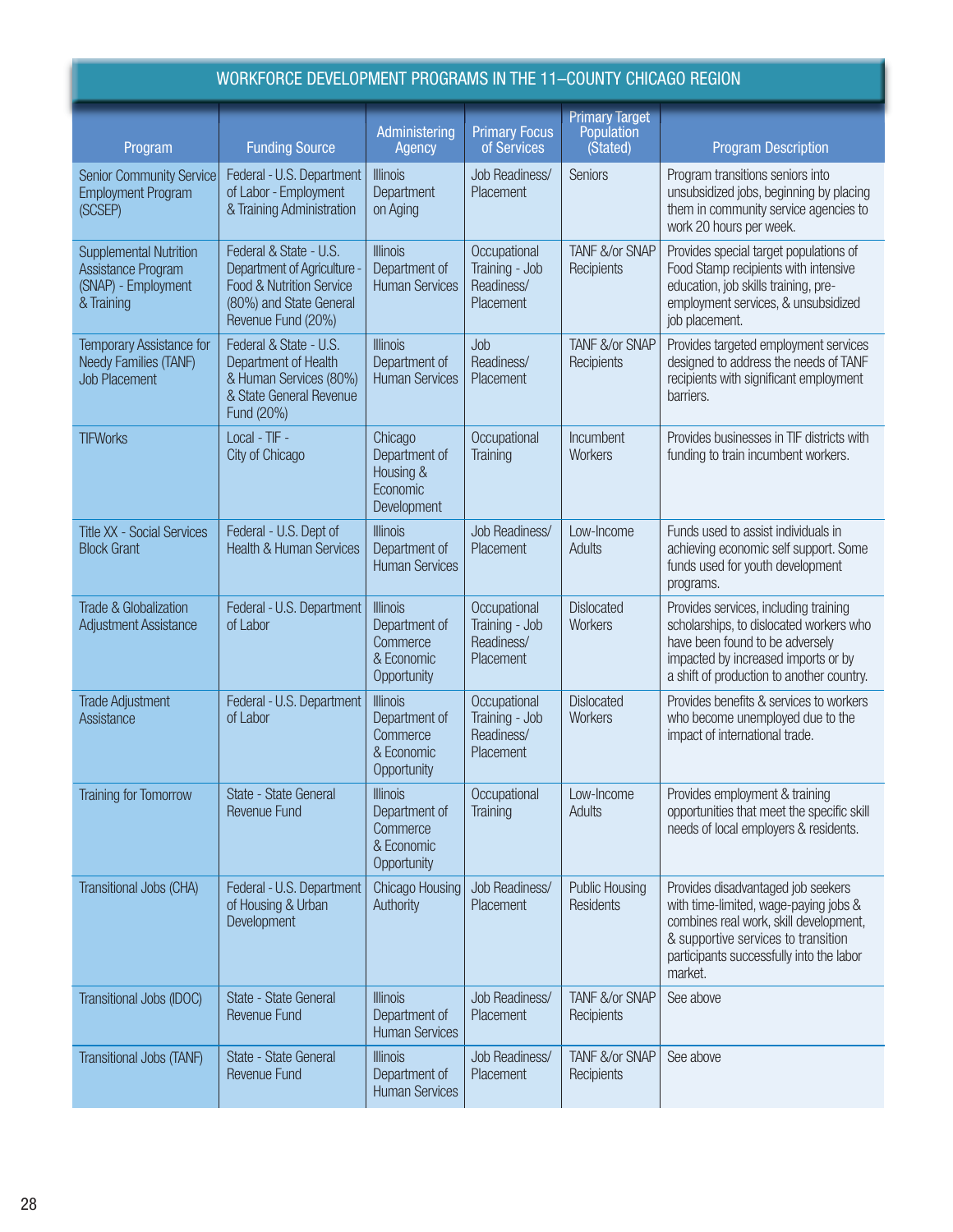| WORKFORCE DEVELOPMENT PROGRAMS IN THE 11-COUNTY CHICAGO REGION             |                                                                                                                                                                      |                                                                                                               |                                                                  |                                                                 |                                                                                                                                                                                                                                        |
|----------------------------------------------------------------------------|----------------------------------------------------------------------------------------------------------------------------------------------------------------------|---------------------------------------------------------------------------------------------------------------|------------------------------------------------------------------|-----------------------------------------------------------------|----------------------------------------------------------------------------------------------------------------------------------------------------------------------------------------------------------------------------------------|
| Program                                                                    | <b>Funding Source</b>                                                                                                                                                | <b>Administering</b><br><b>Agency</b>                                                                         | <b>Primary Focus</b><br>of Services                              | <b>Primary Target</b><br>Population<br>(Stated)                 | <b>Program Description</b>                                                                                                                                                                                                             |
| <b>Vocational Rehabilitation</b>                                           | Federal & State - U.S.<br>Department of Ed, Office<br>of Special Education &<br><b>Rehabilitative Services &amp;</b><br>20% match from State<br>General Revenue Fund | <b>Illinois</b><br>Department of<br><b>Human Services</b><br>Division of<br>Rehabilitative<br><b>Services</b> | Job Readiness/<br>Placement                                      | People with<br><b>Disabilities</b>                              | Assists people with disabilities<br>in preparing for & finding quality<br>employment.                                                                                                                                                  |
| Wagner-Peyser/<br><b>Employment Services (7A)</b>                          | Federal - U.S. Department<br>of Labor - Employment<br>& Training Administration                                                                                      | <b>Illinois</b><br>Department of<br>Employment<br>Security                                                    | Job Readiness/<br>Placement                                      | <b>Dislocated</b><br><b>Workers</b>                             | Provides a variety of job search<br>assistance & information services<br>without charge to job seekers.                                                                                                                                |
| Wagner-Peyser/<br><b>Employment Services (7B)</b>                          | Federal - U.S. Department<br>of Labor - Employment<br>& Training Administration                                                                                      | <b>Illinois</b><br>Department of<br>Employment<br>Security                                                    | Job Readiness/<br>Placement                                      | Youth                                                           | Assists high school students in their<br>transition to the workplace, providing<br>exposure to the workplace environment<br>& an understanding of the education<br>& skills needed to succeed.                                         |
| <b>WIA Discretionary -</b><br>15% Set Aside                                | Federal - U.S. Department<br>of Labor - Employment<br>& Training Administration                                                                                      | <b>Illinois</b><br>Department of<br>Commerce &<br>Economic<br>Opportunity                                     | Job Readiness/<br>Placement -<br>Occupational<br><b>Training</b> | Low-Income<br>Adults,<br><b>Dislocated</b><br>Workers, or Youth | States may reserve up to 15 percent<br>of each of their separate adult, youth,<br>& dislocated worker WIA allotments to<br>'carry out statewide employment &<br>training activities.' - Department of Labor.                           |
| WIA Title I - Adult                                                        | Federal - U.S. Department<br>of Labor - Employment<br>& Training Administration                                                                                      | <b>Illinois</b><br>Department of<br>Commerce &<br>Economic<br>Opportunity                                     | Job Readiness/<br>Placement -<br>Occupational<br><b>Training</b> | Low-Income<br>Adults                                            | Provides core, intensive, & training<br>services to adults through the One-Stop<br>Centers & affiliated sites.                                                                                                                         |
| WIA Title I - Dislocated<br><b>Workers</b>                                 | Federal - U.S. Department<br>of Labor - Employment<br>& Training Administration                                                                                      | <b>Illinois</b><br>Department of<br>Commerce &<br>Economic<br>Opportunity                                     | Job Readiness/<br>Placement -<br>Occupational<br><b>Training</b> | <b>Dislocated</b><br>Workers                                    | Provides core, intensive, & training<br>services to adults through the One-Stop<br>Centers & affiliated sites.                                                                                                                         |
| WIA Title I - Youth)                                                       | Federal - U.S. Department<br>of Labor - Employment<br>& Training Administration                                                                                      | <b>Illinois</b><br>Department of<br>Commerce &<br>Economic<br>Opportunity                                     | Job Readiness/<br>Placement                                      | Youth                                                           | Provides core, intensive, & training<br>services to adults through the One-Stop<br>Centers & affiliated sites.                                                                                                                         |
| Women in Apprenticeship<br>& Non-Traditional<br><b>Occupations (WANTO)</b> | Federal - U.S. Department<br>of Labor                                                                                                                                | U.S. Department<br>of Labor                                                                                   | Job Readiness/<br>Placement -<br>Occupational<br><b>Training</b> | Other (Women)                                                   | Assisting employers & labor<br>management organizations in the<br>placement & retention of women in<br>apprenticeship & non-traditional<br>occupations.                                                                                |
| Work Experience &<br><b>Career Exploration</b><br>Program                  | State - State General<br><b>Revenue Fund</b>                                                                                                                         | <b>Illinois State</b><br>Board of<br>Education                                                                | Occupational<br><b>Training</b>                                  | Youth                                                           | A one to two year school-to-work<br>transition program that provides intensive<br>intervention strategies to encourage<br>at-risk students to improve their<br>academic class & develop a career<br>plan that guides them toward work. |
| <b>Work First</b>                                                          | State & Federal - State<br><b>General Revenue Fund</b><br>(90%) & U.S. Department<br>of Health & Human<br>Services (10%)                                             | <b>Illinois</b><br>Department of<br><b>Human Services</b>                                                     | Job Readiness/<br>Placement                                      | TANF &/or SNAP<br>Recipients                                    | Pay-after-performance program for TANF<br>recipients, which includes activities such<br>as work experience, community service,<br>vocational training, basic education, job<br>skills, & treatment programs.                           |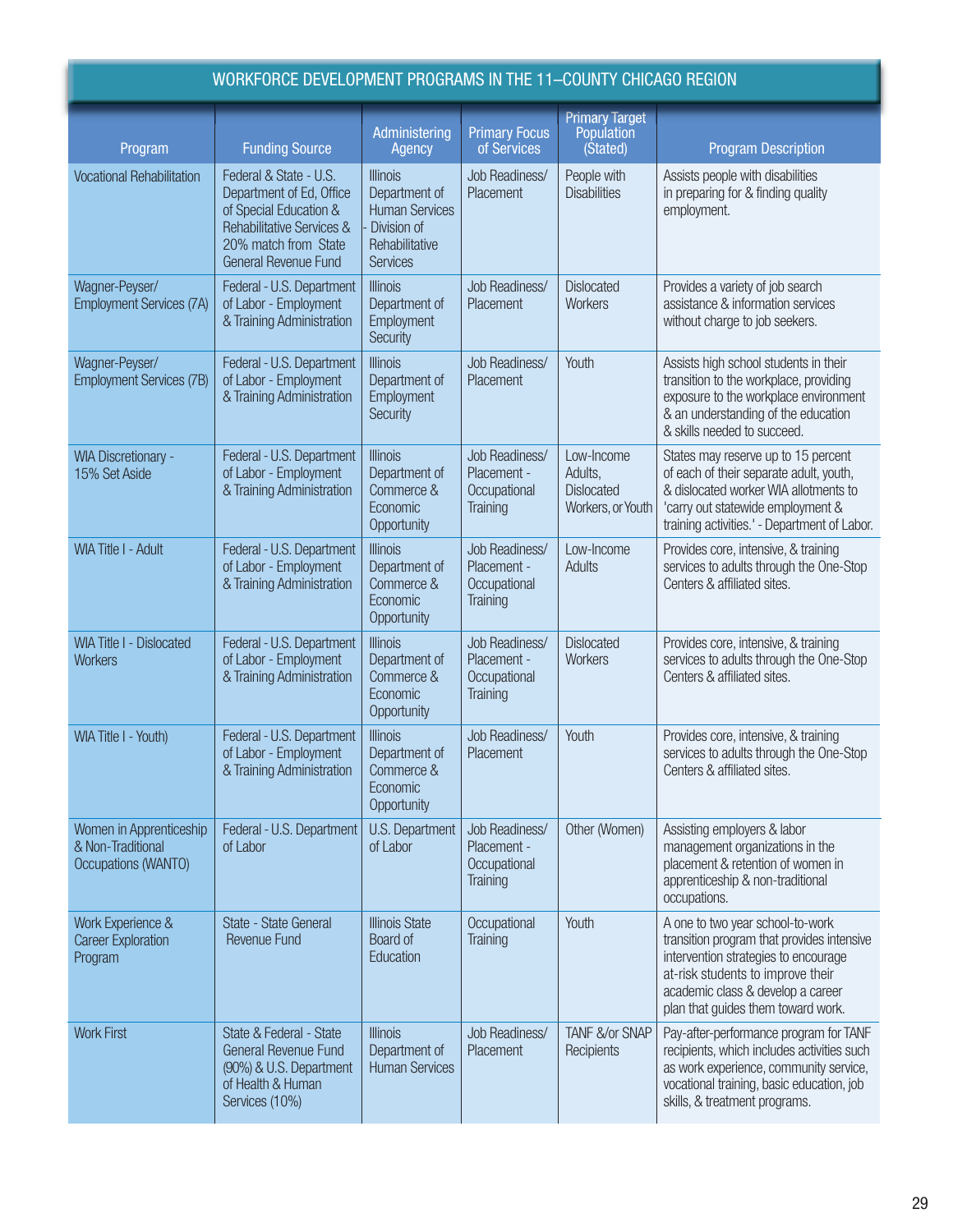| WORKFORCE DEVELOPMENT PROGRAMS IN THE 11-COUNTY CHICAGO REGION       |                                                                                                           |                                                                                                          |                                     |                                                 |                                                                                                                                                                                                                                                                                                                                                                                                                                 |
|----------------------------------------------------------------------|-----------------------------------------------------------------------------------------------------------|----------------------------------------------------------------------------------------------------------|-------------------------------------|-------------------------------------------------|---------------------------------------------------------------------------------------------------------------------------------------------------------------------------------------------------------------------------------------------------------------------------------------------------------------------------------------------------------------------------------------------------------------------------------|
| Program                                                              | <b>Funding Source</b>                                                                                     | Administering<br><b>Agency</b>                                                                           | <b>Primary Focus</b><br>of Services | <b>Primary Target</b><br>Population<br>(Stated) | <b>Program Description</b>                                                                                                                                                                                                                                                                                                                                                                                                      |
| <b>Work Incentives Planning</b><br>& Assistance                      | Federal - Social Security<br>Administration                                                               | <b>Illinois</b><br>Department of<br>Human Services -<br>Division of<br>Rehabilitative<br><b>Services</b> | Job Readiness/<br>Placement         | People with<br><b>Disabilities</b>              | One-on-one consultation provided to<br>jobseekers with disabilities meant to<br>ensure a beneficiary's success in regards<br>to employment. Services include<br>general work to outline employment<br>options & the development of<br>long-term supports.                                                                                                                                                                       |
| <b>Workplace Skills</b><br><b>Enhancement Program</b>                | State - Secretary of State<br><b>Literacy Office</b>                                                      | Secretary of<br>State's Office -<br><b>Illinois State</b><br>Library                                     | <b>Adult Education/</b><br>Literacy | Low-Literacy                                    | Provides on-site instructional services<br>to employees of Illinois businesses to<br>enable them to increase their basic<br>reading, math, writing, or language skills,<br>maintain their employment & increase<br>their eligibility for promotion. Eligible<br>employees read at or below the 9th<br>grade level. The fiscal agent &<br>submitting agency may be either the<br>educational partner or the business<br>partner. |
| <b>Youth Build</b>                                                   | Federal - U.S. Department<br>of Labor                                                                     | U.S. Department<br>of Labor                                                                              | Occupational<br><b>Training</b>     | Youth                                           | Empowers teens & young adults by<br>focusing on academic goals while also<br>helping youth to develop job skills by<br>building homes for low-income families.                                                                                                                                                                                                                                                                  |
| Youth Ready Chicago -<br><b>Career Development</b><br><b>Centers</b> | Local - City of Chicago -<br>Corporate                                                                    | Chicago<br>Department of<br>Family &<br><b>Support Services</b>                                          | Job Readiness/<br>Placement         | Youth                                           | Connects young people, ages 14 - 21,<br>with internships, apprenticeships & jobs<br>within Chicago's public & private<br>business sectors. Each opportunity<br>offers youth hands-on experience & an<br>opportunity to gain marketable skills.                                                                                                                                                                                  |
| Youth Ready Chicago -<br>CHA Earn & Learn<br>Program                 | Federal - U.S. Department<br>of Housing and Urban<br>Development                                          | Chicago<br>Department of<br>Family &<br><b>Support Services</b>                                          | Job Readiness/<br>Placement         | Youth                                           | Provides CHA youth aged 13 to 15 with<br>academic enrichment, experiential<br>learning focused on career exploration,<br>& field trips that complement class<br>activities.                                                                                                                                                                                                                                                     |
| Youth Ready Chicago -<br><b>Head Start Youth Initiative</b>          | Federal - U.S. Department<br>of Health & Human<br>Services - Admin. for<br><b>Children &amp; Families</b> | Chicago<br>Department of<br>Family &<br><b>Support Services</b>                                          | Job Readiness/<br>Placement         | Youth                                           | Provides teens, primarily CHA residents,<br>with meaningful & valued work<br>experience.                                                                                                                                                                                                                                                                                                                                        |
| Youth Ready Chicago -<br>Summer Jobs Program                         | Local - After School<br><b>Matters Operating Budget</b>                                                   | <b>After School</b><br><b>Matters</b>                                                                    | Job Readiness/<br>Placement         | Youth                                           | Provides students with summer<br>internships with a number of city<br>departments, thus offering, meaningful,<br>challenging & rewarding work<br>experience.                                                                                                                                                                                                                                                                    |
| Youth Ready Chicago -<br><b>Summer Mini-Grants</b>                   | Local - City of Chicago -<br>Corporate                                                                    | Chicago<br>Department of<br>Family &<br><b>Support Services</b>                                          | Job Readiness/<br>Placement         | Youth                                           | Offers youth aged 10 to18 a chance<br>to explore vocational, recreational,<br>& educational opportunities.                                                                                                                                                                                                                                                                                                                      |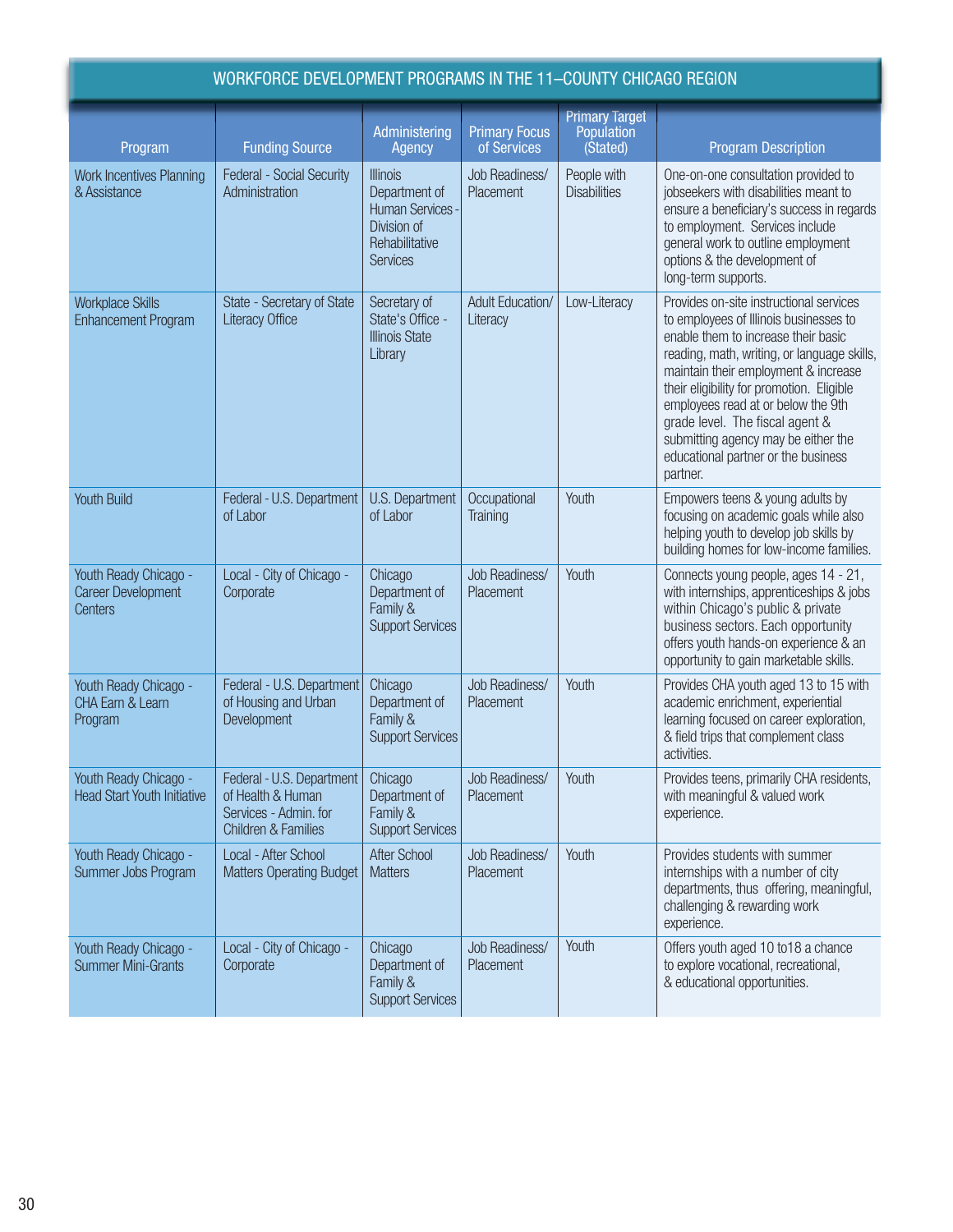## Adult Education and Literacy – \$44,278,930

| <b>Adult Basic Education/GED</b>                |                   |  |  |
|-------------------------------------------------|-------------------|--|--|
| <b>LWIA - Counties</b>                          | FY '10 Allocation |  |  |
| 1 - Lake                                        | \$351,614         |  |  |
| 2 - McHenry                                     | \$72,748          |  |  |
| 5 - DeKalb, Kane, Kendall                       | \$351,614         |  |  |
| 6 - DuPage                                      | \$230,368         |  |  |
| 7, 8, 9 - Cook                                  | \$6,789,789       |  |  |
| $10 - Will$                                     | \$412,237         |  |  |
| 11 - Grundy, Livingston, Kankakee               | \$206,119         |  |  |
| <b>Adult Basic Education/GED Regional Total</b> | \$8,414,489       |  |  |

| Adult Education & Family Literacy Act (WIA Title II)   |                   |  |  |
|--------------------------------------------------------|-------------------|--|--|
| <b>LWIA - Counties</b>                                 | FY '10 Allocation |  |  |
| 1 - Lake                                               | \$2,008,467       |  |  |
| 2 - McHenry                                            | \$395,841         |  |  |
| 5 - DeKalb, Kane, Kendall                              | \$2,850,688       |  |  |
| 6 - DuPage                                             | \$1,983,130       |  |  |
| 7 - S. Cook                                            | \$4,673,707       |  |  |
| 8 - N. Cook                                            | \$2,616,175       |  |  |
| 9 - Cook (Chicago)                                     | \$18,273,297      |  |  |
| $10 - Will$                                            | \$1,430,661       |  |  |
| 11 - Grundy, Livingston, Kankakee                      | \$533,120         |  |  |
| Adult Basic Education & Family Literacy Regional Total | \$34,765,086      |  |  |

| <b>Family Literacy Project</b>                |                    |  |  |
|-----------------------------------------------|--------------------|--|--|
| <b>LWIA - Counties</b>                        | FY '10 Allocation' |  |  |
| 1 - Lake                                      | \$58,500           |  |  |
| 5 - DeKalb, Kane, Kendall                     | \$61,250           |  |  |
| 6 - DuPage                                    | \$59,500           |  |  |
| 7 - S. Cook                                   | \$59,500           |  |  |
| 9 - Cook (Chicago)                            | \$470,750          |  |  |
| <b>Family Literacy Project Regional Total</b> | \$709,500          |  |  |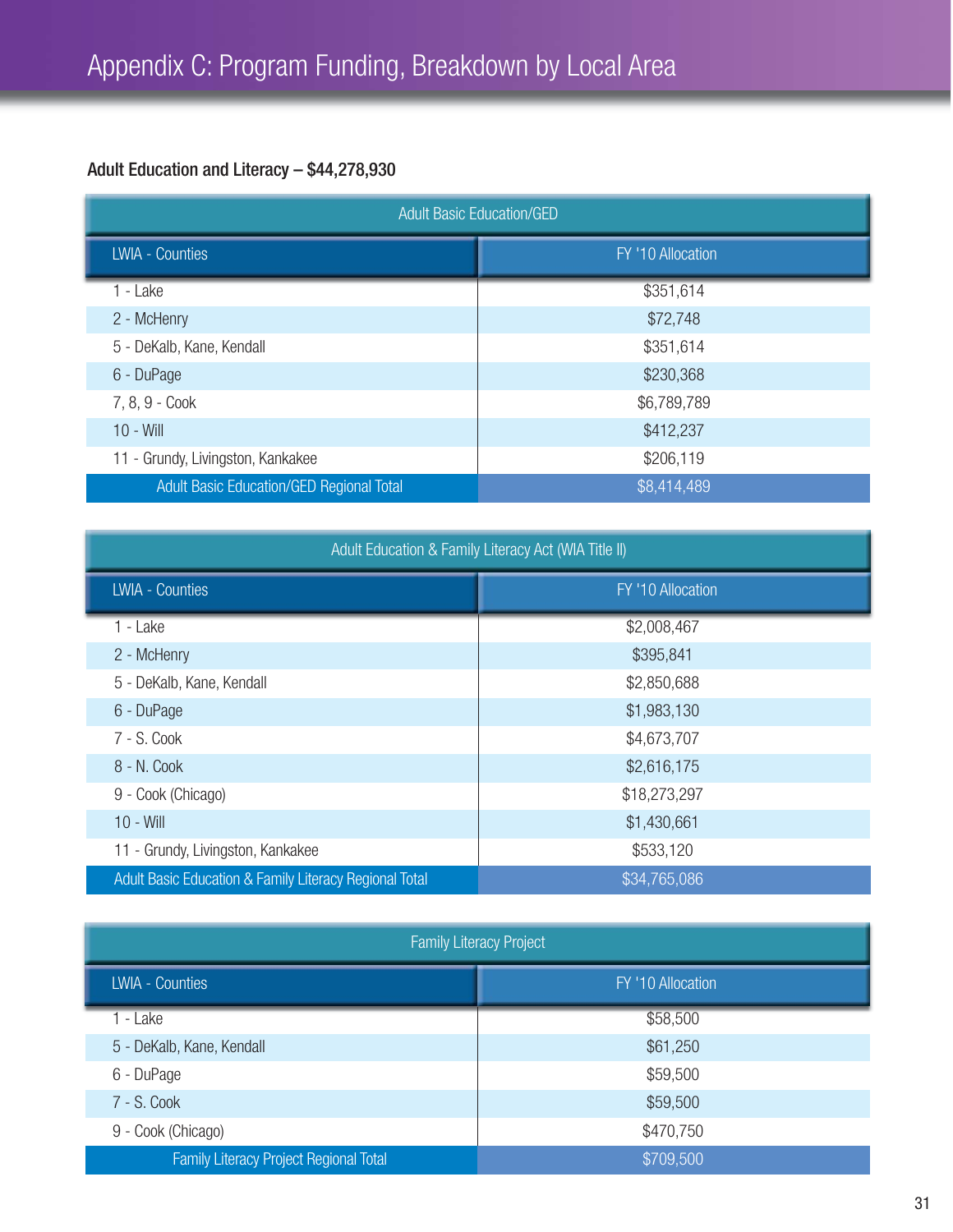| Workplace Skills Enhancement                        |                   |  |
|-----------------------------------------------------|-------------------|--|
| <b>LWIA - Counties</b>                              | FY '10 Allocation |  |
| 7 - S. Cook                                         | \$65,455          |  |
| 8 - N. Cook                                         | \$307,900         |  |
| 9 - Cook (Chicago)                                  | \$16,500          |  |
| Workplace Skills Enhancement Program Regional Total | \$389,855         |  |

## Job Readiness and Placement Services – \$157,389,585

| <b>Added Chance Career Education &amp; Development</b>     |                   |  |
|------------------------------------------------------------|-------------------|--|
| LWIA - Counties                                            | FY '10 Allocation |  |
| 9 - Cook (Chicago)                                         | \$222,000         |  |
| Added Chance Career Education & Development Regional Total | \$222,000         |  |

| <b>City Ex-Offender Program</b>         |                   |  |
|-----------------------------------------|-------------------|--|
| LWIA - Counties                         | FY '10 Allocation |  |
| 9 - Cook (Chicago)                      | \$2,260,000       |  |
| City Ex-Offender Program Regional Total | \$2,260,000       |  |

| <b>Community Development Block Grant (CDBG)</b>         |                   |  |  |
|---------------------------------------------------------|-------------------|--|--|
| <b>LWIA - Counties</b>                                  | FY '10 Allocation |  |  |
| 1 - Lake                                                | \$85,000          |  |  |
| 5 - DeKalb, Kane, Kendall                               | \$46,733          |  |  |
| 6 - DuPage                                              | \$184,743         |  |  |
| $7 - S$ . Cook                                          | \$168,000         |  |  |
| 8 - N. Cook                                             | \$123,697         |  |  |
| 9 - Cook (Chicago)                                      | \$412,237         |  |  |
| $10 - Will$                                             | \$3,407,638       |  |  |
| Community Development Block Grant (CSBG) Regional Total | \$4,239,303       |  |  |

| Community Service Block Grant (CSBG)                 |                   |
|------------------------------------------------------|-------------------|
| <b>LWIA - Counties</b>                               | FY '10 Allocation |
| 1 - Lake                                             | \$91,183          |
| 6 - DuPage                                           | \$164,394         |
| 8 - N. Cook                                          | \$392,933         |
| 9 - Cook (Chicago)                                   | \$2,227,108       |
| $10 - Will$                                          | \$118,995         |
| 11 - Grundy, Livingston, Kankakee                    | \$62,428          |
| Community Services Block Grant (CSBG) Regional Total | \$3,057,041       |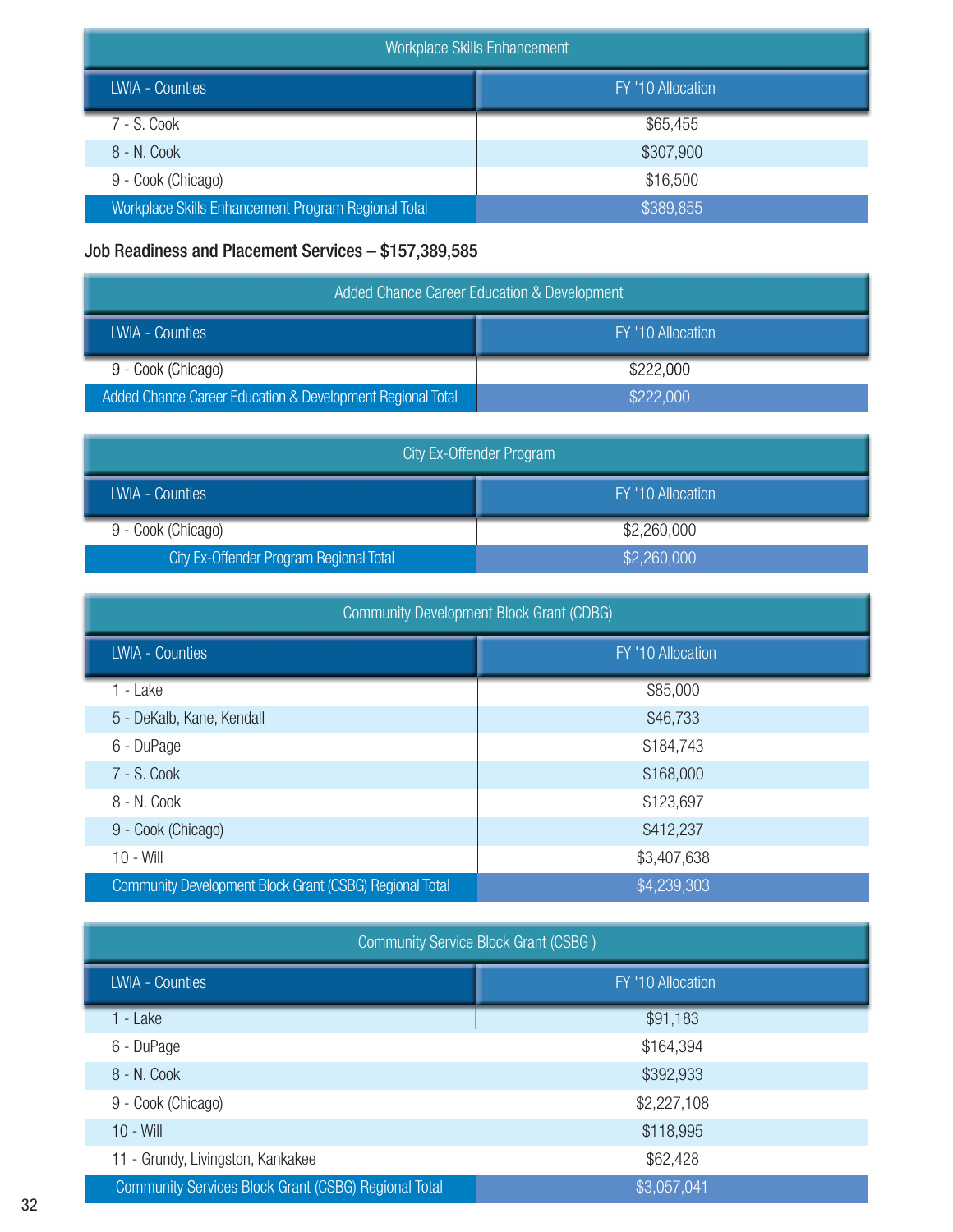| Delancey Social Enterprise Model (at a Safe Haven Foundation)                      |                   |
|------------------------------------------------------------------------------------|-------------------|
| LWIA - Counties                                                                    | FY '10 Allocation |
| 9 - Cook (Chicago)                                                                 | \$722,015         |
| Delancey Social Enterprise Model (at a Safe Haven Found.)<br><b>Regional Total</b> | \$722,015         |

| Disabled Veterans' Outreach Program                |                   |
|----------------------------------------------------|-------------------|
| <b>LWIA - Counties</b>                             | FY '10 Allocation |
| 1 - Lake                                           | \$106,114         |
| 2 - McHenry                                        | \$112,356         |
| 5 - DeKalb, Kane, Kendall                          | \$162,292         |
| 6 - DuPage                                         | \$31,210          |
| 7 - S. Cook                                        | \$284,011         |
| 8 - N. Cook                                        | \$71,783          |
| 9 - Cook (Chicago)                                 | \$798,976         |
| $10 - Will$                                        | \$131,082         |
| 11 - Grundy, Livingston, Kankakee                  | \$71,783          |
| Disabled Veterans' Outreach Program Regional Total | \$1,769,607       |

| Earnfare                          |                   |
|-----------------------------------|-------------------|
| <b>LWIA - Counties</b>            | FY '10 Allocation |
| 6 - DuPage                        | \$19,356          |
| 9 - Cook (Chicago)                | \$875,697         |
| 11 - Grundy, Livingston, Kankakee | \$21,026          |
| <b>Earnfare Regional Total</b>    | \$916,079         |

| <b>Family Works</b>                                        |                     |
|------------------------------------------------------------|---------------------|
| LWIA - Counties                                            | FY '10 Allocation ' |
| 9 - Cook (Chicago)                                         | \$6,250,000         |
| Added Chance Career Education & Development Regional Total | \$6,250,000         |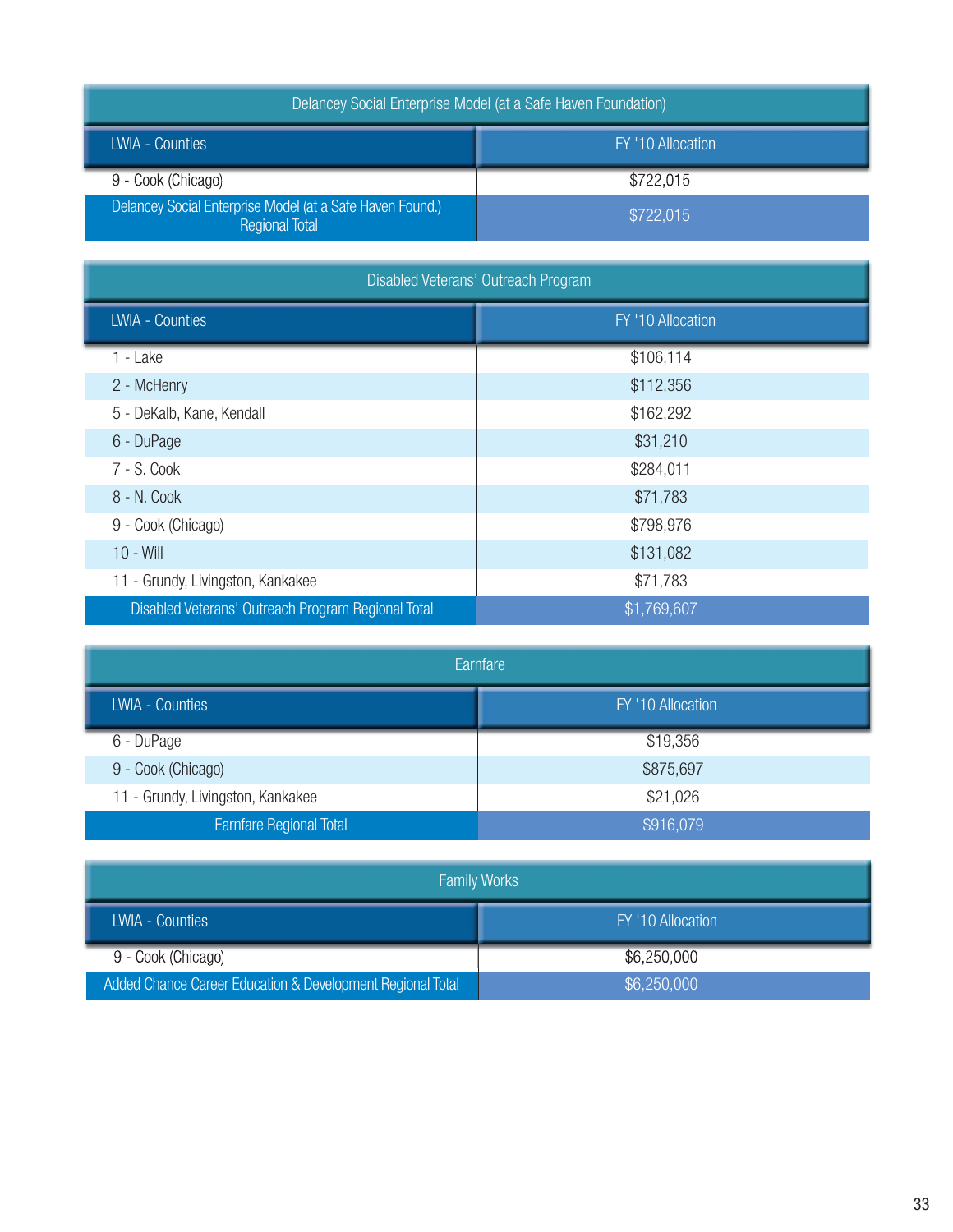| Homeless Veterans' Reintegration Project                |                   |
|---------------------------------------------------------|-------------------|
| <b>LWIA - Counties</b>                                  | FY '10 Allocation |
| 1 - Lake                                                | \$74,789          |
| 2 - McHenry                                             | \$74,789          |
| 5 - DeKalb, Kane, Kendall                               | \$74,789          |
| 8 - N. Cook                                             | \$74,789          |
| 9 - Cook (Chicago)                                      | \$300,000         |
| Homeless Veterans' Reintegration Project Regional Total | \$599,156         |

| <b>Job Corps</b>         |                           |
|--------------------------|---------------------------|
| <b>LWIA - Counties</b>   | FY '10 Allocation         |
| 9 - Cook (Chicago)       | See Occupational Training |
| $10 - Will$              | See Occupational Training |
| Job Corps Regional Total | See Occupational Training |

| Job Preparedness Program                |                   |
|-----------------------------------------|-------------------|
| <b>LWIA - Counties</b>                  | FY '10 Allocation |
| 1 - Lake                                | \$139,160         |
| 2 - McHenry                             | \$28,792          |
| 5 - DeKalb, Kane, Kendall               | \$139,160         |
| 6 - DuPage                              | \$91,174          |
| 7, 8, 9 - Cook                          | \$2,687,233       |
| $10 - Will$                             | \$163,153         |
| 11 - Grundy, Livingston, Kankakee       | \$81,577          |
| Job Preparedness Program Regional Total | \$3,330,250       |

| <b>Life Skills Services</b>         |                   |
|-------------------------------------|-------------------|
| <b>LWIA - Counties</b>              | FY '10 Allocation |
| 5 - DeKalb, Kane, Kendall           | \$91,093          |
| 7, 8, 9 - Cook                      | \$560,177         |
| Life Skills Services Regional Total | \$651,270         |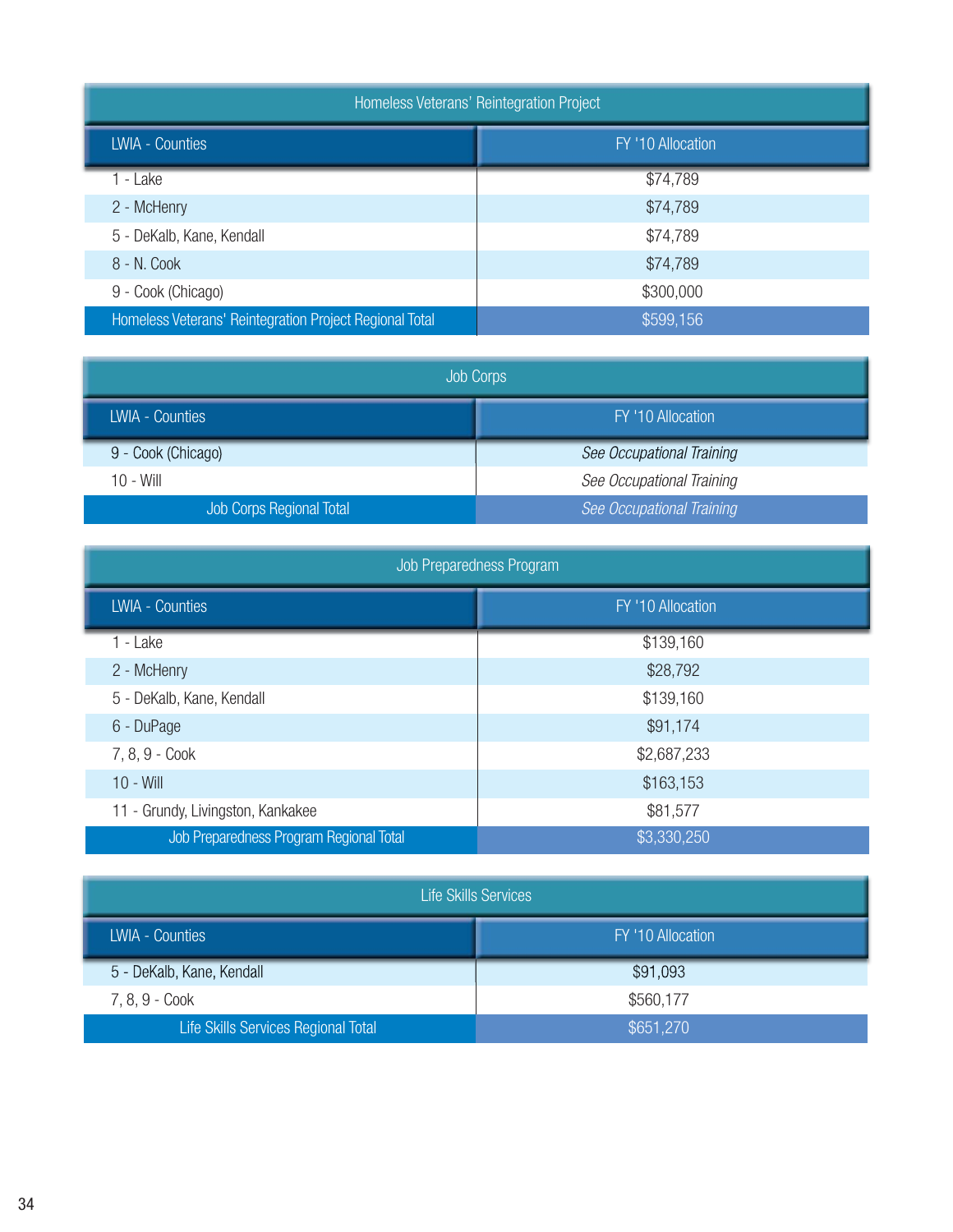| Local Veterans' Employment Representative Program                |                   |
|------------------------------------------------------------------|-------------------|
| <b>LWIA - Counties</b>                                           | FY '10 Allocation |
| 1 - Lake                                                         | \$112,565         |
| 5 - DeKalb, Kane, Kendall                                        | \$32,572          |
| 6 - DuPage                                                       | \$52,690          |
| 7 - S. Cook                                                      | \$220,340         |
| 8 - N. Cook                                                      | \$71,850          |
| 9 - Cook (Chicago)                                               | \$565,220         |
| 11 - Grundy, Livingston, Kankakee                                | \$7,185           |
| Local Veterans' Employment Representative Program Regional Total | \$1,062,422       |

| Non-Custodial Parent Earnfare                |                   |
|----------------------------------------------|-------------------|
| LWIA - Counties                              | FY '10 Allocation |
| 9 - Cook (Chicago)                           | \$12.452          |
| Non-Custodial Parent Earnfare Regional Total | \$12,452          |

| Projects with Industry                |                   |
|---------------------------------------|-------------------|
| <b>LWIA - Counties</b>                | FY '10 Allocation |
| 7 - S. Cook                           | \$212,450         |
| 9 - Cook (Chicago)                    | \$280,688         |
| Projects with Industry Regional Total | \$493,138         |

| Reintegration of Ex-Offenders (ReXO)e               |                   |
|-----------------------------------------------------|-------------------|
| LWIA - Counties                                     | FY '10 Allocation |
| 9 - Cook (Chicago)                                  | \$304,116         |
| Reintegration of Ex-Offenders (ReXO) Regional Total | \$304,116         |

| <b>Refugee Services</b>          |                   |
|----------------------------------|-------------------|
| <b>LWIA - Counties</b>           | FY '10 Allocation |
| 6 - DuPage                       | \$934,217         |
| 9 - Cook (Chicago)               | \$2,217,270       |
| Refugee Services* Regional Total | \$3,151,487       |

| Second Chance Act Prisoner Reentry Initiative                |                   |
|--------------------------------------------------------------|-------------------|
| LWIA - Counties                                              | FY '10 Allocation |
| 7, 8, 9 - Cook                                               | \$120,000         |
| Second Chance Act Prisoner Reentry Initiative Regional Total | \$120,000         |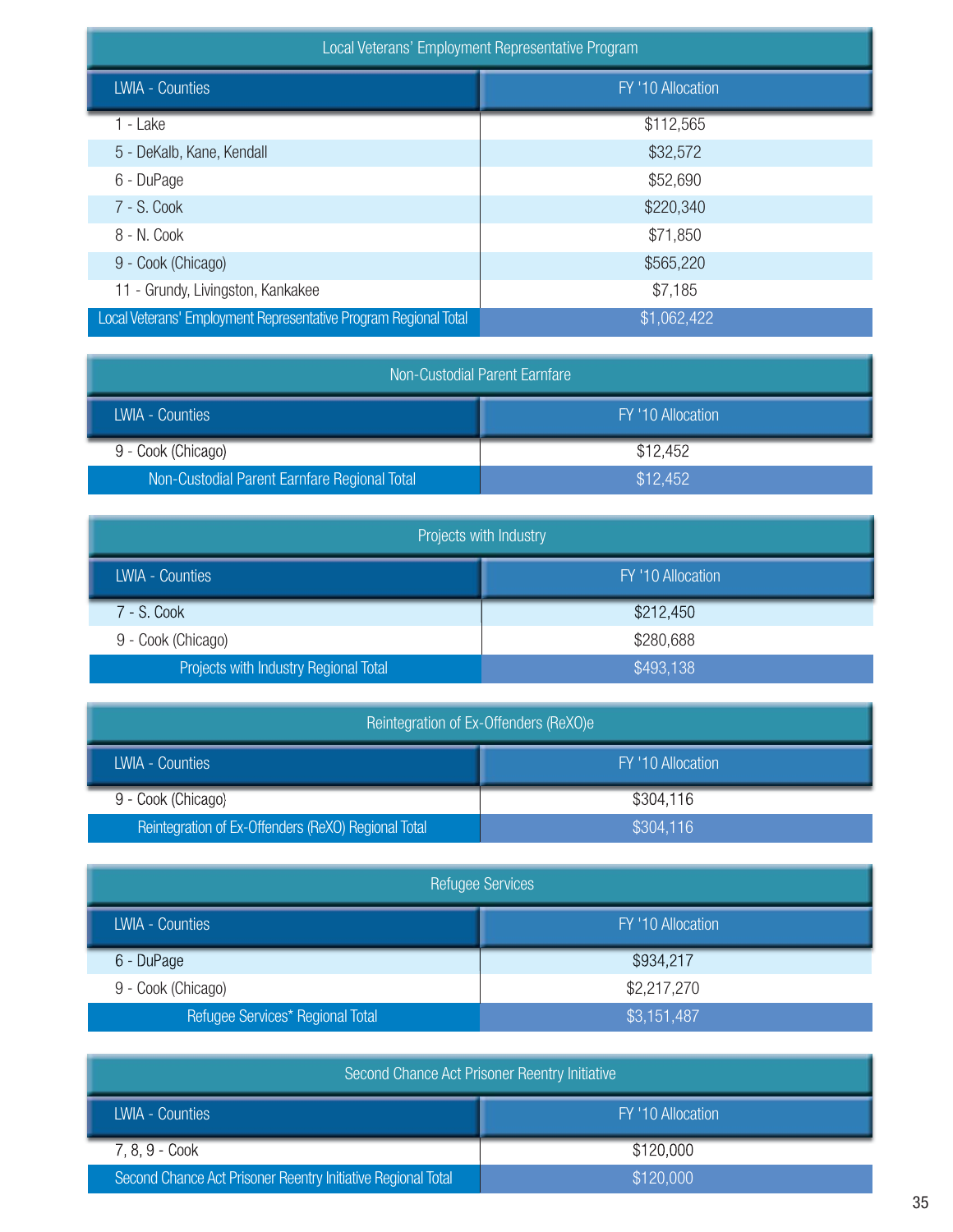| Secondary Transitional Experience Program                |                   |
|----------------------------------------------------------|-------------------|
| <b>LWIA - Counties</b>                                   | FY '10 Allocation |
| 1 - Lake                                                 | \$201,976         |
| 2 - McHenry                                              | \$82,591          |
| 5 - DeKalb, Kane, Kendall                                | \$232,473         |
| 6 - DuPage                                               | \$149,885         |
| 7 - S. Cook                                              | \$665,634         |
| 8 - N. Cook                                              | \$255,755         |
| 9 - Cook (Chicago)                                       | \$115,906         |
| $10 - Will$                                              | \$123,246         |
| 11 - Grundy, Livingston, Kankakee                        | \$82,698          |
| Secondary Transitional Experience Program Regional Total | \$1,910,164       |

| Senior Community Service Employment Program (SCSEP) - Illinois Department on Aging |                   |
|------------------------------------------------------------------------------------|-------------------|
| LWIA - Counties                                                                    | FY '10 Allocation |
| 1 - Lake                                                                           | \$36,486          |
| 2 - McHenry                                                                        | \$36,486          |
| 5 - DeKalb, Kane, Kendall                                                          | \$110,472         |
| 6 - DuPage                                                                         | \$36,486          |
| 7 - S. Cook                                                                        | \$246,282         |
| 8 - N. Cook                                                                        | \$246,282         |
| 9 - Cook (Chicago)                                                                 | \$1,806,069       |
| $10 - Will$                                                                        | \$36,486          |
| 11 - Grundy, Livingston, Kankakee                                                  | \$94,637          |
| SCSEP - IL Department. on Aging Regional Total                                     | \$2,649,686       |

| Senior Community Service Employment Program (SCSEP) - U.S. Department. of Labor |                   |
|---------------------------------------------------------------------------------|-------------------|
| <b>LWIA - Counties</b>                                                          | FY '10 Allocation |
| 1 - Lake                                                                        | \$426,124         |
| 2- McHenry                                                                      | \$426,124         |
| 5 - DeKalb, Kane, Kendall                                                       | \$591,124         |
| 6 - DuPage                                                                      | \$270,936         |
| 9 - Cook (Chicago)                                                              | \$1,176,290       |
| $10 - Will$                                                                     | \$426,124         |
| 11 - Grundy, Livingston, Kankakee                                               | \$294,904         |
| 7, 8, 9 - Cook                                                                  | \$5,098,068       |
| SCSEP - U.S. Department. of Labor Regional Total                                | \$8,709,694       |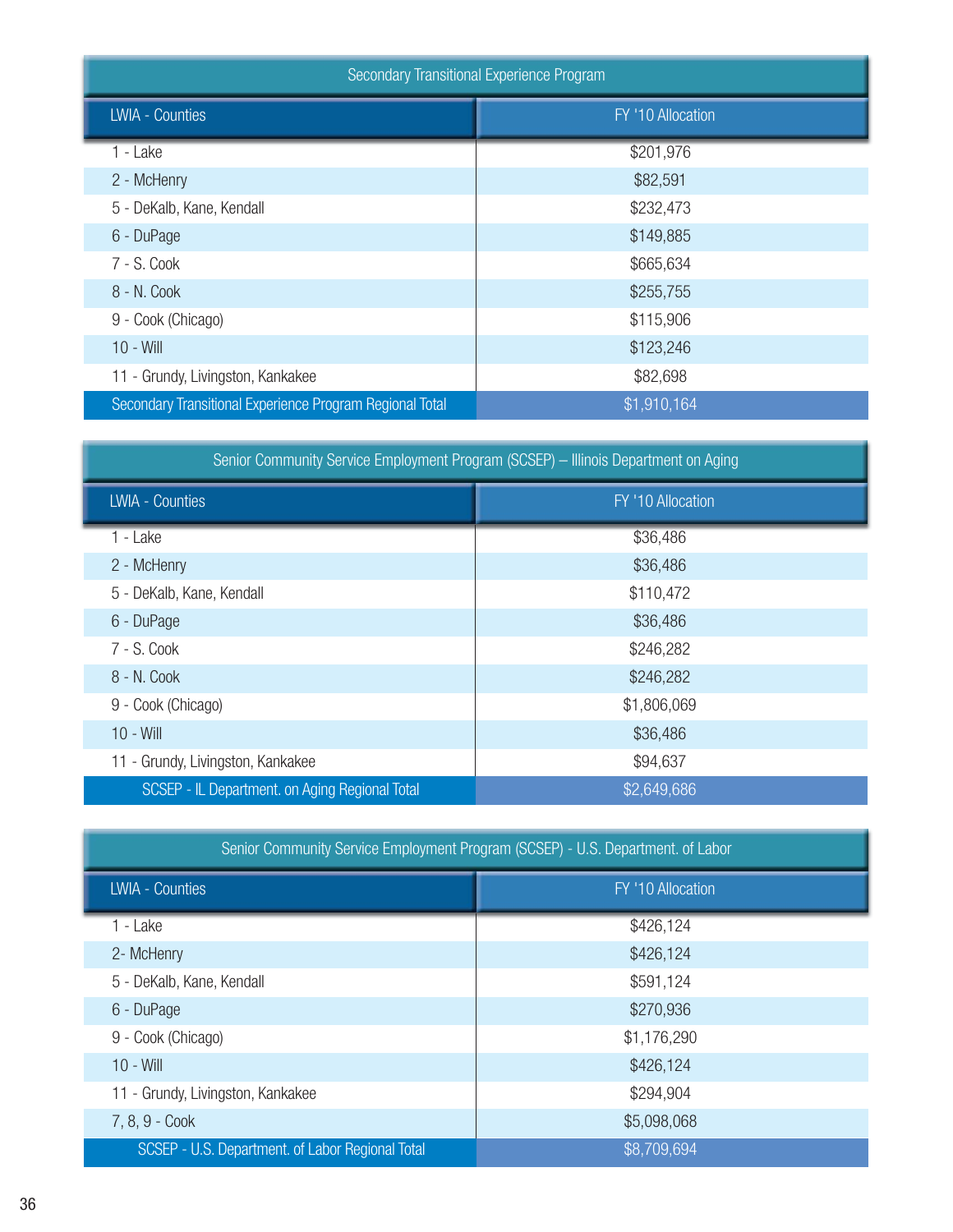| Supplemental Nutrition Assistance & Planning (SNAP) Employment and Training |                           |
|-----------------------------------------------------------------------------|---------------------------|
| <b>LWIA - Counties</b>                                                      | FY '10 Allocation         |
| - Lake                                                                      | See Occupational Training |
| $7 - S$ . Cook                                                              | See Occupational Training |
| 9 - Cook (Chicago)                                                          | See Occupational Training |
| <b>SNAP Employment and Training Regional Total</b>                          | See Occupational Training |

| Temporary Assistance for Needy Families Job Placement |                   |
|-------------------------------------------------------|-------------------|
| <b>LWIA - Counties</b>                                | FY '10 Allocation |
| 5 - DeKalb, Kane, Kendall                             | \$100,475         |
| 7 - S. Cook                                           | \$291,286         |
| 9 - Cook (Chicago)                                    | \$2,981,779       |
| $10 - Will$                                           | \$189,486         |
| <b>TANF Job Placement Regional Total</b>              | \$3,563,026       |

| Social Services Block Grant Title XX |                   |
|--------------------------------------|-------------------|
| <b>LWIA - Counties</b>               | FY '10 Allocation |
| 8 - N. Cook                          | \$67,195          |
| 9 - Cook (Chicago)                   | \$1,980,008       |
| <b>Title XX Regional Total</b>       | \$2,047,203       |

| <b>Trade Adjustment Assistance</b>                |                            |
|---------------------------------------------------|----------------------------|
| LWIA - Counties                                   | FY '10 Allocation          |
| 1 - Lake                                          | See Occupational Training  |
| 2 - McHenry                                       | See Occupational Training  |
| 5 - DeKalb, Kane, Kendall                         | See Occupational Trainingg |
| 6 - DuPage                                        | See Occupational Training  |
| $7 - S$ . Cook                                    | See Occupational Training  |
| 8 - N. Cook                                       | See Occupational Training  |
| 9 - Cook (Chicago)                                | See Occupational Training  |
| $10 - Will$                                       | See Occupational Training  |
| 11 - Grundy, Livingston, Kankakee                 | See Occupational Training  |
| <b>Trade Adjustment Assistance Regional Total</b> | See Occupational Training  |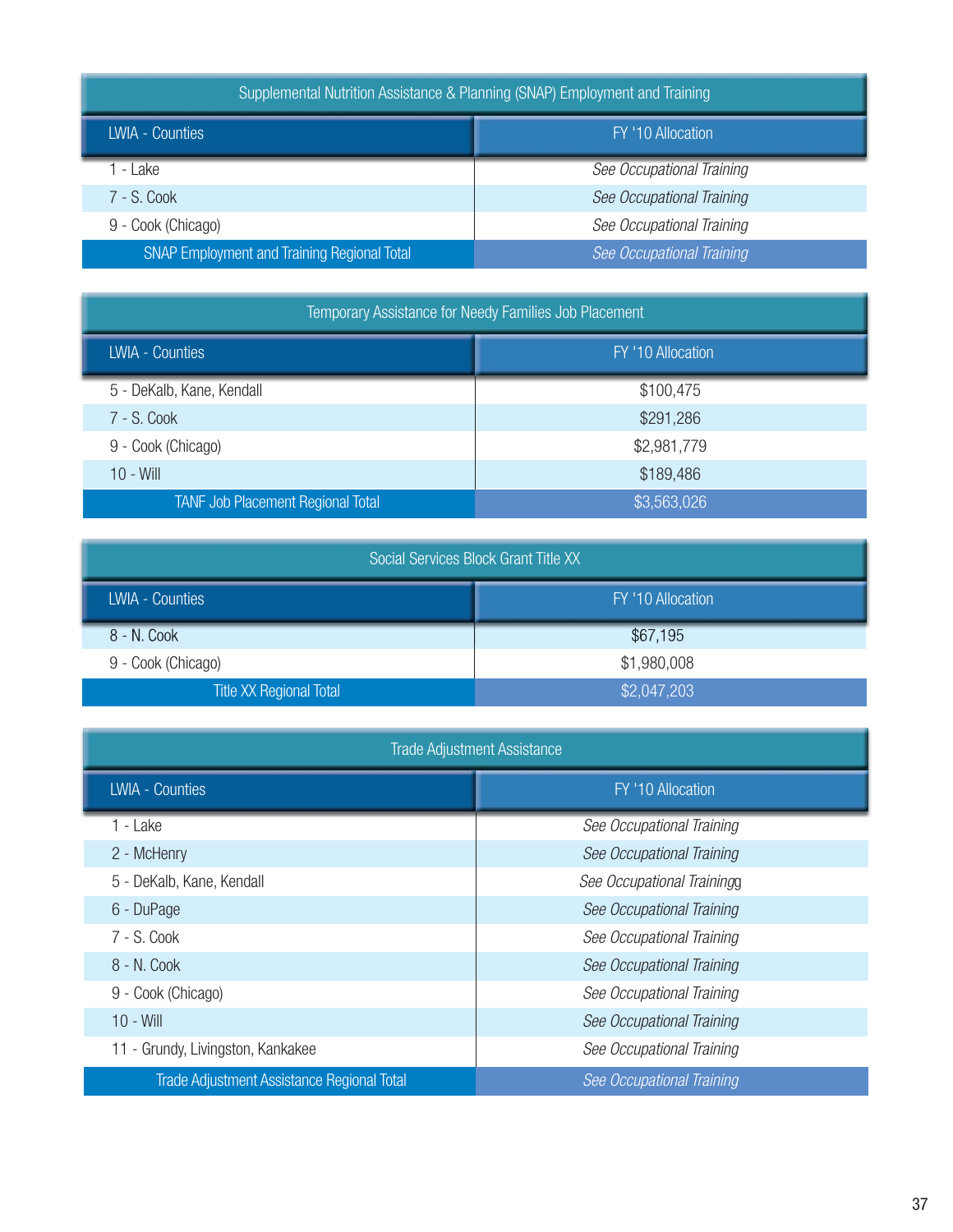| Trade & Globalization Adjustment Assistance                |                           |
|------------------------------------------------------------|---------------------------|
| <b>LWIA - Counties</b>                                     | FY '10 Allocation         |
| 1 - Lake                                                   | See Occupational Training |
| 2 - McHenry                                                | See Occupational Training |
| 6 - DuPage                                                 | See Occupational Training |
| 7 - S. Cook                                                | See Occupational Training |
| 8 - N. Cook                                                | See Occupational Training |
| 9 - Cook (Chicago)                                         | See Occupational Training |
| $10 - Will$                                                | See Occupational Training |
| 11 - Grundy, Livingston, Kankakee                          | See Occupational Training |
| Trade & Globalization Adjustment Assistance Regional Total | See Occupational Training |

| Transitional Jobs (CHA)                |                   |
|----------------------------------------|-------------------|
| <b>LWIA - Counties</b>                 | FY '10 Allocation |
| 9 - Cook (Chicago)                     | \$3,096,670       |
| Transitional Jobs (CHA) Regional Total | \$3,096,670       |

| Transitional Jobs (IDOC)                |                   |
|-----------------------------------------|-------------------|
| LWIA - Counties                         | FY '10 Allocation |
| 9 - Cook (Chicago)                      | \$138,230         |
| Transitional Jobs (IDOC) Regional Total | \$138,230         |

| Transitional Jobs (TANF)                |                   |
|-----------------------------------------|-------------------|
| <b>LWIA - Counties</b>                  | FY '10 Allocation |
| 9 - Cook (Chicago)                      | \$1,003,836       |
| Transitional Jobs (TANF) Regional Total | \$1,003,836       |

| <b>Vocational Rehabilitation</b>                |                   |
|-------------------------------------------------|-------------------|
| <b>LWIA - Counties</b>                          | FY '10 Allocation |
| 1 - Lake                                        | \$808,041         |
| 2 - McHenry                                     | \$320,968         |
| 5 - DeKalb, Kane, Kendall                       | \$740,390         |
| 6 - DuPage                                      | \$1,259,649       |
| 7 & 8 - S. and N. Cook                          | \$3,966,471       |
| 9 - Cook (Chicago)                              | \$2,873,432       |
| $10 - Will$                                     | \$958,089         |
| 11 - Grundy, Livingston, Kankakee               | \$339,159         |
| <b>Vocational Rehabilitation Regional Total</b> | \$11,266,200      |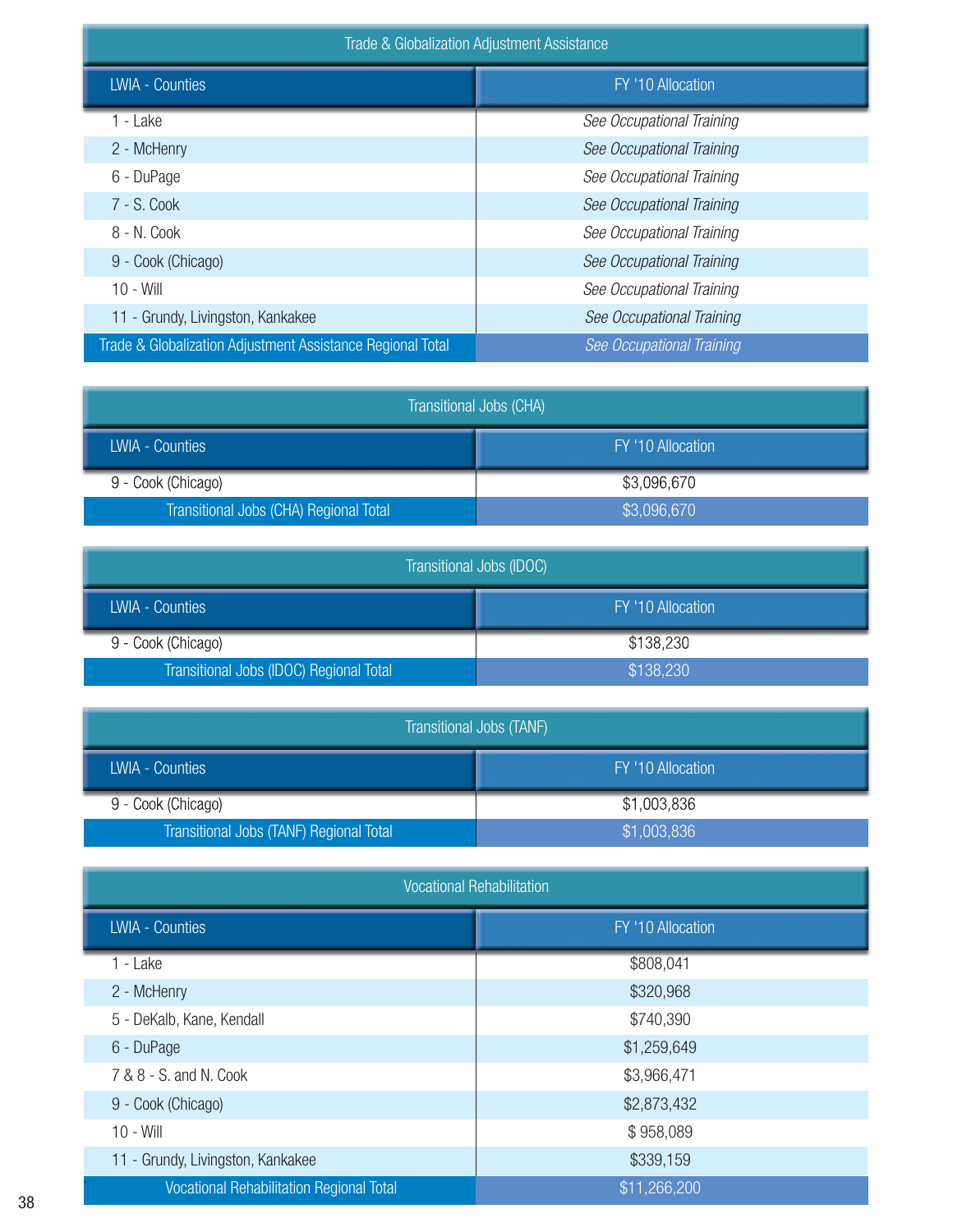| Wagner-Peyser/Employment Services (7A)                |                   |
|-------------------------------------------------------|-------------------|
| <b>LWIA - Counties</b>                                | FY '10 Allocation |
| 1 - Lake                                              | \$500,397         |
| 2 - McHenry                                           | \$353,222         |
| 5 - DeKalb, Kane, Kendall                             | \$2,207,636       |
| 6 - DuPage                                            | \$794,749         |
| 7 - S. Cook                                           | \$2,972,949       |
| 8 - N. Cook                                           | \$1,530,627       |
| 9 - Cook (Chicago)                                    | \$8,771,690       |
| $10 - Will$                                           | \$824,184         |
| 11 - Grundy, Livingston., Kankakee                    | \$647,573         |
| Wagner-Peyser/Employment Services (7A) Regional Total | \$18,603,026      |

| Wagner-Peyser/Illinois Hire the Future (7B)                |                   |
|------------------------------------------------------------|-------------------|
| <b>LWIA - Counties</b>                                     | FY '10 Allocation |
| 5 - Kane, Kendall, DeKalb                                  | \$206,046         |
| $7 - S$ . Cook                                             | \$5,887           |
| 9 - Cook (Chicago)                                         | \$641,686         |
| 11 - Grundy, Livingston, Kankakee                          | \$0               |
| Wagner-Peyser/Illinois Hire the Future (7B) Regional Total | \$853,619         |

| WIA Discretionary - 15% Set Aside                |                   |
|--------------------------------------------------|-------------------|
| <b>LWIA - Counties</b>                           | FY '10 Allocation |
| 8 - N. Cook                                      | \$132,938         |
| 9 - Cook (Chicago)                               | \$1,790,670       |
| WIA Discretionary - 15% Set Aside Regional Total | \$1,923,608       |

| WIA Title I Adult - Job Readiness/Placement         |                   |
|-----------------------------------------------------|-------------------|
| <b>LWIA - Counties</b>                              | FY '10 Allocation |
| 1 - Lake                                            | \$752,357         |
| 2 - McHenry                                         | \$427,711         |
| 5 - DeKalb, Kane, Kendall                           | \$1,240,127       |
| 6 - DuPage                                          | \$662,811         |
| 7 - S. Cook                                         | \$1,448,808       |
| 8 - N. Cook                                         | \$1,081,910       |
| 9 - Cook (Chicago)                                  | \$3,820,341       |
| $10 - Will$                                         | \$418,369         |
| 11 - Grundy, Livingston, Kankakee                   | \$396,677         |
| WIA Title IA Job Readiness/Placement Regional Total | \$10,249,111      |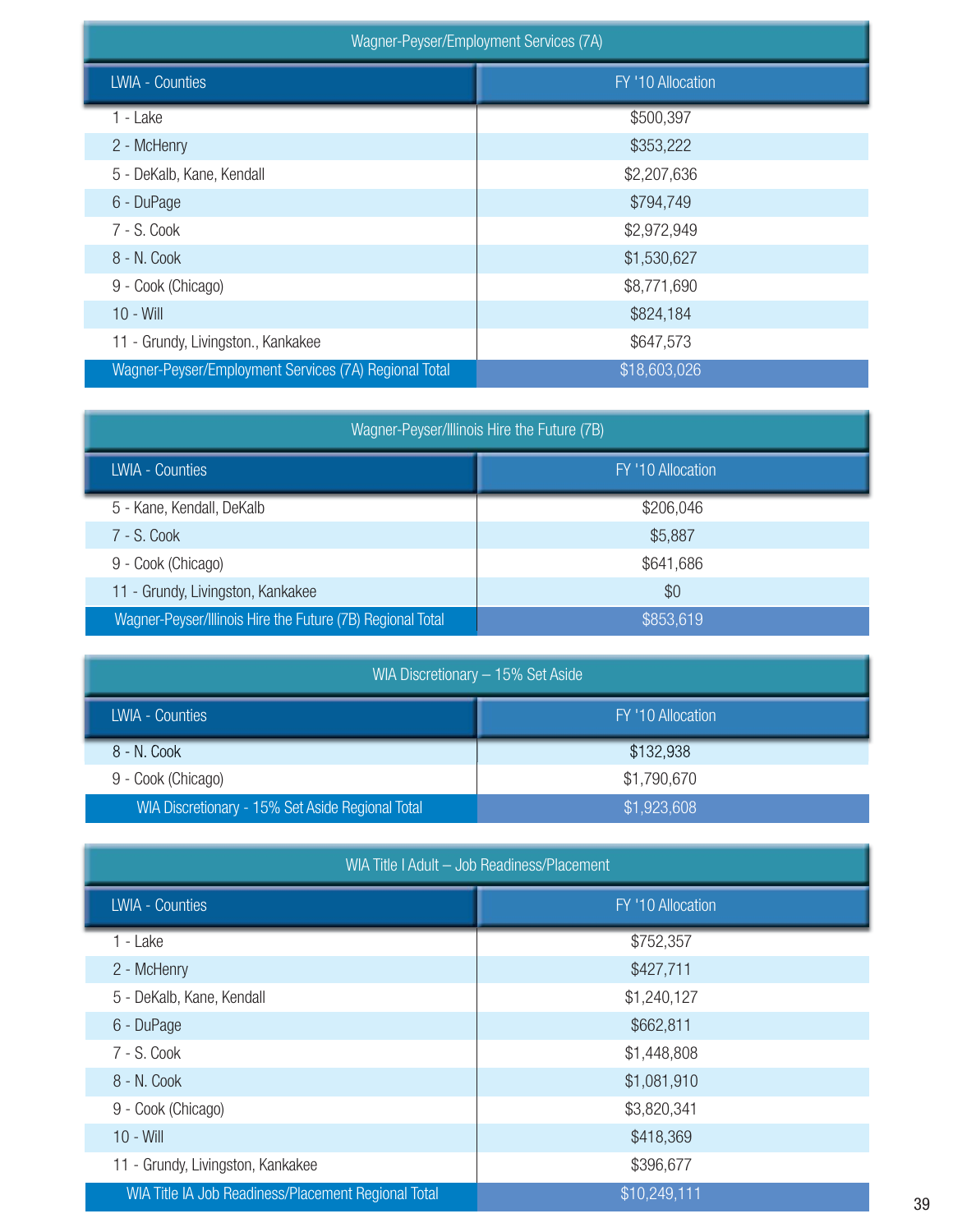| WIA Title I Dislocated Worker - Job Readiness/Placement |                   |
|---------------------------------------------------------|-------------------|
| <b>LWIA - Counties</b>                                  | FY '10 Allocation |
| 1 - Lake                                                | \$787,220         |
| 2 - McHenry                                             | \$272,699         |
| 5 - DeKalb, Kane, Kendall                               | \$1,240,127       |
| 6 - DuPage                                              | \$1,401,444       |
| 7 - S. Cook                                             | \$1,843,229       |
| 8 - N. Cook                                             | \$728,208         |
| 9 - Cook (Chicago)                                      | \$2,768,441       |
| $10 - Will$                                             | \$328,777         |
| 11 - Grundy, Livingston, Kankakee                       | \$389,049         |
| WIA Title I - Dislocated Worker Regional Total          | \$9,759,194       |

| <b>WIA Title I Youth</b>          |                   |
|-----------------------------------|-------------------|
| <b>LWIA - Counties</b>            | FY '10 Allocation |
| 1 - Lake                          | \$1,629,697       |
| 2 - McHenry                       | \$684,233         |
| 5 - DeKalb, Kane, Kendall         | \$1,971,935       |
| 6 - DuPage                        | \$1,727,690       |
| 7 - S. Cook                       | \$3,787,551       |
| 8 - N. Cook                       | \$1,874,853       |
| 9 - Cook (Chicago)                | \$10,338,440      |
| $10 - Will$                       | \$1,596,053       |
| 11 - Grundy, Livingston, Kankakee | \$652,137         |
| WIA Title IA Youth Regional Total | \$24,262,589      |

| Women in Apprenticeship & Non-Traditional Occupations (WANTO)                   |                   |
|---------------------------------------------------------------------------------|-------------------|
| LWIA - Counties                                                                 | FY '10 Allocation |
| 9 - Cook (Chicago)                                                              | \$300,000         |
| Women in Apprenticeship & Non-Traditional Occupations<br>(WANTO) Regional Total | \$300,000         |

| <b>Work First</b>                |                   |
|----------------------------------|-------------------|
| <b>LWIA - Counties</b>           | FY '10 Allocation |
| 7 - S. Cook                      | \$1,653,673       |
| 9 - Cook (Chicago)               | \$5,033,668       |
| <b>Work First Regional Total</b> | \$6,687,341       |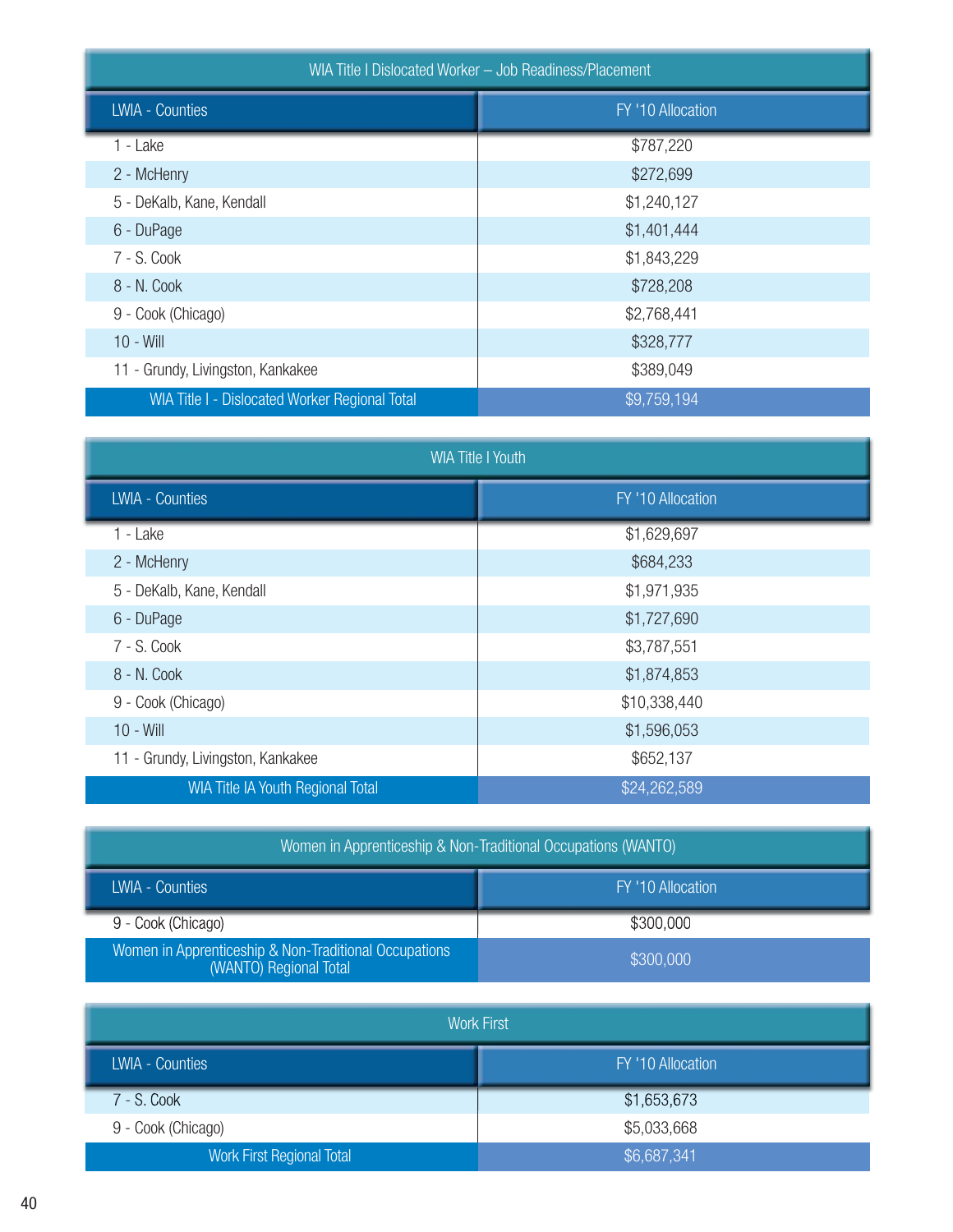| <b>Work Incentives Planning &amp; Assistance</b> |                   |
|--------------------------------------------------|-------------------|
| <b>LWIA - Counties</b>                           | FY '10 Allocation |
| 1 - Lake                                         | \$22,559          |
| 2 - McHenry                                      | \$9,192           |
| 5 - DeKalb, Kane, Kendall                        | \$21,700          |
| 6 - DuPage                                       | \$24,564          |
| 7, 8, 9 - Cook                                   | \$344,790         |
| $10 - Will$                                      | \$23,723          |
| 11 - Grundy, Livingston, Kankakee                | \$13,369          |
| Work Incentives Planning & Assistance            | \$459,897         |

| Youth Ready Chicago Career Development Centers                   |                   |
|------------------------------------------------------------------|-------------------|
| <b>LWIA - Counties</b>                                           | FY '10 Allocation |
| 9 - Cook (Chicago)                                               | \$1,350,000       |
| Youth Ready Chicago Career Development Centers<br>Regional Total | \$1,350,000       |

| Youth Ready Chicago CHA Earn & Learn Program                   |                   |
|----------------------------------------------------------------|-------------------|
| LWIA - Counties                                                | FY '10 Allocation |
| 9 - Cook (Chicago)                                             | \$1,425,000       |
| Youth Ready Chicago CHA Earn & Learn Program<br>Regional Total | \$1,425,000       |

| Youth Ready Chicago Head Start Youth Initiative                |                   |
|----------------------------------------------------------------|-------------------|
| <b>LWIA - Counties</b>                                         | FY '10 Allocation |
| 9 - Cook (Chicago)                                             | \$550,000         |
| Youth Ready Chicago Head Start Youth Initiative Regional Total | \$550,000         |

| Youth Ready Chicago Summer Jobs Program                |                   |
|--------------------------------------------------------|-------------------|
| LWIA - Counties                                        | FY '10 Allocation |
| 9 - Cook (Chicago)                                     | \$17,171,156      |
| Youth Ready Chicago Summer Jobs Program Regional Total | \$17,171,156      |

| Youth Ready Chicago Summer Mini-Grants                |                   |
|-------------------------------------------------------|-------------------|
| LWIA - Counties                                       | FY '10 Allocation |
| 9 - Cook (Chicago)                                    | \$250,000         |
| Youth Ready Chicago Summer Mini-Grants Regional Total | \$250,000         |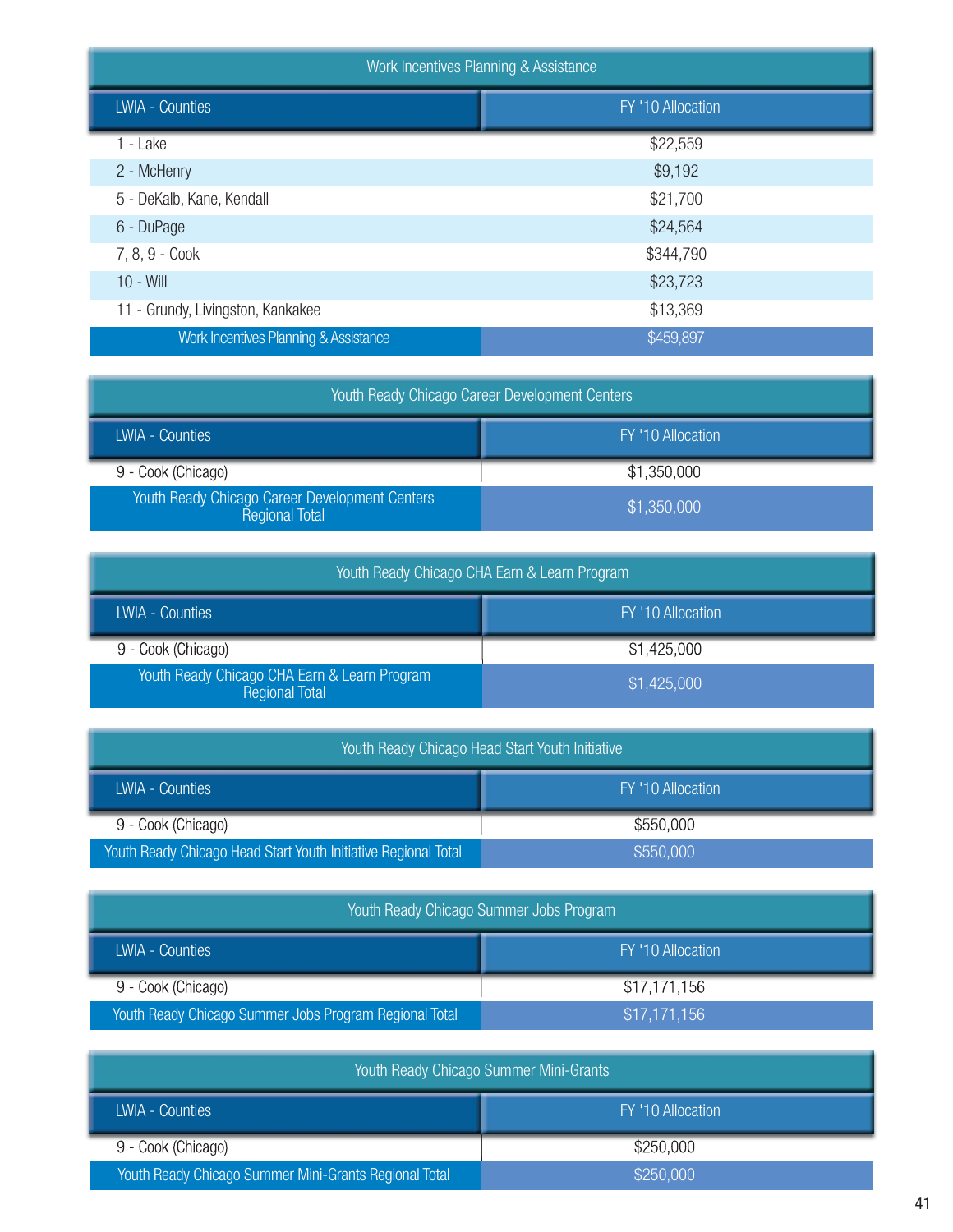## Occupational Training – \$97,358,911

| <b>Adult Vocational Education</b>                |                   |
|--------------------------------------------------|-------------------|
| <b>LWIA - Counties</b>                           | FY '10 Allocation |
| 1 - Lake                                         | \$196,509         |
| 2 - McHenry                                      | \$40,657          |
| 5 - DeKalb, Kane, Kendall                        | \$196,509         |
| 6 - DuPage                                       | \$128,748         |
| $10 - Will$                                      | \$230,390         |
| 11 - Grundy, Livingston, Kankakee                | \$115,195         |
| 7, 8, 9 - Cook                                   | \$3,794,664       |
| <b>Adult Vocational Education Regional Total</b> | \$4,702,672       |

| Carl D. Perkins Career & Technical Education (Postsecondary)                   |                   |
|--------------------------------------------------------------------------------|-------------------|
| <b>LWIA - Counties</b>                                                         | FY '10 Allocation |
| 1 - Lake                                                                       | \$310,138         |
| 2 - McHenry                                                                    | \$137,957         |
| 5 - DeKalb, Kane, Kendall                                                      | \$615,843         |
| 6 - DuPage                                                                     | \$612,296         |
| 7 - S. Cook                                                                    | \$2,276,826       |
| 8 - N. Cook                                                                    | \$652,016         |
| 9 - Cook (Chicago)                                                             | \$3,686,543       |
| $10 - Will$                                                                    | \$381,599         |
| 11 - Grundy, Livingston, Kankakee                                              | \$181,224         |
| Carl D. Perkins Career & Technical Education<br>(Postsecondary) Regional Total | \$8,854,442       |

| Carl D. Perkins Career & Technical Education (Secondary)                   |                   |
|----------------------------------------------------------------------------|-------------------|
| <b>LWIA - Counties</b>                                                     | FY '10 Allocation |
| 1 - Lake                                                                   | \$1,322,919       |
| 2 - McHenry                                                                | \$325,554         |
| 5 - DeKalb, Kane, Kendall                                                  | \$679,794         |
| 6 - DuPage                                                                 | \$1,078,349       |
| 7 - S. Cook                                                                | \$2,580,945       |
| 8 - N. Cook                                                                | \$1,448,273       |
| 9 - Cook (Chicago)                                                         | \$8,246,886       |
| $10 - Will$                                                                | \$264,193         |
| 11 - Grundy, Livingston, Kankakee                                          | \$951,298         |
| Carl D. Perkins Career & Technical Education<br>(Secondary) Regional Total | \$16,898,209      |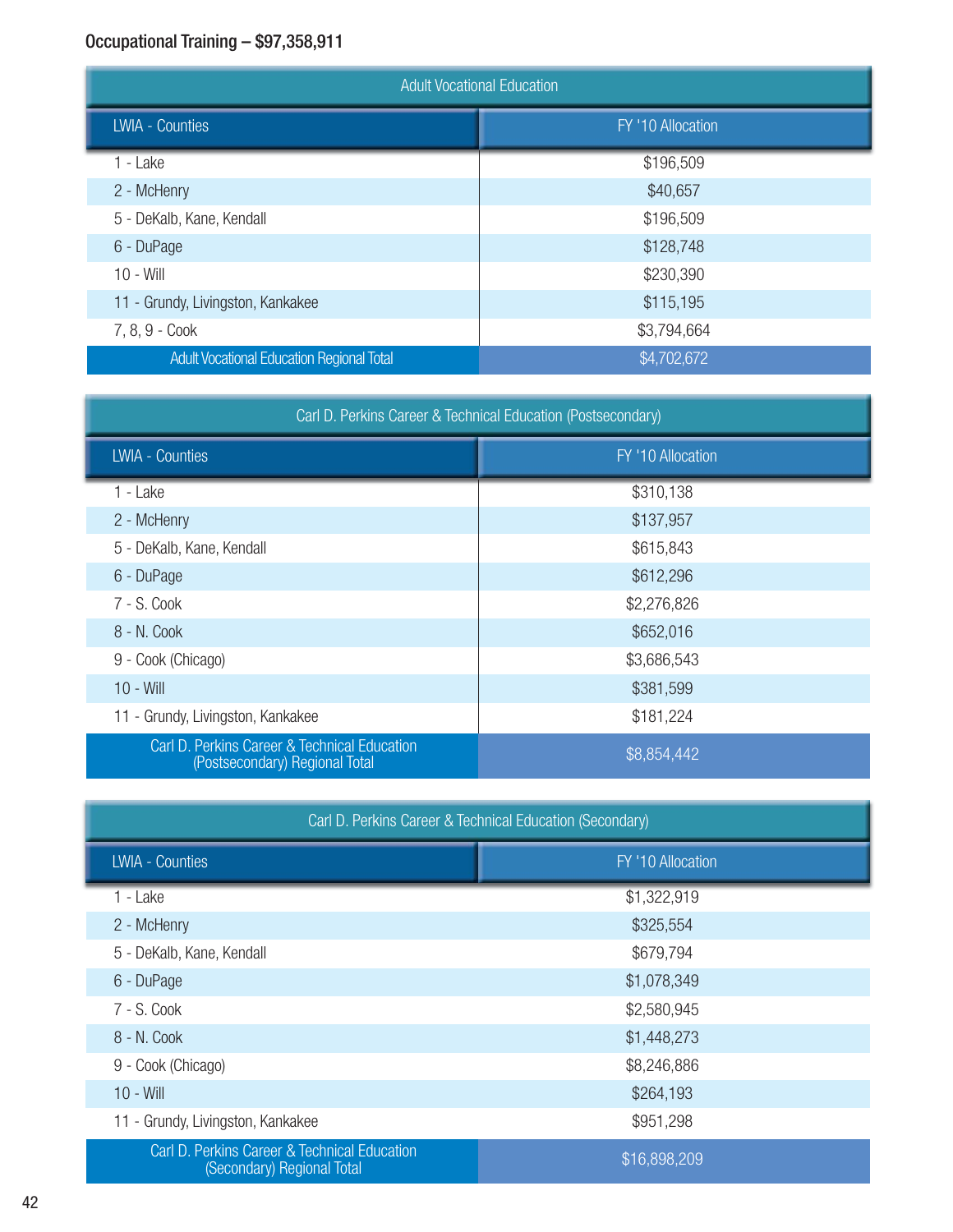| City Ex-Offender Programs                       |                   |
|-------------------------------------------------|-------------------|
| LWIA - Counties                                 | FY '10 Allocation |
| 9 - Cook (Chicago)                              | See Job Readiness |
| <b>City Ex-Offender Programs Regional Total</b> | See Job Readiness |

| Employer Training Investment Program (ETIP)                |                   |
|------------------------------------------------------------|-------------------|
| LWIA - Counties                                            | FY '10 Allocation |
| 1- Lake                                                    | \$145,000         |
| 2 - McHenry                                                | \$269,000         |
| 5 - DeKalb, Kane, Kendall                                  | \$919,340         |
| 6 - DuPage                                                 | \$545,000         |
| 7 - S. Cook                                                | \$485,250         |
| 8 - N. Cook                                                | \$564,744         |
| 9 - Cook (Chicago)                                         | \$3,553,105       |
| $10 - Will$                                                | \$135,125         |
| 11 - Grundy, Livingston, Kankakee                          | \$50,000          |
| Employer Training Investment Program (ETIP) Regional Total | \$6,666,564       |

| Employment Opportunity Grant Program (EOGP)         |                   |
|-----------------------------------------------------|-------------------|
| <b>LWIA - Counties</b>                              | FY '10 Allocation |
| - Lake                                              | \$450,000         |
| 7 - S. Cook                                         | \$250,000         |
| 9 - Cook (Chicago)                                  | \$1,905,000       |
| Employment Opportunity Grant Program Regional Total | \$2,605,000       |

| Greencorps                       |                   |
|----------------------------------|-------------------|
| <b>LWIA - Counties</b>           | FY '10 Allocation |
| 9 - Cook (Chicago)               | \$800,000         |
| <b>Greencorps Regional Total</b> | \$800,000         |

| Hispanic-Serving Institutions Assisting Communities                   |                   |
|-----------------------------------------------------------------------|-------------------|
| LWIA - Counties                                                       | FY '10 Allocation |
| 5 - DeKalb, Kane, Kendall                                             | \$200,000         |
| Hispanic-Serving Institutions Assisting Communities<br>Regional Total | \$200,000         |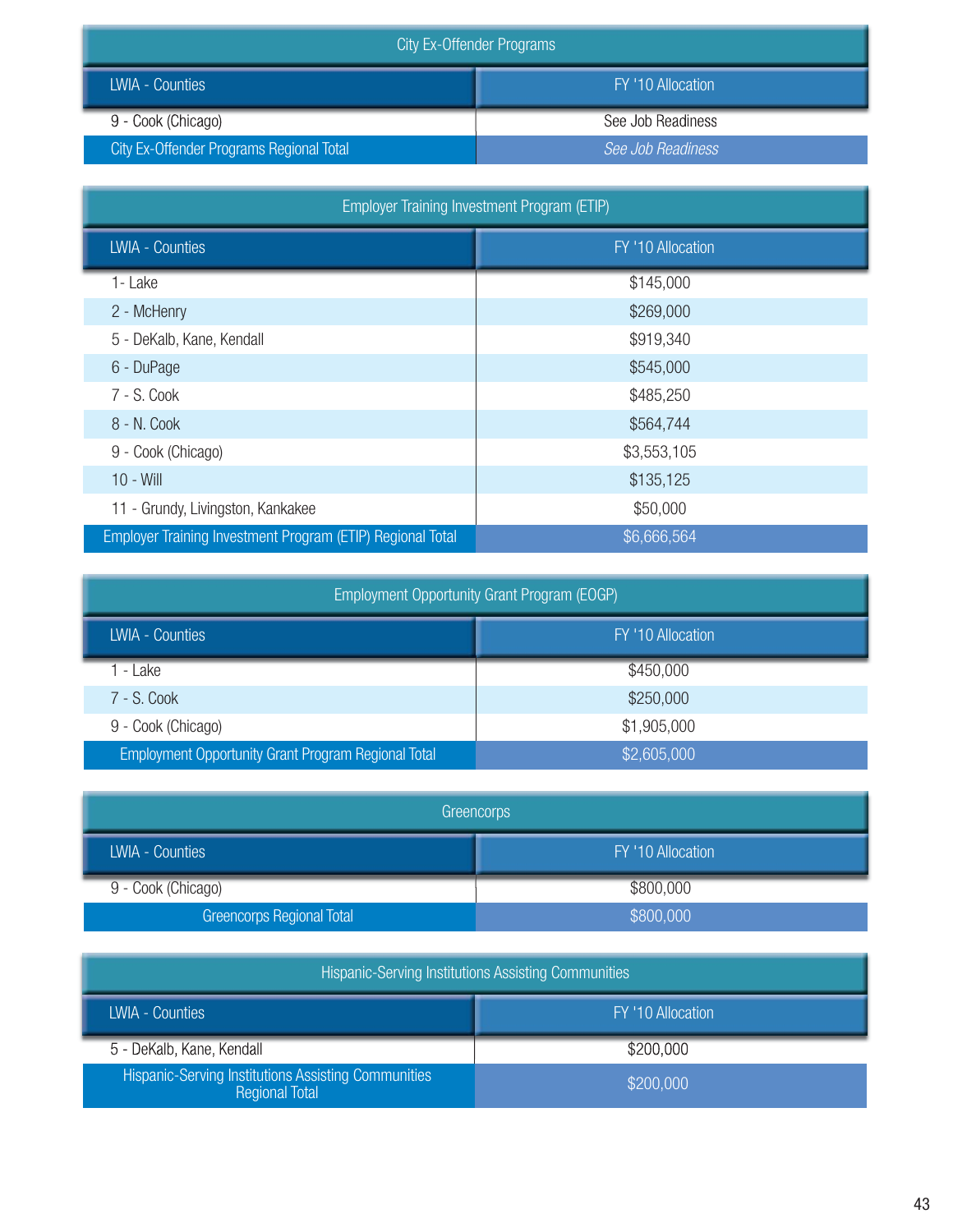| <b>Job Corps</b>         |                   |
|--------------------------|-------------------|
| <b>LWIA - Counties</b>   | FY '10 Allocation |
| 9 - Cook (Chicago)       | \$1,312,573       |
| $10 - Will$              | \$4,148,668       |
| Job Corps Regional Total | \$5,461,241       |

| Job Training & Economic Development                |                   |
|----------------------------------------------------|-------------------|
| <b>LWIA - Counties</b>                             | FY '10 Allocation |
| - Lake                                             | \$50,000          |
| $7 - S$ . Cook                                     | \$45,000          |
| 8 - N. Cook                                        | \$100,000         |
| 9 - Cook (Chicago)                                 | \$1,355,000       |
| Job Training & Economic Development Regional Total | \$1,550,000       |

| Partnerships for College & Career Success (Formerly TechPrep)                   |                   |
|---------------------------------------------------------------------------------|-------------------|
| <b>LWIA - Counties</b>                                                          | FY '10 Allocation |
| 1 - Lake                                                                        | \$157,643         |
| 2 - McHenry                                                                     | \$82,169          |
| 5 - DeKalb, Kane, Kendall                                                       | \$245,563         |
| 6 - DuPage                                                                      | \$202,239         |
| 7 - S. Cook                                                                     | \$291,490         |
| 8 - N. Cook                                                                     | \$313,469         |
| 9 - Cook (Chicago)                                                              | \$495,168         |
| $10 - Will$                                                                     | \$133,890         |
| 11 - Grundy, Livingston, Kankakee                                               | \$68,650          |
| Partnerships for College & Career Success<br>(Formerly TechPrep) Regional Total | \$1,990,281       |

| Projects with Industry                |                   |
|---------------------------------------|-------------------|
| LWIA - Counties                       | FY '10 Allocation |
| 7 - S. Cook                           | See Job Readiness |
| 9 - Cook (Chicago)                    | See Job Readiness |
| Projects with Industry Regional Total | See Job Readiness |

| Reintegration of Ex-Offenders (ReXO)                |                          |
|-----------------------------------------------------|--------------------------|
| LWIA - Counties                                     | FY '10 Allocation        |
| 9 - Cook (Chicago)                                  | See Job Readiness        |
| Reintegration of Ex-Offenders (RExO) Regional Total | <b>See Job Readiness</b> |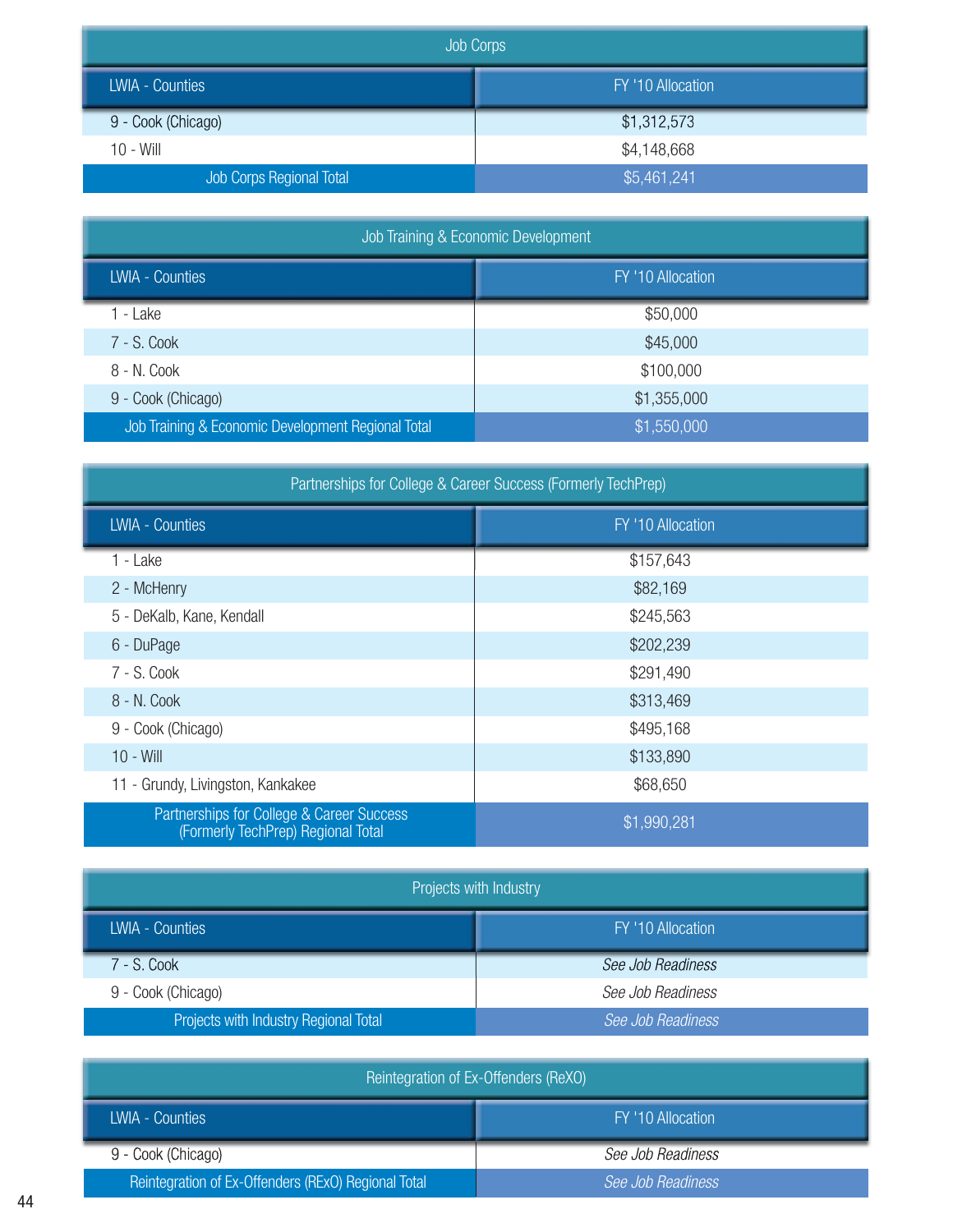Supplemental Nutrition Assistance Program (SNAP) Employment and Training

| <b>LWIA - Counties</b>                                                                              | FY '10 Allocation |
|-----------------------------------------------------------------------------------------------------|-------------------|
| - Lake                                                                                              | \$62,524          |
| 7 - S. Cook                                                                                         | \$154,200         |
| 9 - Cook (Chicago)                                                                                  | \$3,578,432       |
| Supplemental Nutrition Assistance Program (SNAP) -<br><b>Employment and Training Regional Total</b> | \$3,795,156       |

| <b>TIFWorks</b>                |                   |
|--------------------------------|-------------------|
| LWIA - Counties                | FY '10 Allocation |
| 9 - Cook (Chicago)             | \$1,519,212       |
| <b>TIFWorks Regional Total</b> | \$1,519,212       |

| <b>Trade Adjustment Assistance</b>         |                   |
|--------------------------------------------|-------------------|
| <b>LWIA - Counties</b>                     | FY '10 Allocation |
| 1 - Lake                                   | \$150,787         |
| 2 - McHenry                                | \$167,750         |
| 5 - DeKalb, Kane, Kendall                  | \$68,750          |
| 6 - DuPage                                 | \$401,019         |
| 7 - S. Cook                                | \$1,129,460       |
| 8 - N. Cook                                | \$377,242         |
| 9 - Cook (Chicago)                         | \$1,428,840       |
| $10 - Will$                                | \$150,318         |
| 11 - Grundy, Livingston, Kankakee          | \$261,157         |
| Trade Adjustment Assistance Regional Total | \$4,135,322       |

| Trade & Globalization Adjustment Assistance                |                   |
|------------------------------------------------------------|-------------------|
| <b>LWIA - Counties</b>                                     | FY '10 Allocation |
| 1 - Lake                                                   | \$154,199         |
| 2 - McHenry                                                | \$74,963          |
| 6 - DuPage                                                 | \$164,247         |
| 7 - S. Cook                                                | \$254,633         |
| 8 - N. Cook                                                | \$136,948         |
| 9 - Cook (Chicago)                                         | \$312,566         |
| $10 - Will$                                                | \$233,292         |
| 11 - Grundy, Livingston, Kankakee                          | \$131,222         |
| Trade & Globalization Adjustment Assistance Regional Total | \$1,462,070       |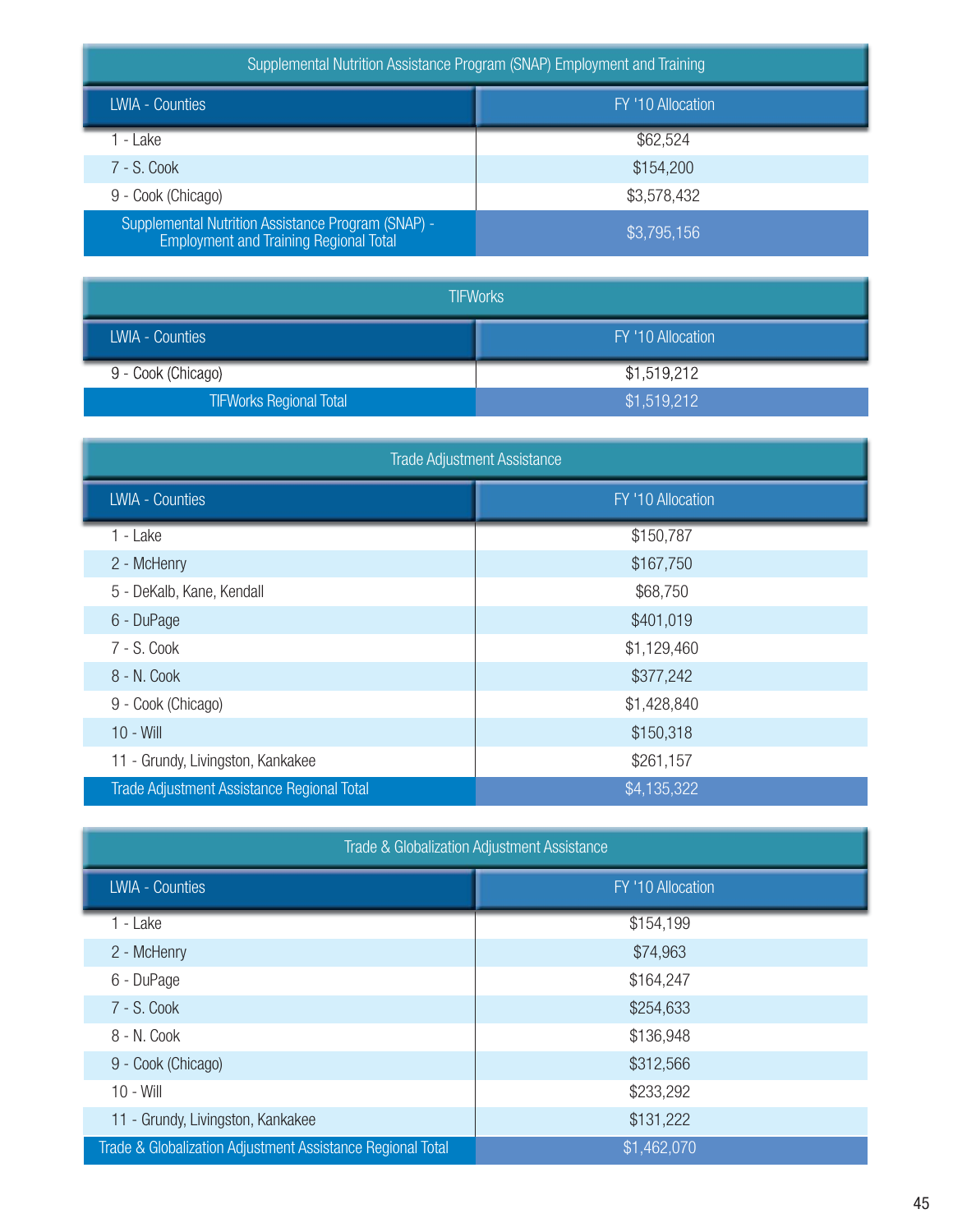| <b>Training for Tomorrow</b>         |                   |
|--------------------------------------|-------------------|
| <b>LWIA - Counties</b>               | FY '10 Allocation |
| 9 - Cook (Chicago)                   | \$4,673,755       |
| Training for Tomorrow Regional Total | \$4,673,755       |

| WIA Discretionary - 15% Set Aside                |                   |
|--------------------------------------------------|-------------------|
| LWIA - Counties                                  | FY '10 Allocation |
| 8 - N. Cook                                      | See Job Readiness |
| 9 - Cook (Chicago)                               | See Job Readiness |
| WIA Discretionary - 15% Set Aside Regional Total | See Job Readiness |

| WIA Title I Adult - Occupational Training                     |                   |  |
|---------------------------------------------------------------|-------------------|--|
| <b>LWIA - Counties</b>                                        | FY '10 Allocation |  |
| 1 - Lake                                                      | \$783,065         |  |
| 2 - McHenry                                                   | \$230,306         |  |
| 5 - DeKalb, Kane, Kendall                                     | \$826,751         |  |
| 6 - DuPage                                                    | \$907,832         |  |
| 7 - S. Cook                                                   | \$2,363,845       |  |
| 8 - N. Cook                                                   | \$998,686         |  |
| 9 - Cook (Chicago)                                            | \$6,420,247       |  |
| $10 - Will$                                                   | \$1,075,806       |  |
| 11 - Grundy, Livingston, Kankakee                             | \$366,164         |  |
| <b>WIA Title I Adult Occupational Training Regional Total</b> | \$13,972,702      |  |

| WIA Title I Dislocated Worker - Occupational Training                        |                   |
|------------------------------------------------------------------------------|-------------------|
| <b>LWIA - Counties</b>                                                       | FY '10 Allocation |
| 1 - Lake                                                                     | \$726,664         |
| 2 - McHenry                                                                  | \$506,442         |
| 5 - DeKalb, Kane, Kendall                                                    | \$826,751         |
| 6 - DuPage                                                                   | \$1,101,135       |
| 7 - S. Cook                                                                  | \$3,742,313       |
| 8 - N. Cook                                                                  | \$1,352,387       |
| 9 - Cook (Chicago)                                                           | \$6,606,443       |
| $10 - Will$                                                                  | \$845,427         |
| 11 - Grundy, Livingston, Kankakee                                            | \$373,792         |
| WIA Title I Dislocated Worker Occupational Training<br><b>Regional Total</b> | \$16,081,354      |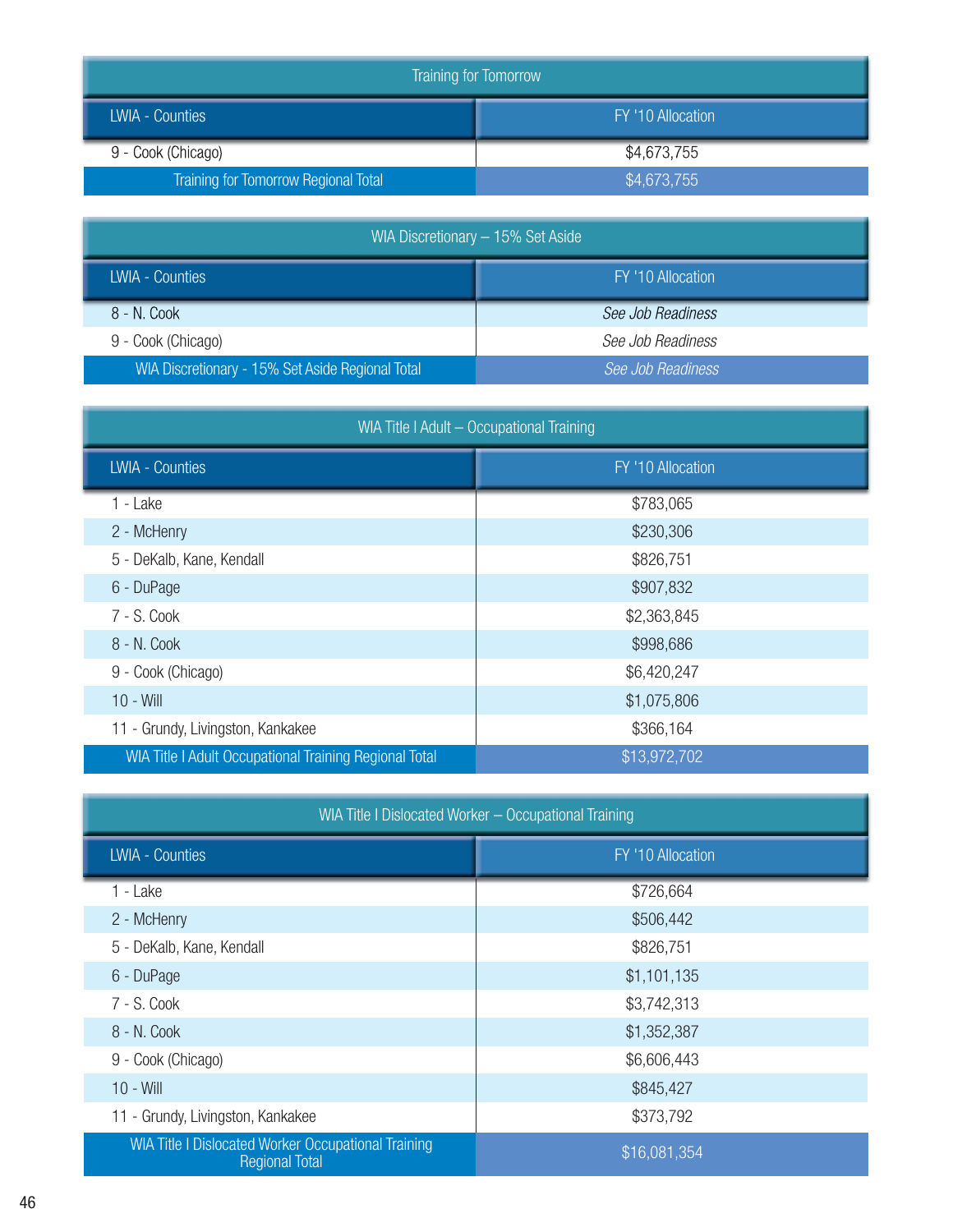| <b>WIA Title I Youth</b>                |                   |  |
|-----------------------------------------|-------------------|--|
| <b>LWIA - Counties</b>                  | FY '10 Allocation |  |
| 1 - Lake                                | See Job Readiness |  |
| 2 - McHenry                             | See Job Readiness |  |
| 5 - DeKalb, Kane, Kendall               | See Job Readiness |  |
| 6 - DuPage                              | See Job Readiness |  |
| 7 - S. Cook                             | See Job Readiness |  |
| 8 - N. Cook                             | See Job Readiness |  |
| 9 - Cook (Chicago)                      | See Job Readiness |  |
| $10 - Will$                             | See Job Readiness |  |
| 11 - Grundy, Livingston, Kankakee       | See Job Readiness |  |
| <b>WIA Title I Youth Regional Total</b> | See Job Readiness |  |

| Women in Apprenticeship & Non-Traditional Occupations (WANTO)                   |                   |  |
|---------------------------------------------------------------------------------|-------------------|--|
| <b>LWIA - Counties</b>                                                          | FY '10 Allocation |  |
| 9 - Cook (Chicago)                                                              | See Job Readiness |  |
| Women in Apprenticeship & Non-Traditional Occupations<br>(WANTO) Regional Total | See Job Readiness |  |

| Work Experience and Career Exploration Program                |                   |
|---------------------------------------------------------------|-------------------|
| <b>LWIA - Counties</b>                                        | FY '10 Allocation |
| 5 - DeKalb, Kane, Kendall                                     | \$89,079          |
| 6 - DuPage                                                    | \$27,955          |
| 9 - Cook (Chicago)                                            | \$1,103,609       |
| 11 - Grundy, Livingston, Kankakee                             | \$89,040          |
| Work Experience and Career Exploration Program Regional Total | \$1,309,682       |

| Youth Build                |                   |
|----------------------------|-------------------|
| <b>LWIA - Counties</b>     | FY '10 Allocation |
| 1 - Lake                   | \$343,750         |
| 9 - Cook (Chicago)         | \$337,500         |
| Youth Build Regional Total | \$681,250         |